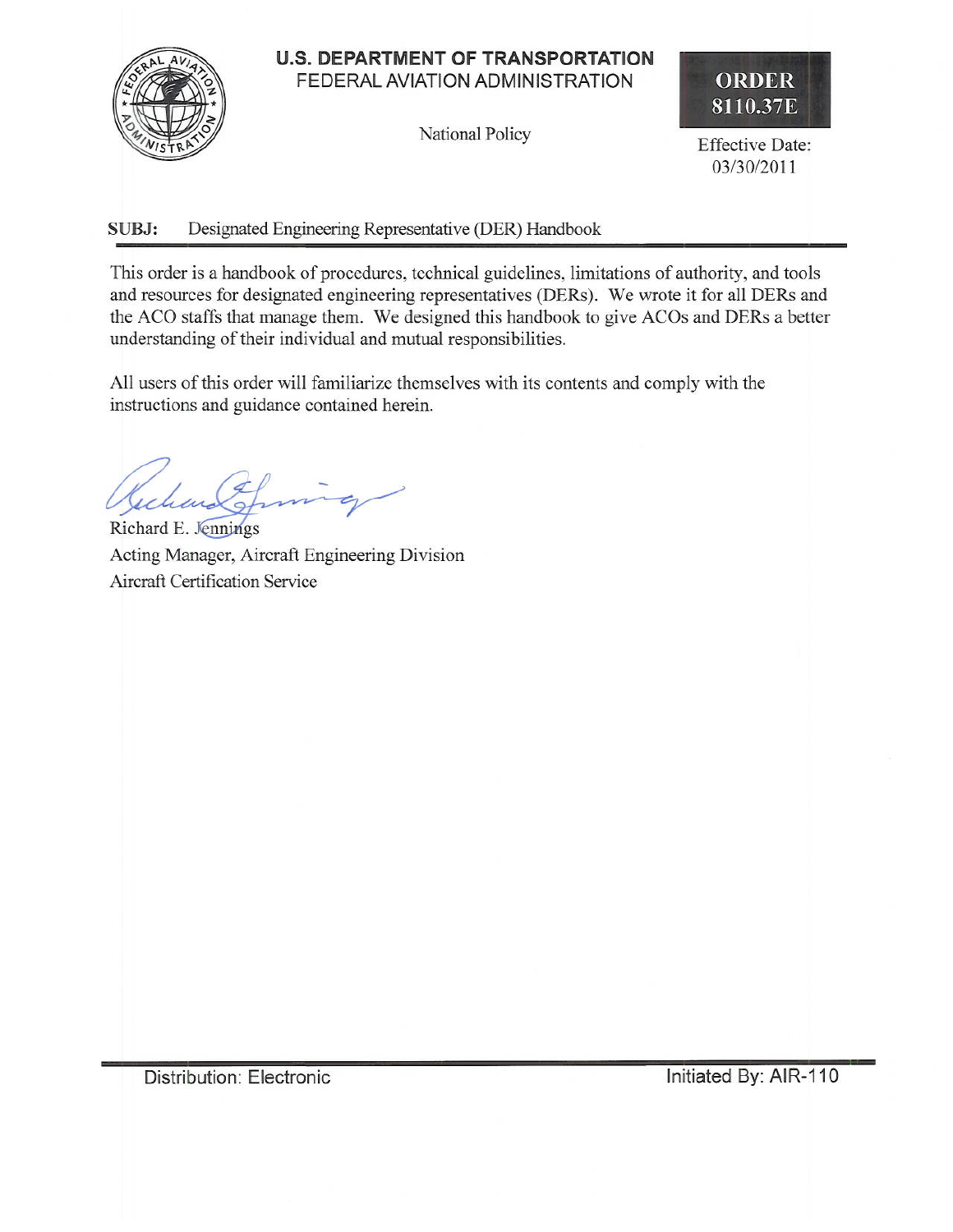# **Table of Contents**

| Paragraph |                                                                                           | Page |
|-----------|-------------------------------------------------------------------------------------------|------|
|           |                                                                                           |      |
| $1-1.$    |                                                                                           |      |
| $1-2.$    |                                                                                           |      |
| $1-3.$    |                                                                                           |      |
| $1-4.$    |                                                                                           |      |
| $1-5.$    |                                                                                           |      |
| $1-6.$    |                                                                                           |      |
| $1 - 7$ . |                                                                                           |      |
| $1-8.$    |                                                                                           |      |
| $1-9.$    |                                                                                           |      |
|           |                                                                                           |      |
| $2-1.$    |                                                                                           |      |
| $2-2.$    |                                                                                           |      |
| $2 - 3$ . |                                                                                           |      |
| $2 - 4.$  |                                                                                           |      |
| $2 - 5.$  |                                                                                           |      |
| $2-6.$    |                                                                                           |      |
| $2 - 7$ . |                                                                                           |      |
|           |                                                                                           |      |
| $3-1.$    |                                                                                           |      |
| $3-2.$    | Form 8110-3, Statement of Compliance with Airworthiness Standards--------------------- 16 |      |
| $3-3.$    |                                                                                           |      |
| $3-4.$    |                                                                                           |      |
| $3-5.$    |                                                                                           |      |
| $3-6$     |                                                                                           |      |
|           |                                                                                           |      |
|           |                                                                                           |      |
| $4-1.$    |                                                                                           |      |
| $4-2.$    |                                                                                           |      |
| $4-3.$    |                                                                                           |      |
| $4-4.$    |                                                                                           |      |
| $4-5.$    |                                                                                           |      |
| $4-6.$    |                                                                                           |      |
| $4 - 7.$  |                                                                                           |      |
| $4 - 8$ . | Approval of an Alternative Method of Compliance to an Airworthiness Directive.-----24     |      |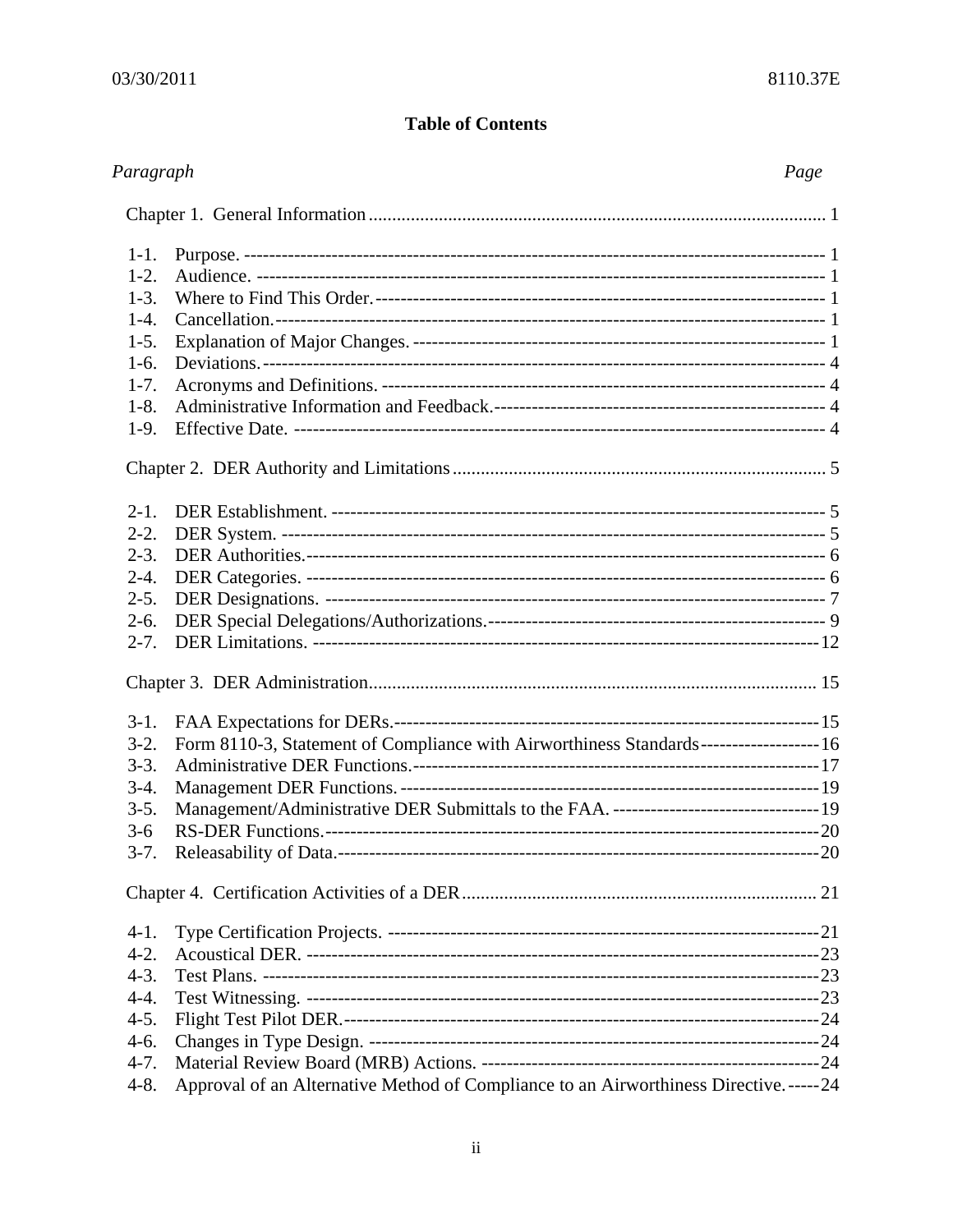# **Table of Contents (continued)**

| Figure 4. Chart C2, DER Systems and Equipment (Electrical Equipment)  B-4                |  |
|------------------------------------------------------------------------------------------|--|
|                                                                                          |  |
|                                                                                          |  |
|                                                                                          |  |
|                                                                                          |  |
|                                                                                          |  |
|                                                                                          |  |
|                                                                                          |  |
|                                                                                          |  |
| Figure 2. Sample Form 8110-3, Statement of Compliance with Airworthiness Standards, with |  |
|                                                                                          |  |
| Figure 3. Sample Form 8110-3, Statement of Compliance with Airworthiness Standards,      |  |
|                                                                                          |  |
|                                                                                          |  |
|                                                                                          |  |
|                                                                                          |  |
|                                                                                          |  |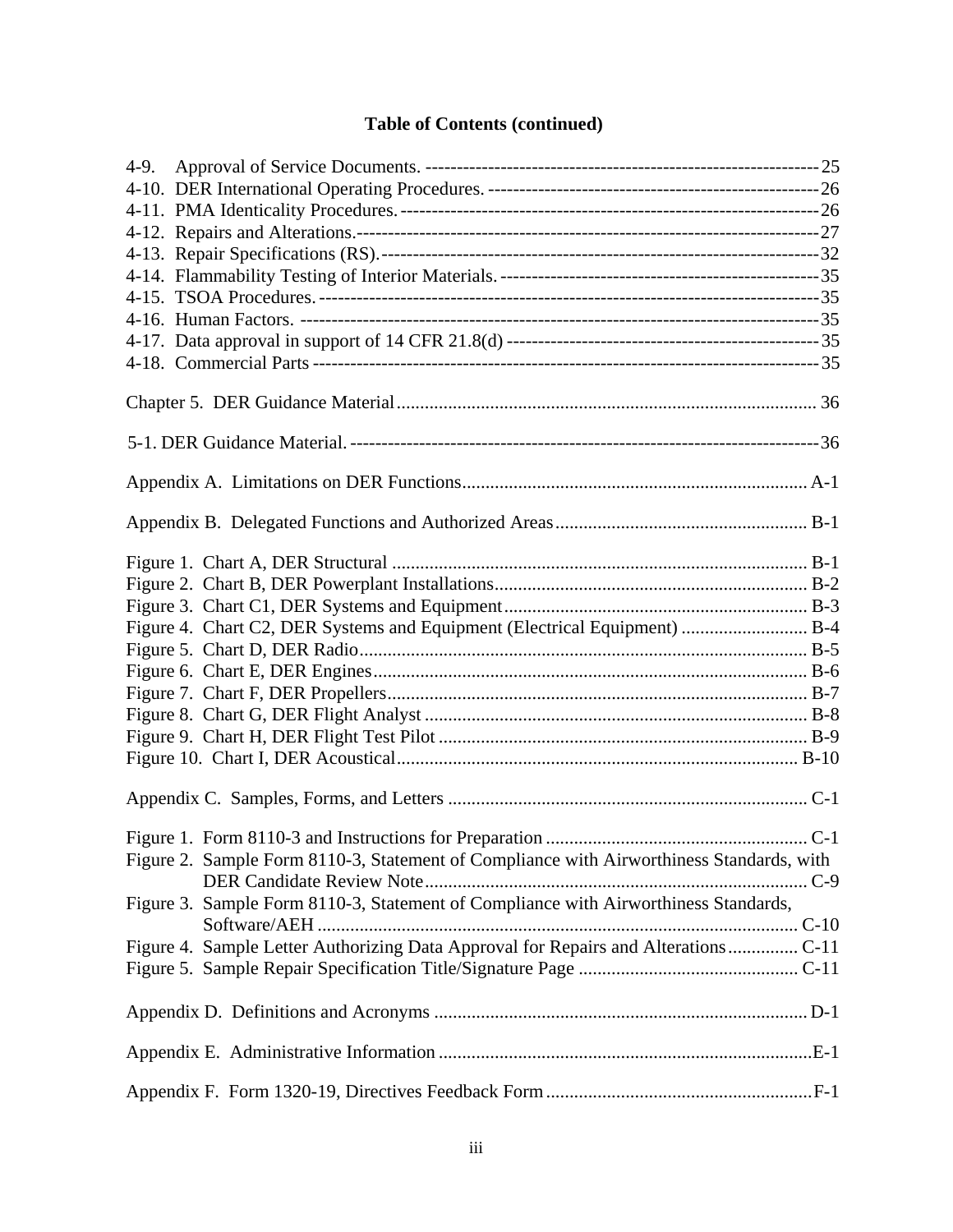# **Chapter 1. General Information**

**1-1. Purpose.** This order prescribes the working procedures to be used by aircraft certification office (ACO) staffs and the designated engineering representatives (DERs) they appoint to represent the Federal Aviation Administration (FAA) Administrator. You will find guidance on selecting, appointing, training, and managing DERs in Order 8100.8, *Designee Management Handbook*.

**1-2. Audience.** This order is written for Washington headquarters branch levels of the Aircraft Certification Service, Flight Standards Service, and for the branch level of the regional aircraft certification directorates and regional flight standards divisions. It is also written for aircraft certification field offices (ACOs), all manufacturing field offices, the International Policy Office (AIR-40), and to the FAA Academy Regulatory Support Division.

**1-3. Where to Find This Order.** For a copy of this order, look on the FAA website at http://www.faa.gov/regulations\_policies/orders\_notices/. You can also get copies from our Regulatory and Guidance Library (RGL) at www.airweb.faa.gov/rgl. On the RGL website, select "Orders/Notices," then select "By Number."

**1-4. Cancellation.** This order cancels Order 8110.37D, *Designated Engineering Representatives (DER) Handbook*, dated August 10, 2006.

**1-5. Explanation of Major Changes.** The following is a list of changes made in this revision, along with the applicable section references:

**a.** Corrected minor errors and made minor format changes. (all)

**b.** Clarified DER responsibilities to have knowledge of Orders and guidance necessary to function as FAA representatives. (2-2)

**c.** Added reference to Order 8110.54 for Instructions for Continued Airworthiness (ICA) and added an explanation of the Flight Standards Information Management System (FSIMS). (2-2)

**d.** Clarified DER authority as listed on charts. (2-3)

**e.** Clarified wording concerning dual DER appointments. (2-4)

**f.** Clarified the responsibilities of acoustical DERs with respect to test witnessing and approving test plans. (2-5)

**g.** Clarified the use of special authorizations for test witnessing and temporary expansion of authority. (2-6)

**h.** Added authority and functions for vintage DERs and Repair Specification DER (RS-DER). (2-6, 3-6)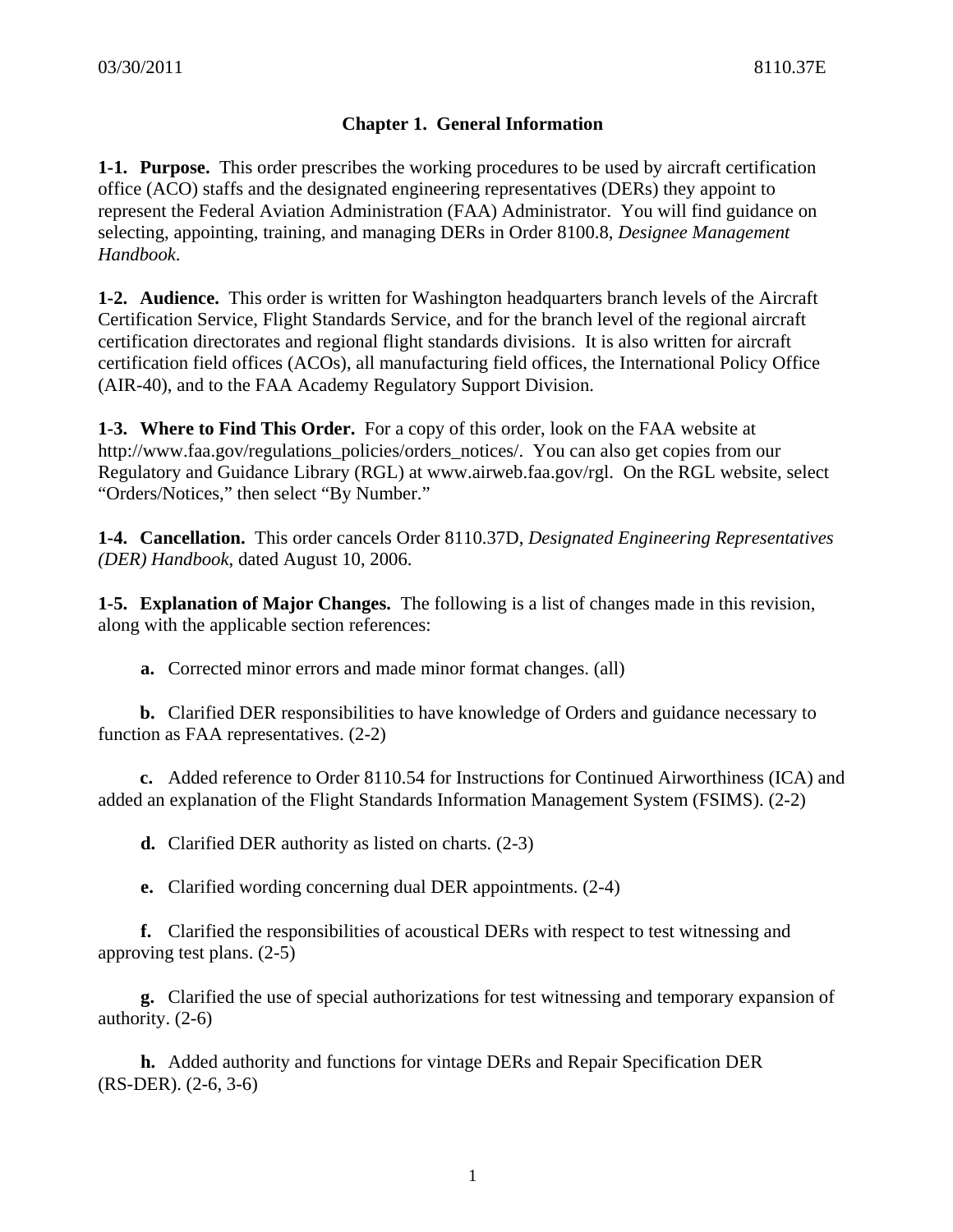**i.** Removed FAA approval delegation of software for DERs for approvals done under the technical standard order authorization (TSOA) process. (2-6, 2-7, samples in appendix C)

**j.** Removed sample special authorization request form from appendix 3 and added the required request information to text in section 2-6. This allows flexibility on how special authorizations are requested. (2-6, appendix C)

**k.** Clarified wording for Alternative Method of Compliance (AMOC) delegation when Airworthiness Directives (AD) involve disciplines other than structures, but structural aspects may be involved. Added reference to Order 8110.103 for DERs approving AMOCs and coordinating with the Aircraft Evaluation Group (AEG). (2-6, 2-7, 4-8, appendix C)

**l.** Added a paragraph outlining DER limitations for restricted category aircraft. (2-7)

**m.** Clarified DER limitations for predecessor regulations and other airworthiness requirements, and clarified the meaning of DER limitations when finding compliance to non-CFR requirements. (2-7)

**n.** Added authorization for DERs to approve alternate inspection methods, thresholds, or intervals for AMOC. (2-7)

**o.** Clarified when it is appropriate to use a DER number with the DER signature. (3-1)

**p.** Clarified separation of duties between DERs and organization designation authorization (ODA) unit members. Added clarification for when a DER may submit 8110-3 for an ODA project. (3-1)

**q.** Added a note specifying that ODA unit member activities cannot be used to substantiate work as a DER during DER renewal. (3-1)

**r.** Removed candidate form from appendix C and added text to section 3-2 to explain how DER candidates may use Form 8110-3, *Statement of Compliance with Airworthiness Standards*. (3-2, appendix C)

**s.** Added a paragraph about the use of electronic versions of Form 8110-3, and electronic signatures on Form 8110-3. (3-2)

**t.** Added paragraph for submittal of form 8110-3 for AMOC. (3-2)

**u.** Clarified DER's role in the request for conformity. Added a reference to Order 8110.44 to the request for conformity process, and added a note to introduce the use of the National Automated Conformity Inspection Process (NACIP) for conformity requests. (4-1)

**v.** Clarified the authority of a DER to use Form 8110-3 when witnessing tests. (4-4)

**w.** Clarified DER responsibility to not delegate responsibility for test witnessing. (4-4)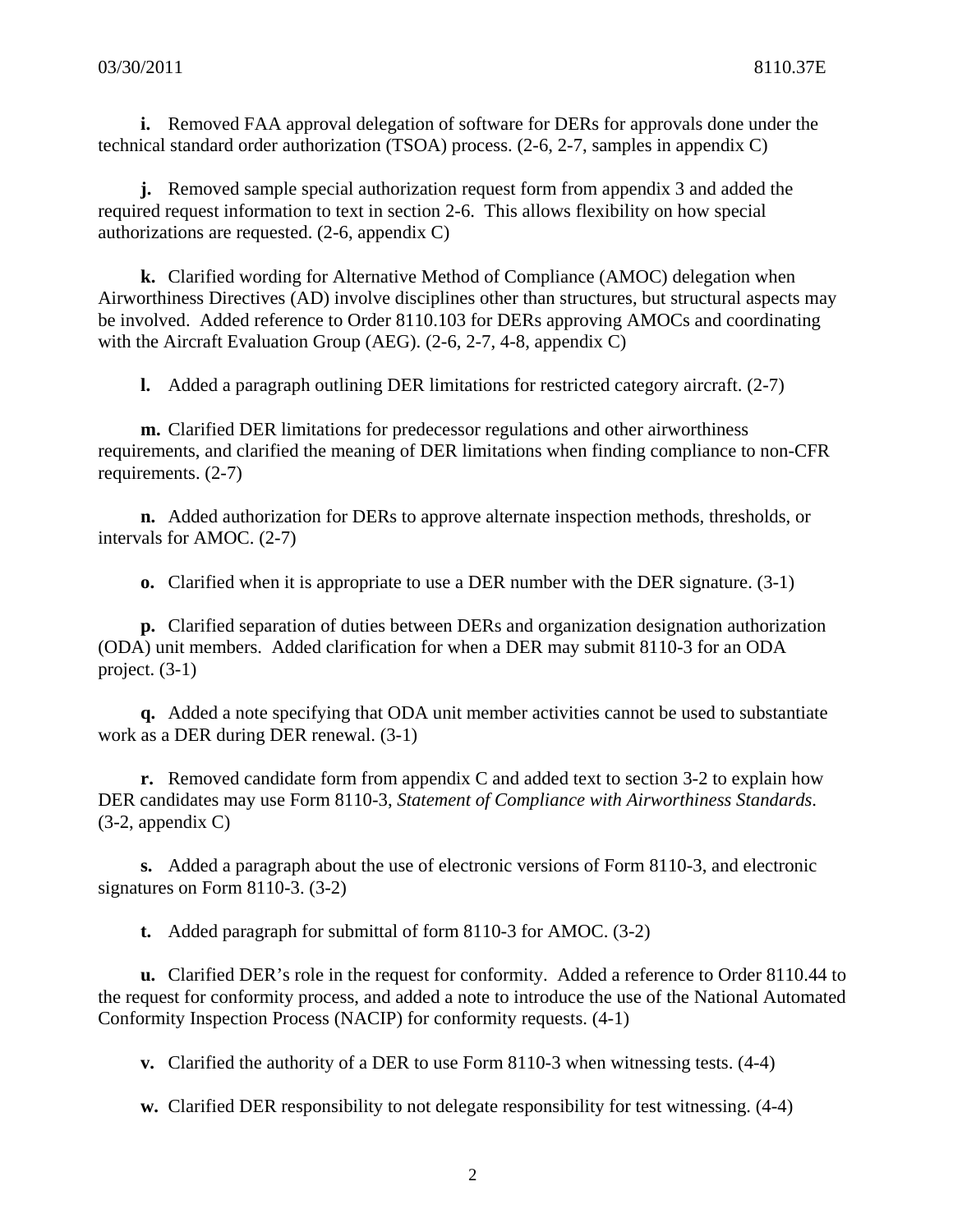**x.** Clarified the DER requirement to recommend only when approving PMA for critical parts by identicality. (4-11)

**y.** Clarified DER's authority for major and minor repairs and alterations. Added description of multiple use repair and repair specification (RS) authority. (4-12)

**z.** Clarified DER's responsibility to record when they have knowledge that additional approvals are necessary beyond their authority for major repairs and alterations. (4-1, 4-12)

**aa.** Removed DER's responsibility to coordinate with Flight Standards Service for major repairs and alterations. (4-12)

**bb.**Added requirement for DERs working repairs or alterations for other than standard category aircraft to contact the ACO to properly define the certification requirements. (4-12)

**cc.** Defined "original" and "properly altered" conditions as it applies to repairs and alterations. (4-12)

**dd.** Added a paragraph detailing DER authority for approving "future use" repairs and/or alterations. (4-12)

**ee.** Added wording to specify that an approved repair may not invalidate the approved certification basis of the aircraft. (4-12)

**ff.** Refined the description of a process specification to better distinguish it from a Repair Specification. (4-12)

**gg.** Clarified the DER's prohibition against findings of compliance to a TSO for repairs. Repairs to TSO articles must still be approved to the applicable airworthiness requirements. (4-12)

**hh.** Clarified expectation of DER's role when approving data for major alterations requiring supplemental type certificates (STCs). (4-12)

**ii.** Added text to clarify DER's role in instructions for continued airworthiness (ICA) acceptance for major repairs and alterations. (4-12)

**jj.** Added new paragraph 4-13 and revised paragraph numbers to insert the definition of an RS and add responsibilities, functions, and limitations of RS-DER. (4-13)

**kk.** Added new section 4-16 describing DER's responsibility when approving data with human factors implications. (4-16)

**ll.** Added new section 4-17 for data approval in support of 14 CFR 21.8(d). (4-17)

**mm.** Added new section 4-18 for Commercial Parts. (4-18)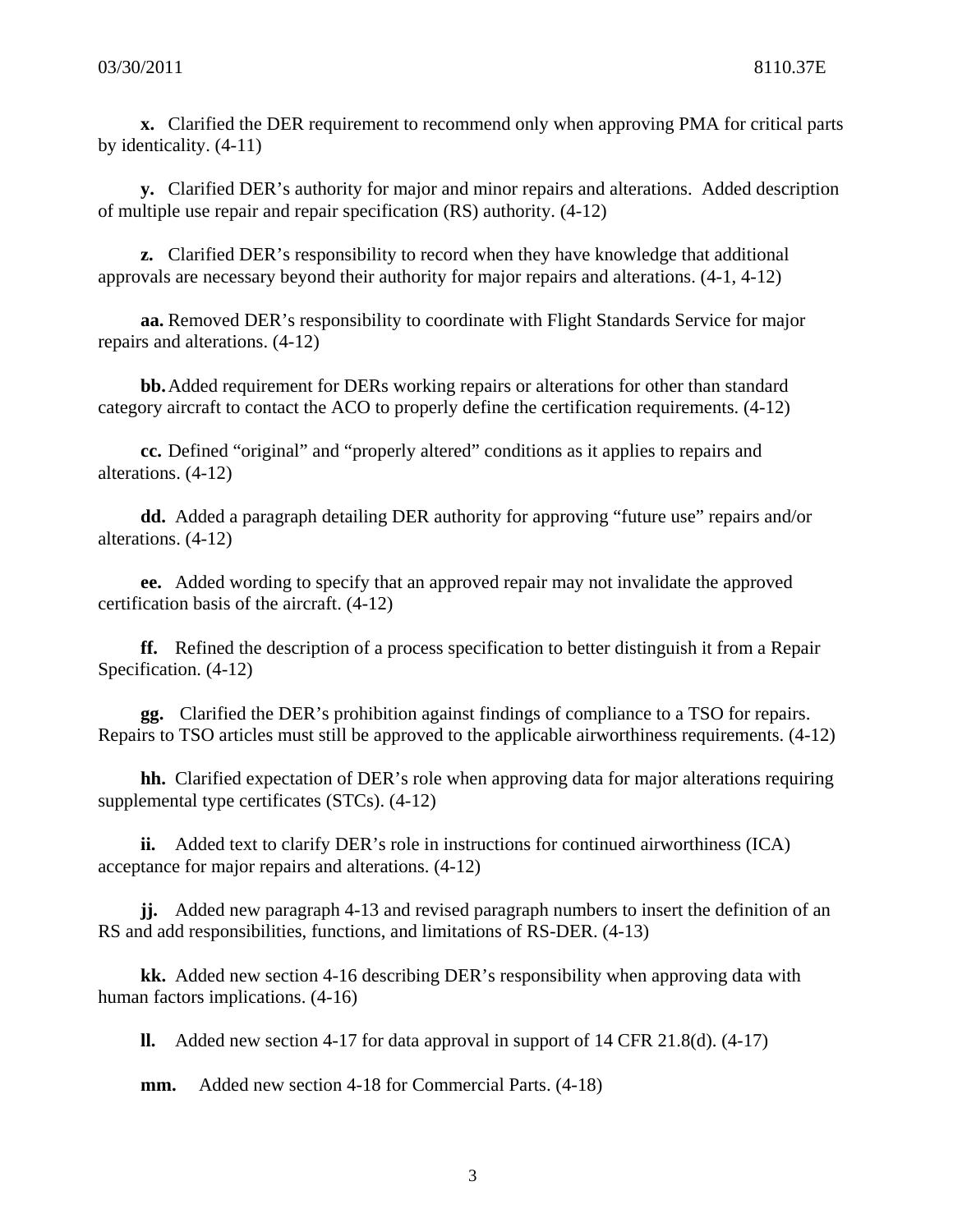**nn.** Added airborne electronic hardware references and revised wording on the list of functions reserved for the FAA. (appendix A)

**oo.** Modified Form 8110-3 to add block numbers and revised wording in certification section. Revised form title to "Statement of Compliance with Airworthiness Standards." (appendix C)

**pp.** Rearranged figures, deleted DER candidate form, and deleted request for special authorization form. (appendix C)

**qq.** Added example of purpose of data on Form 8110-3 when supporting a global AMOC. (appendix C)

**rr.** Added a note and examples in appendix C for guidance on how to list approved data when more than one DER signs a form 8110-3. (appendix C)

**ss.** Inserted a new example in appendix C, Sample of Repair Specification Title/Signature Page. (appendix C)

**tt.** Updated acronym list. (appendix D)

**1-6. Deviations.** Adherence to procedures in this order is necessary for uniform administration of the DER program. Any deviations from this guidance material must be coordinated and approved by AIR-100. If a deviation becomes necessary, the FAA employee involved should ensure the deviations are substantiated, documented, and concurred with by the appropriate supervisor. A copy of the deviation must be submitted to AIR-100 for review and concurrence.

**1-7. Acronyms and Definitions.** Appendix D contains definitions for certain key terms, and a list of all acronyms and their meanings as used in this order.

**1-8. Administrative Information and Feedback.** Appendix E provides information on distribution of this order, authority to change it, record keeping, and suggesting improvements. Form 1320-19, Directive Feedback Form, is used to suggest improvements to an order. A copy of this form can be found in appendix F at the back of this order.

**1-9. Effective Date.** This order is effective when signed. Compliance date of this order is 60 days after the order is signed.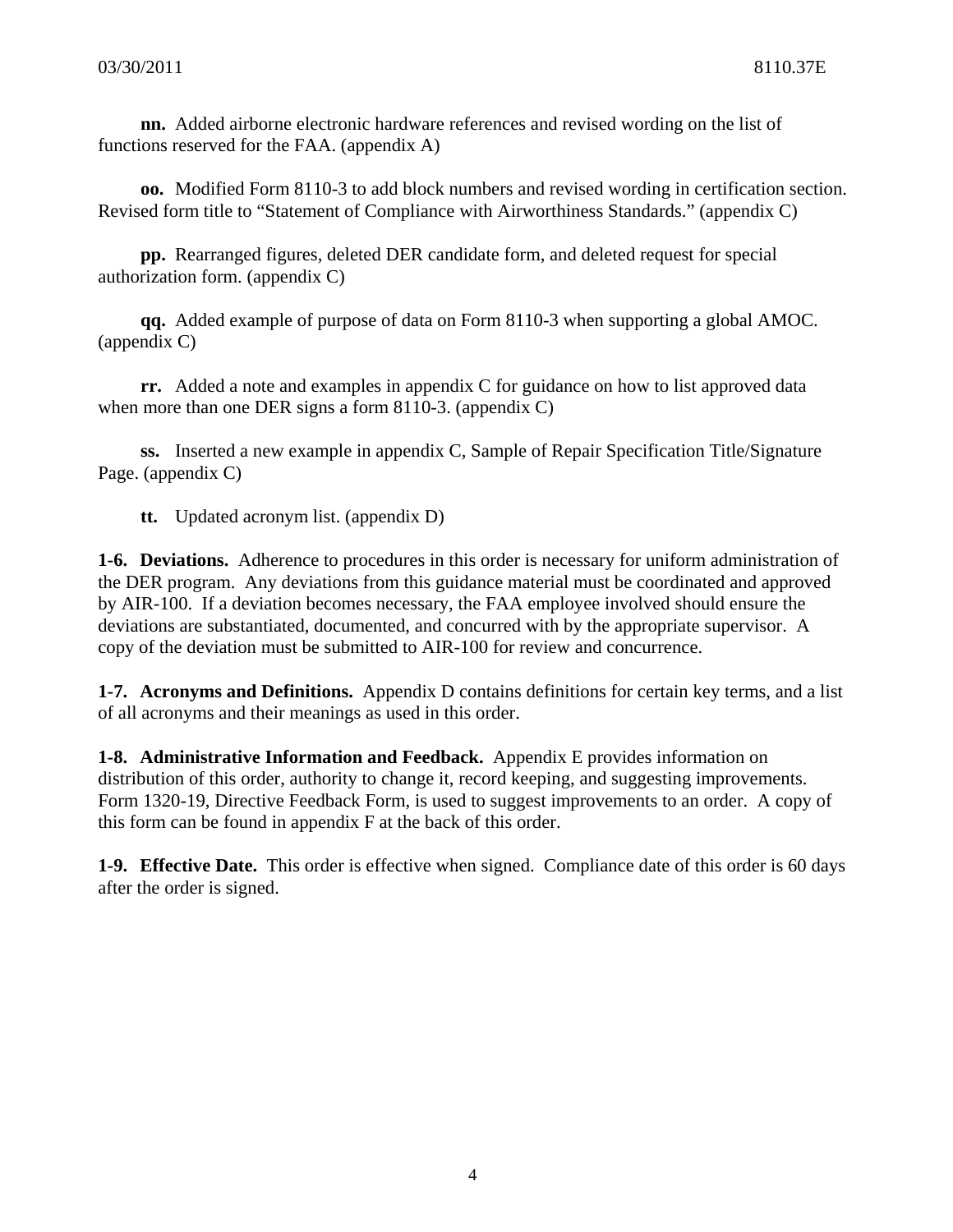# **Chapter 2. DER Authority and Limitations**

### **2-1. DER Establishment.**

 **a.** Title 49, United States Code, Section 44704 (49 U.S.C. § 44704) empowers the Administrator to issue type certificates (TC) for aircraft, aircraft engines, and propellers, and to specify regulations as applicable to the type certification function. Section 44702(d) authorizes the Administrator to delegate to a qualified private person, or to an employee under the supervision of that person, a matter related to the examination, testing, and inspection necessary to the issuance of such certificates. Delegations are limited in scope: all requirements, policy, direction, and interpretations remain with the Administrator.

 **b.** Title 14 of the Code of Federal Regulations (14 CFR) part 183, *Representatives of the Administrator*, prescribes the requirements for designating private persons to act as representatives of the Administrator in the examining, inspecting, and testing of persons and aircraft for the purpose of issuing airman and aircraft certificates. 14 CFR part 183, subpart B empowers the manager of an ACO, or the manager's designee, to select DERs from qualified persons who apply. Designation of a private person as a DER is a privilege granted by the Administrator. It is not the right of every qualified applicant to receive a DER designation. 14 CFR § 183.29 defines the privilege for appointments in the following technical fields:

- (1) Structural engineering,
- (2) Powerplant engineering,
- (3) Systems and equipment engineering,
- (4) Radio engineering,
- (5) Engine engineering,
- (6) Propeller engineering,
- (7) Flight analyst,
- (8) Flight test pilot, and
- (9) Acoustical engineering.

**2-2. DER System.** The DER system enables the FAA to use qualified technical people to perform certain exams, tests, and inspections necessary to comply with applicable airworthiness standards. A DER must follow the same procedures that an FAA engineer must follow when performing compliance finding functions, such as those appearing in Order 8110.4, *Type Certification,* Order 8110.42*, Parts Manufacturer Approval Procedures*, and Order 8110.54, *Instructions for Continued Airworthiness Responsibilities, Requirements, and Contents*. It is also important that a DER be familiar with certain sections of Order 8900.1, *Flight Standards Information Management System (FSIMS)*. The FSIMS order contains guidelines for determining which proposed alteration projects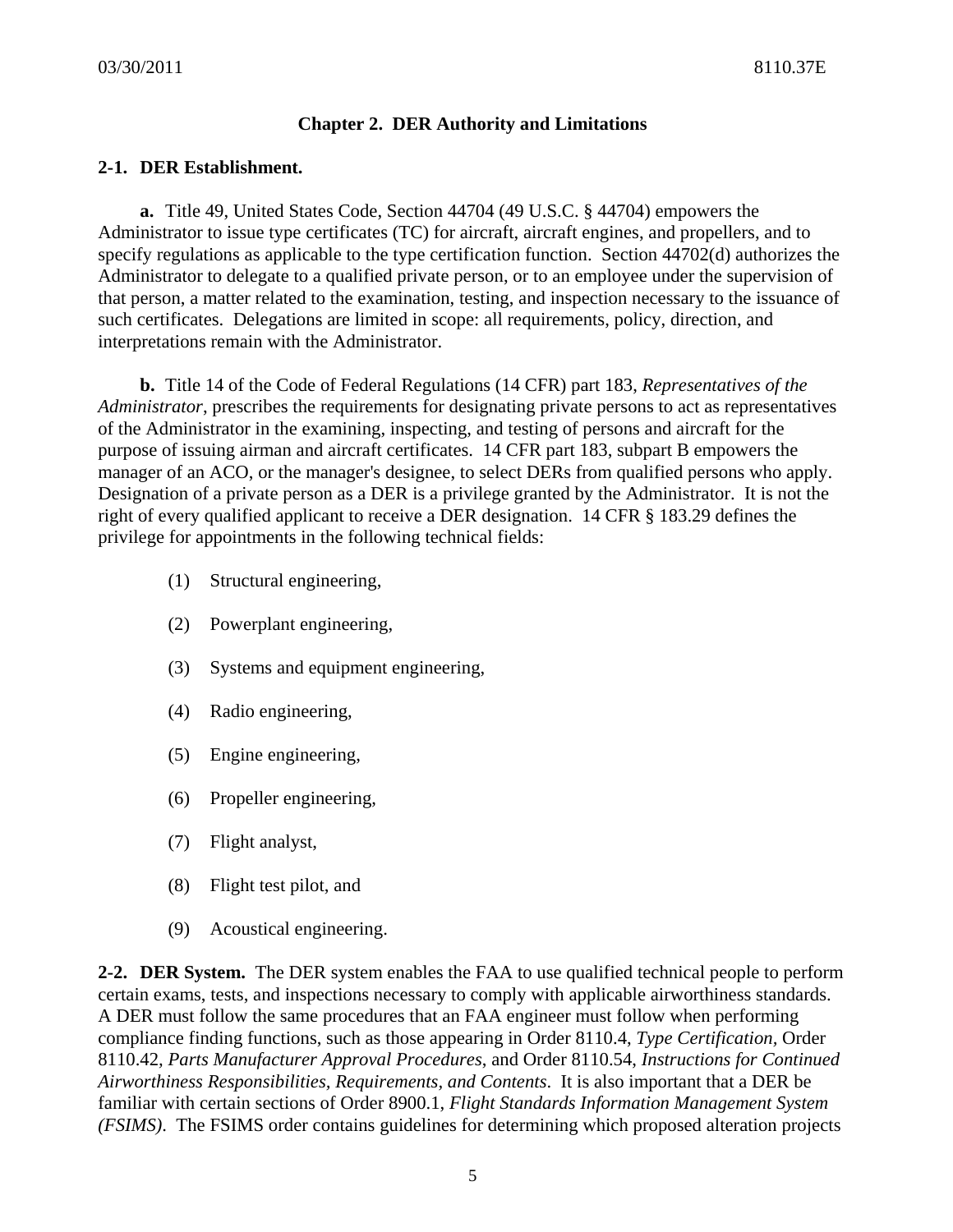require engineering approvals that necessitate certification by way of a Supplemental Type Certificate (STC). A DER offers technical expertise with state-of-the-art knowledge. An FAA specialist understands the framework of critical regulations that allow technology to be applied safely. The DER and the FAA are both responsible to assure that the DER system is properly administered. The FAA will decide when to get directly involved in a project and the nature of that involvement. The DER will accept increased involvement as necessary for conducting business and obtaining certifications. Our interaction with DERs is highly interdependent, building on the mutual interests that we have in achieving the highest level of safety.

**2-3. DER Authorities.** DERs may approve or recommend approval of engineering technical data within the limits of their authority by means of Form 8110-3. A recommendation for approval of technical data for a finding of compliance to airworthiness standards can only be made by an authorized DER. An ACO may also authorize a DER to witness FAA compliance tests and perform compliance inspections. Specific roles, authorized areas, and responsibilities of a DER are established by an agreement between the ACO and the DER at the initial appointment of a DER, and, may be further limited for specific FAA projects. The DER's authorized areas within specific delegated functions are listed in the form of the charts in appendix B, or in an on-line system that defines DER authority by rule.

> **Note:** Management and administrative DERs have no authority to approve or recommend approval of data. Their functions are administrative only.

#### **2-4. DER Categories.**

 **a. Company DER.** An ACO may appoint an individual to act as a company DER for the employer. A company DER may only approve, or recommend approval of technical data for the company. If a company DER is assigned to work in a consortium, business arrangement (such as using another company's DERs), partnership or licensing agreement, the DER's managing office will define the limits of the DER's authority.

**b. Consultant DER.** An ACO may appoint an individual to act as an independent (selfemployed) consultant DER to approve, or recommend approval of technical data for a client.

**c. Dual Appointments.** An ACO may appoint an individual to act both as a company DER and consultant DER. In such a case, an ACO makes two separate appointments and issues separate certificates of designation. The ACO will advise the DER that the employer should be informed of the dual appointment. An ACO may authorize the consultant DER delegation for areas different from the company DER delegation, depending on the individual's experience and the limitations the ACO places on the DER. There are benefits to having both of these appointments managed by the same ACO. If the company DER delegation and the consulting DER delegation are in the geographic area of responsibility of two different ACOs, the two ACOs will work together to determine the best method of managing the dual delegation.

 **d. DER Candidate.** If an applicant meets all the requirements for a DER designation, but lacks significant experience in a direct working relationship with the FAA, the ACO may identify the applicant as a DER candidate. Candidates don't have the authority to approve or recommend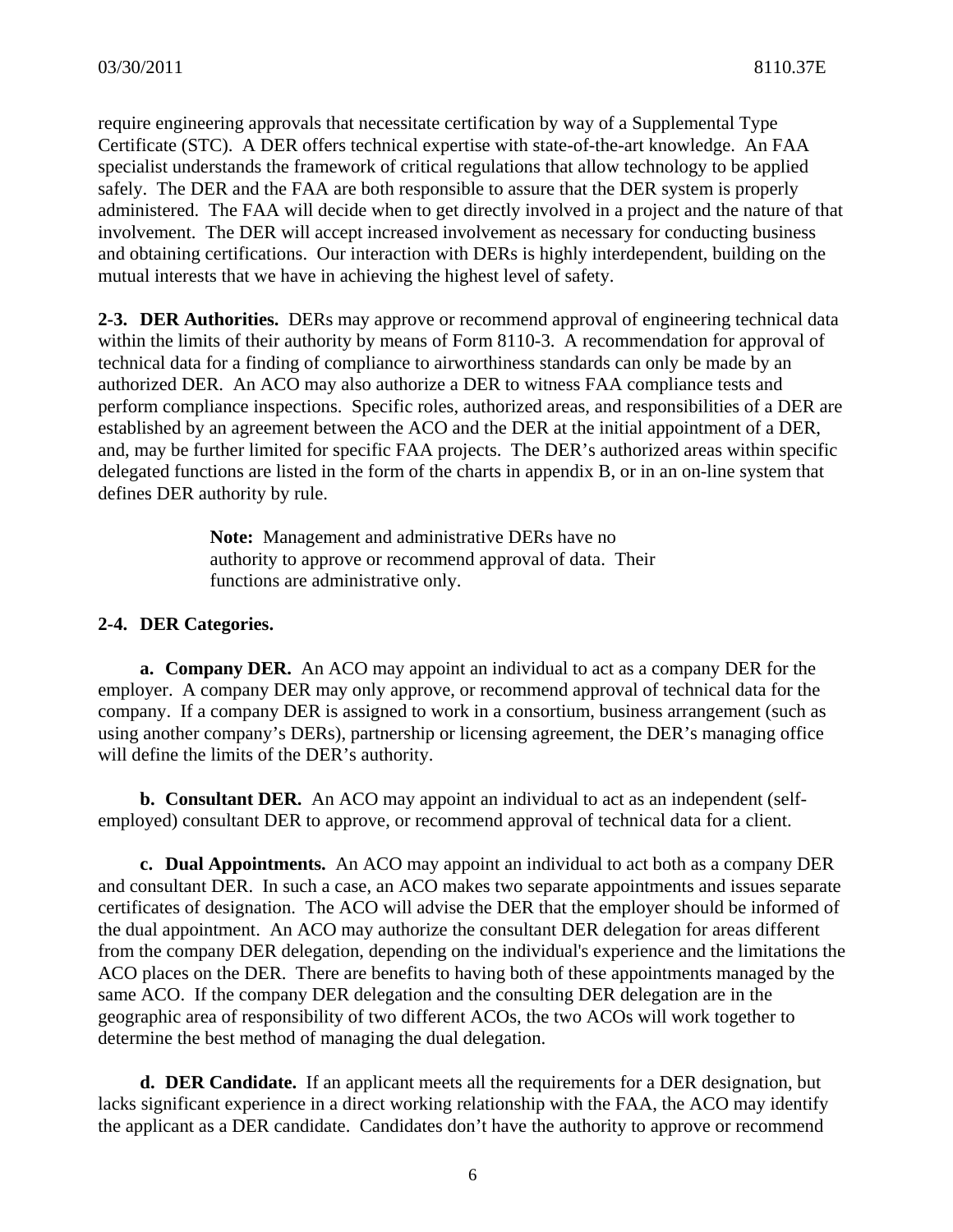approval of data on Form 8110-3, but must review and submit data to the FAA to prove their ability to function as a DER. After demonstrating this capability, a DER candidate will be delegated authority as a DER providing the ACO has a need for the DER and the ACO has the ability to manage the DER.

### **2-5. DER Designations.**

 **a. Structural DERs** may approve, within the limits of their appointment, the following items that comply with pertinent regulation(s):

- (1) Engineering reports,
- (2) Drawings,
- (3) Material and process specifications used in structural applications, and
- (4) Other data relating to structural considerations.

**b. Powerplant DERs** may approve, within the limits of their appointment, the following items that comply with pertinent regulation(s):

- (1) Engineering reports,
- (2) Drawings, and

 (3) Other data relating to powerplant installations, including all systems, parts, and equipment necessary for the proper operation of a powerplant.

**c. Systems and Equipment DERs** may approve, within the limits of their appointment, the following items that comply with pertinent regulation(s):

- (1) Engineering reports,
- (2) Drawings, and

 (3) Other data relating to aircraft systems, parts, and equipment design not covered by structural or powerplant representatives.

**d. Radio DERs** may approve, within the limits of their appointment, the following items that comply with pertinent regulation(s):

- (1) Engineering reports,
- (2) Drawings,
- (3) Tests, and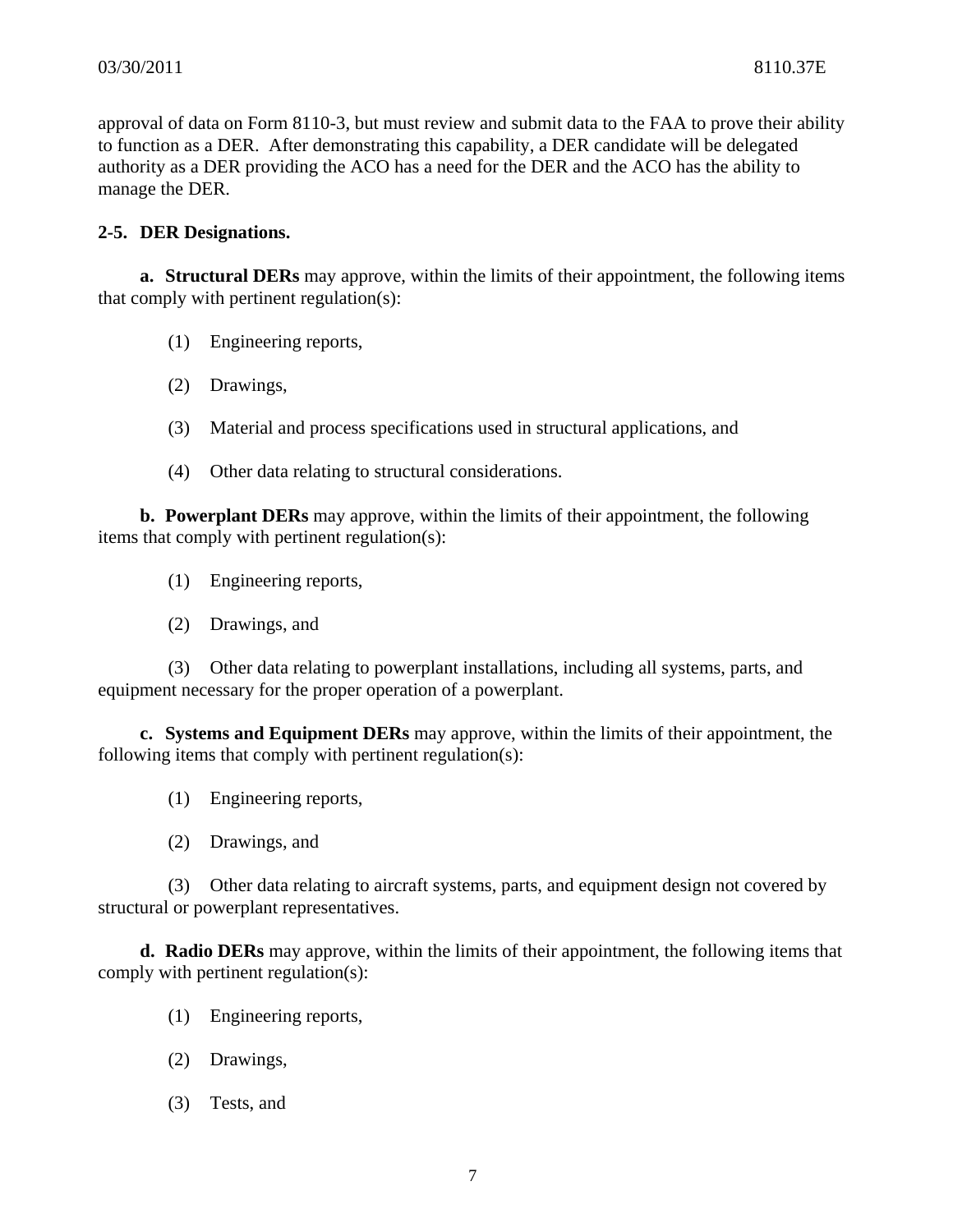(4) Other data relating to the design and operating characteristics of radio equipment being manufactured and/or modified.

**e. Engine DERs** may approve, within the limits of their appointment, the following items that comply with pertinent regulation(s):

(1) Engineering reports,

(2) Drawings, and

 (3) Other data relating to durability, materials, and processes employed in engine design, operation, and maintenance.

 **f. Propeller DERs** may approve, within the limits of their appointment, the following items that comply with pertinent regulation(s):

(1) Engineering reports,

(2) Drawings, and

 (3) Other data relating to propeller blade and hub design, pitch control, propeller governing, and maintenance, provided these items comply with the applicable regulation(s).

**g. Flight Analyst DERs** may approve, within the limits of their appointment, the following items that comply with pertinent regulation(s):

- (1) Aircraft performance flight test data,
- (2) Aircraft quantitative operating data, and
- (3) Flight characteristics data.

**h. Flight Test Pilot DERs** may conduct flight tests and prepare and approve flight test information, within the limits of their appointment.

**i. Acoustical DERs** may witness and approve within the limits of their appointment:

- (1) Noise certification tests conducted in accordance with an FAA approved test plan,
- (2) Noise data,
- (3) Noise analyses, and

 (4) Test results that were measured and evaluated as prescribed in 14 CFR part 36, subparts A through J, or by an equivalent procedure previously approved by the FAA Office of Environment and Energy (AEE).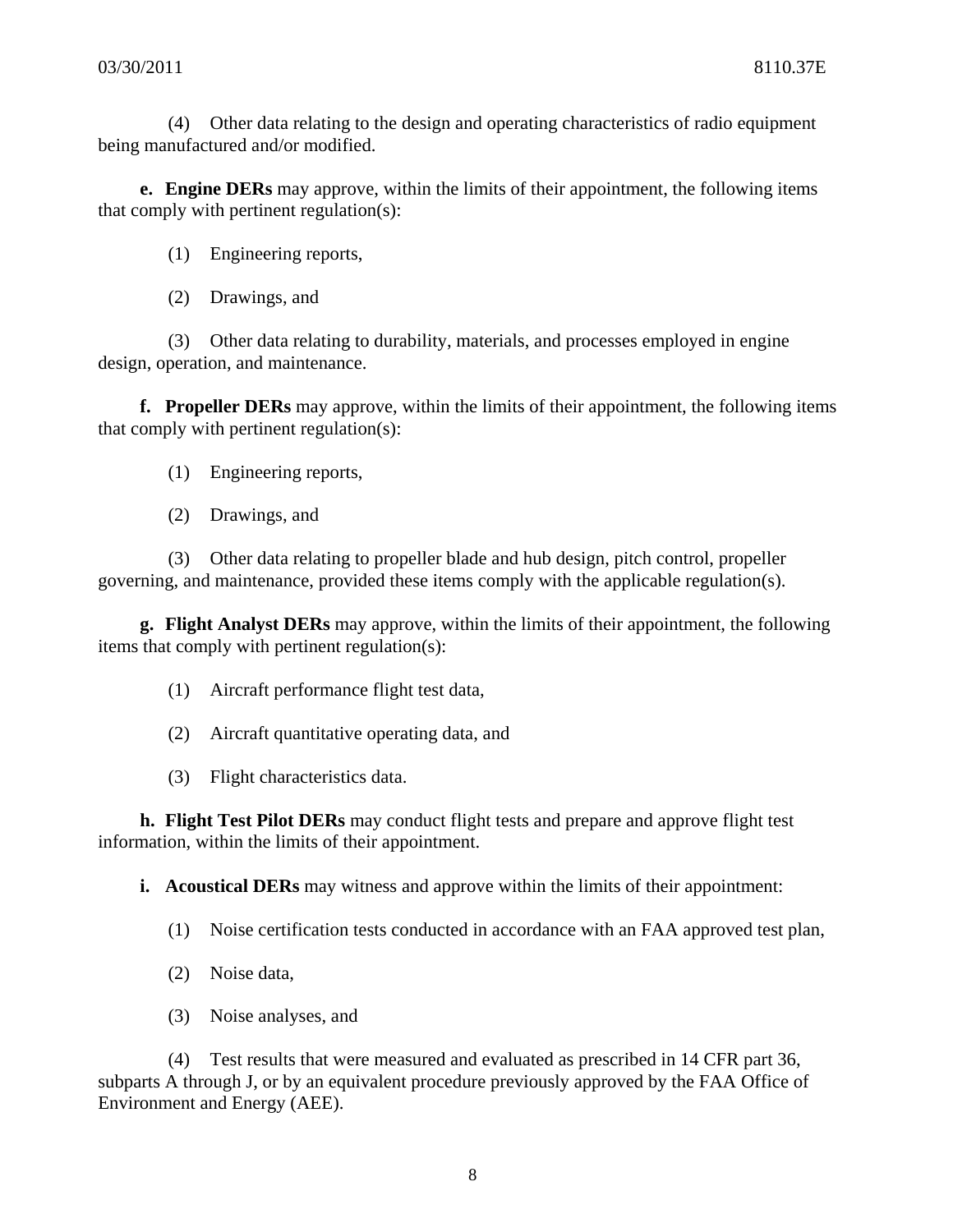**Note:** Although acoustical DERs may witness and approve the items in (1) through (4) above, DERs may only recommend approval of test plans and final noise certification compliance reports. Approval of the test plans and compliance reports is reserved for the FAA.

#### **2-6. DER Special Delegations/Authorizations.**

**a.** A DER may be appointed to approve technical data not specifically listed in the charts of appendix B. Each chart has an authorized area called "Special," with delegated functions to address this contingency. When we authorize a special delegation, we list the "special" authorized area and specifically define the function. A DER must have significant experience in the appropriate area in order to be given a special delegation. The following "Special" delegations may be authorized:

(1) **Administrative/Management DERs** are qualified persons appointed as administrative coordinators or managers of an applicant's certification program. We assign these persons the designation of administrative DER or management DER. These special designations are not associated with a particular chart for DER authority. It must be recognized that the management DER and administrative DER are not actually DER types with authority prescribed by 14 CFR part 183, but rather special authorizations that were introduced by FAA policy. These authorizations were established to recognize certain individual's capability to provide assistance to the ACO in administrative and project management aspects of certification. In performing this role, an administrative/management DER does not use Form 8110-3.

(a) **Administrative DERs** act as focal points for FAA coordination activity, including organizing technical DER activity, correspondence, schedules, meetings, conformity inspections, and FAA participation in official tests. Administrative DERs perform administrative tasks only and therefore are not required to be appointed under one of the delegations listed in 14 CFR § 183.29.

(b) **Management DERs** perform FAA certification project management duties for the Agency, acting like an FAA project manager. They organize the applicant's certification program, directing, overseeing, and managing the task of technical assessments and findings of compliance. Management DERs ensure that all technical data required to show compliance is reviewed and approved by the appropriate technical DER, except those items reserved by the FAA for approval. In order to establish their capability as FAA project managers, we must first appoint a management DER under one of the delegations listed in 14 CFR § 183.29.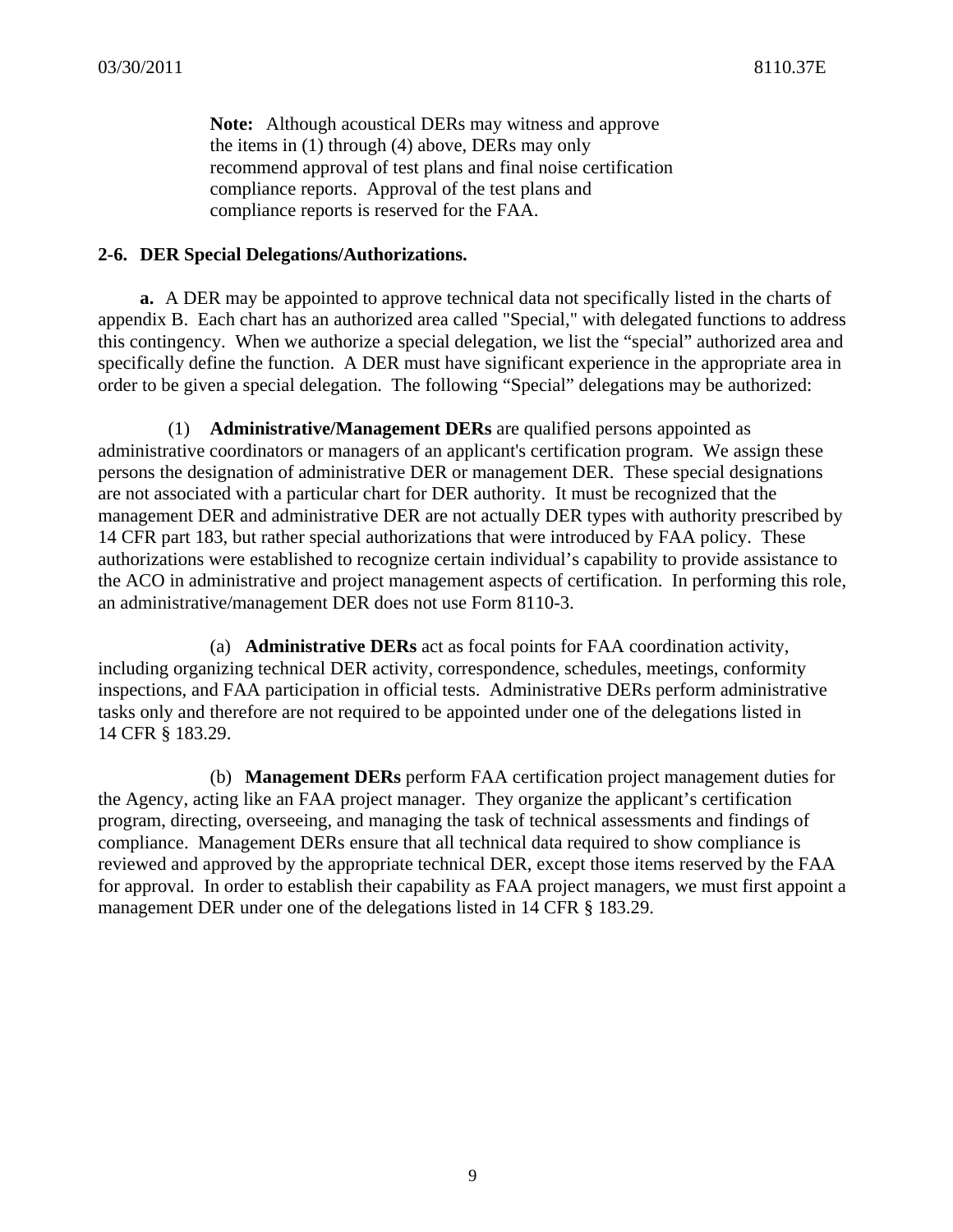(2) **Major Repairs and Major Alterations.** A DER requires specific authorization to examine and approve data for major alterations and/or major repairs. We may assign a DER the authorized area of "Special - Major Repairs" and/or "Special - Major Alterations," which will be related to the DER's basic delegations. A DER only needs this delegation if Form 8110-3 will be referenced as the approved data for a specific major repair or major alteration. The specific authorizations are:

- (a) Special Major Repairs.
- (b) Special Major Alterations.
- (c) Special Major Repairs and Major Alterations.
- (d) Special Manage and Approve Repair Specifications.

**Note 1:** An authorization for major repairs and/or major alterations limited to vintage airplanes and/or engines may be given to those individuals who do not meet the conventional appointment criteria, but meet alternate criteria for vintage airplane and/or engine data approvals. Requirements for appointment of DERs with this authority are found in Order 8100.8.

**Note 2:** DERs granted a special delegation for major repairs may be specifically authorized for multiple-use, non-serial number specific repairs.

**Note 3:** Service documents and overhaul manuals produced by the original design/production approval holder are not considered major repair or major alteration data that require this specific authorization.

 **Note 4:** DERs exercising their authority for major alterations may only approve data consistent with the category of alterations listed in Order 8900.1, Volume 4, Chapter 9, Section 1. The DER does not require the special delegation for alterations in order to approve data in support of an STC or TC amendment that will result in an alteration.

 (3) **Parts Manufacturer Approval (PMA) Identicality.** A DER requires specific authorization to examine and make findings of identicality to obtain a PMA. This is only appropriate where DERs have access to the original Design Approval Holder's (DAH) data, allowing them to make a direct comparison of design data.

> **Note:** We authorize test and computation findings within the scope of the DER's basic delegation.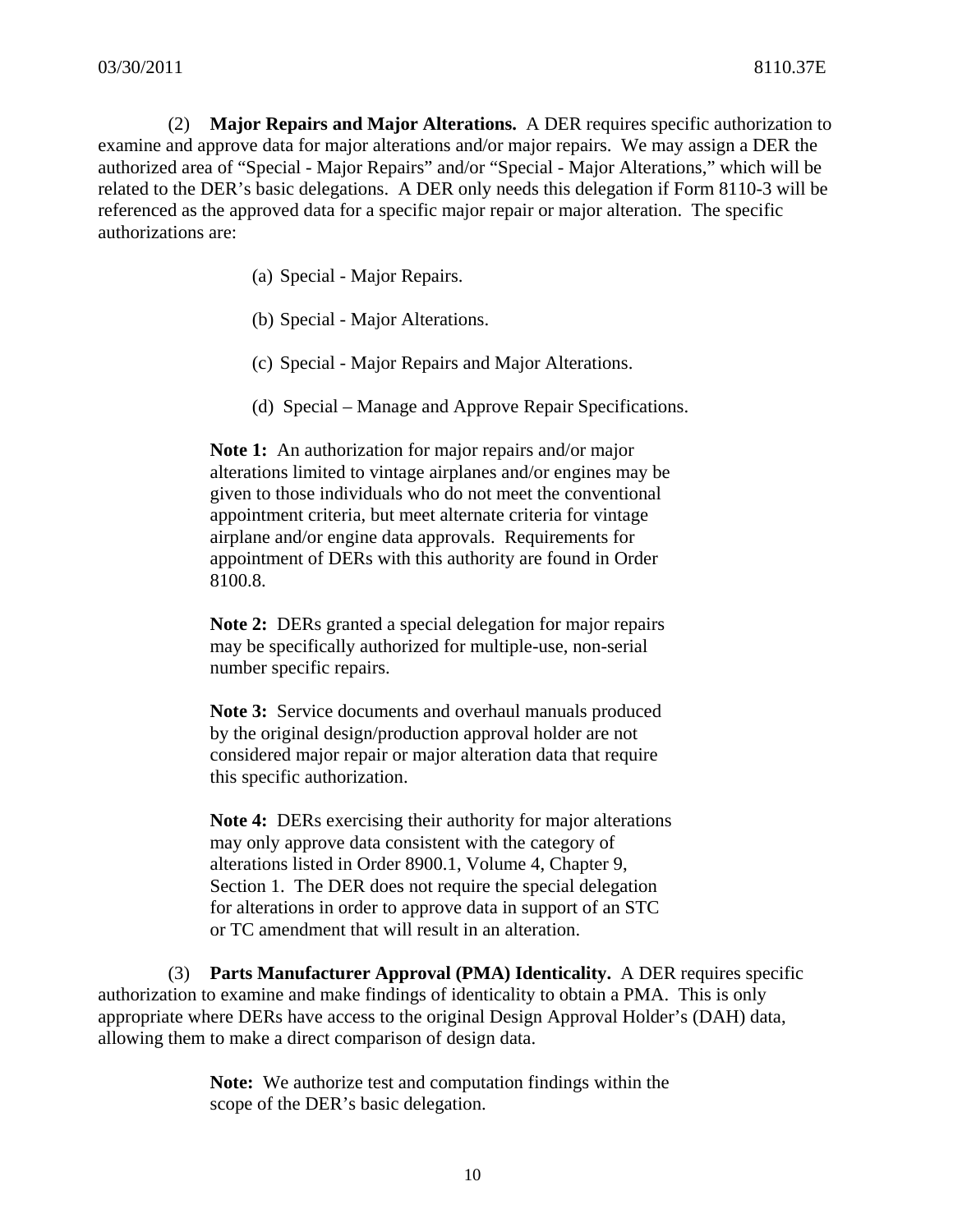(4) **Alternative Methods of Compliance (AMOC) with ADs.** We may give a DAH's company structural DER the authority to approve AMOCs for specific ADs with structural aspects (i.e., structural ADs, or ADs involving other disciplines in which structure may be affected by repair, modification, or alteration) where the intent of the AD is to restore the airplane to its type certification basis or other known, defined, and published standards (see paragraph 4-8 in this order for details of this process). DERs with a special delegation for AMOC must follow the same procedures as an ACO engineer when approving the AMOC and coordinating with the Aircraft Evaluation Group (AEG). AMOC procedures are found in Order 8110.103, *Alternative Methods of Compliance (AMOC)*.

**b. Special Authorizations.** Depending on the complexity of the project, we may vary the level of data approval and/or the delegation we grant a DER within the DER's scope of authorization. A project ACO manager or manager's representative may issue a special authorization, in writing, permitting a DER to approve data normally reserved for us (i.e., witness tests, approve test plans) within the DER's scope of authorization. The special authorization must be specific in delegation, time-limited, and valid only at the ACO which issued the authorization. DERs may be authorized to witness tests outside their area of authority provided that the DER (1) is authorized to do so by the ACO, and (2) does not make the final compliance finding. Verbal authorization from the ACO is permitted in some cases, such as witnessing tests, if the DER documents it on the subsequent Form 8110-3 or other acceptable method. When requesting a special authorization, the DER must provide the ACO with the following information:

- (1) FAA project number.
- (2) Aircraft, engine, or propeller model.

(3) Requested delegation. Describe what you seek the authority to accomplish. For test witnessing, provide the title and number of the test plan. For data approval, provide the type of data, certification plan number and title, applicable regulations, guidance material, etc.

(4) Additional information, such as location, duration schedule, etc.

**Notes:** 1) ACOs may have their own specific requirements for submitting a request for special authorization. 2) A special authorization must not be used to grant a

time-limited expansion of authority. Expansions of authority must be processed in accordance with Order 8100.8.

**2-7. DER Limitations.** DERs can only find compliance in the delegated functions and authorized areas for which they were appointed.A delegated function applies to the technical areas involved in determining compliance with applicable airworthiness regulations. An authorized area applies to the specific portion or system of an aircraft or the type of engine or propeller or specialized area to which a delegated function is applicable.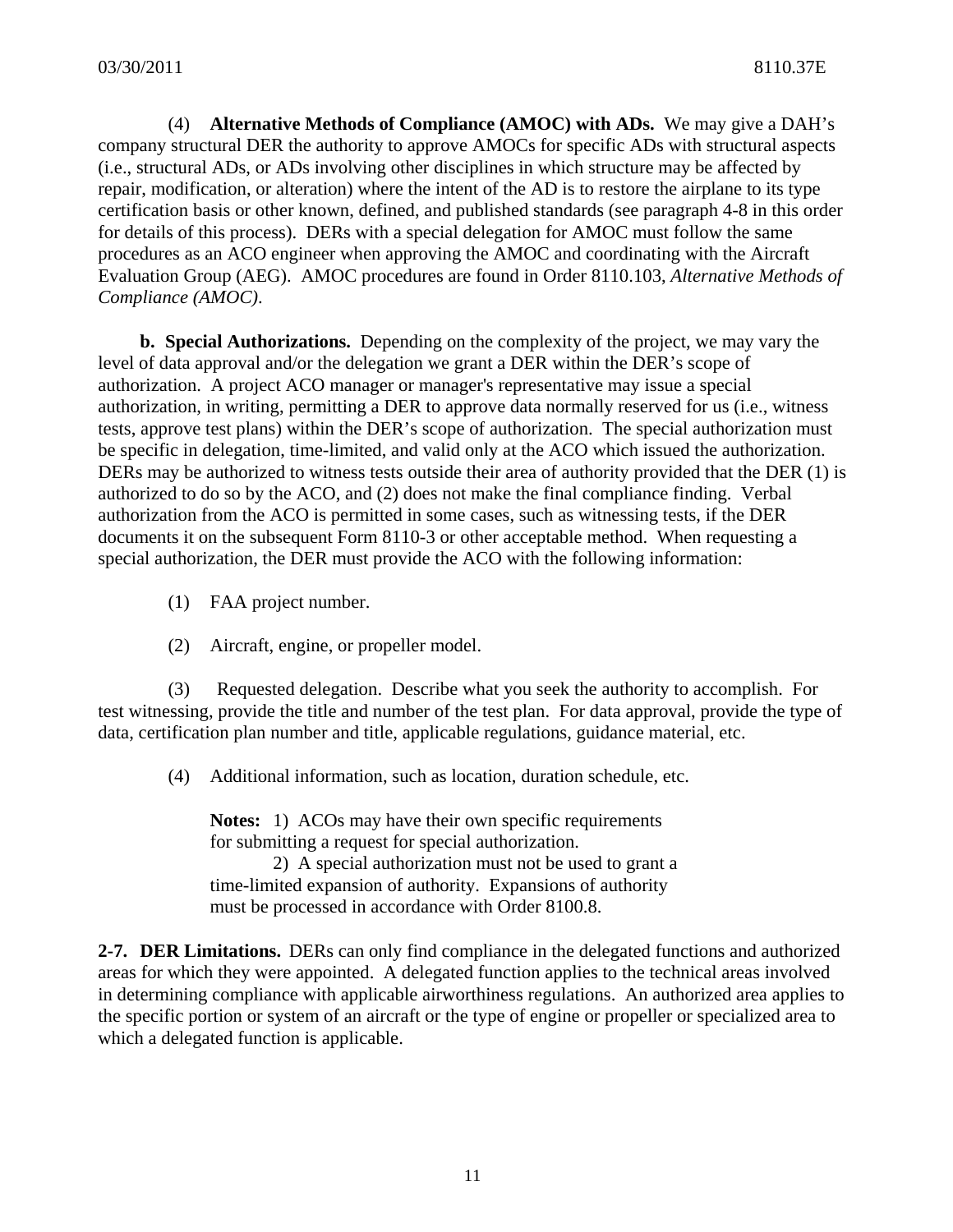### **a. Predecessor Regulations and Other Acceptable Airworthiness Requirements.**

 (1) **Predecessor Regulations.** Authority for a 14 CFR part includes authority for the associated predecessor regulations for that part. For example, authority for 14 CFR part 25 includes Civil Air Regulation (CAR) part 4b; authority for 14 CFR part 23 includes CAR part 3, and so forth.

(2) **Restricted Category Regulatory Basis.** DERs approving data in support of restricted category aircraft should check with their advisor for the best course of action regarding the certification basis.

 (3) **Other Acceptable Airworthiness Requirements.** Non-CFR certification requirements that we have adopted or accepted for special classes of aircraft must be specifically identified in a DER's authority in order for a DER to approve data that meets those requirements. Non-CFR requirements that we recognize include the airworthiness standards accepted for primary category airplanes, airship design criteria, and the Joint Aviation Requirements (JAR) and European Aviation Safety Agency (EASA) Requirements for Very Light Airplanes (VLA).

 **b. Items Requiring FAA Approval.** The FAA retains authority and responsibility for establishing the certification basis and issuing any special conditions, exemptions, equivalent level of safety findings, TCs, PMAs, and TSOAs. This limits the data that a DER can approve. Appendix A, Limitations on DER Functions, paragraph 1, lists items that must be approved or issued by FAA employees. In addition, some interpretations and decisions may only be made by FAA employees as described below:

(1) **Interpreting 14 CFR.** When DERs have questions about the interpretation of a 14 CFR part, including the use of new or unconventional materials and processes, they must consult with the ACO staff. A DER is not authorized to interpret regulations. A DER must be guided by existing polices, procedures, specifications, processes, and standards. A DER must consult with the ACO before departing from existing procedures in making findings of compliance.

(2) **Determining if Type Design Changes are Major or Minor Changes.** The applicant decides whether a type design change is major or minor, as defined in 14 CFR § 21.93. The FAA retains final approval of that decision, and it cannot be delegated.

(3) **Determining if Type Design Changes are Acoustic or Emission Changes.** The FAA has the final responsibility to determine whether a design change is or is not an acoustic or emission change.

(4) **Impact of Major Changes on Certification Programs.** A DER must consult with the ACO regarding the extent and effect of a major change to determine if:

(a) Ooriginal design requirements (airworthiness regulations, basic load criteria, and test results) still apply;

(b) Tthe original application for TC will be affected; and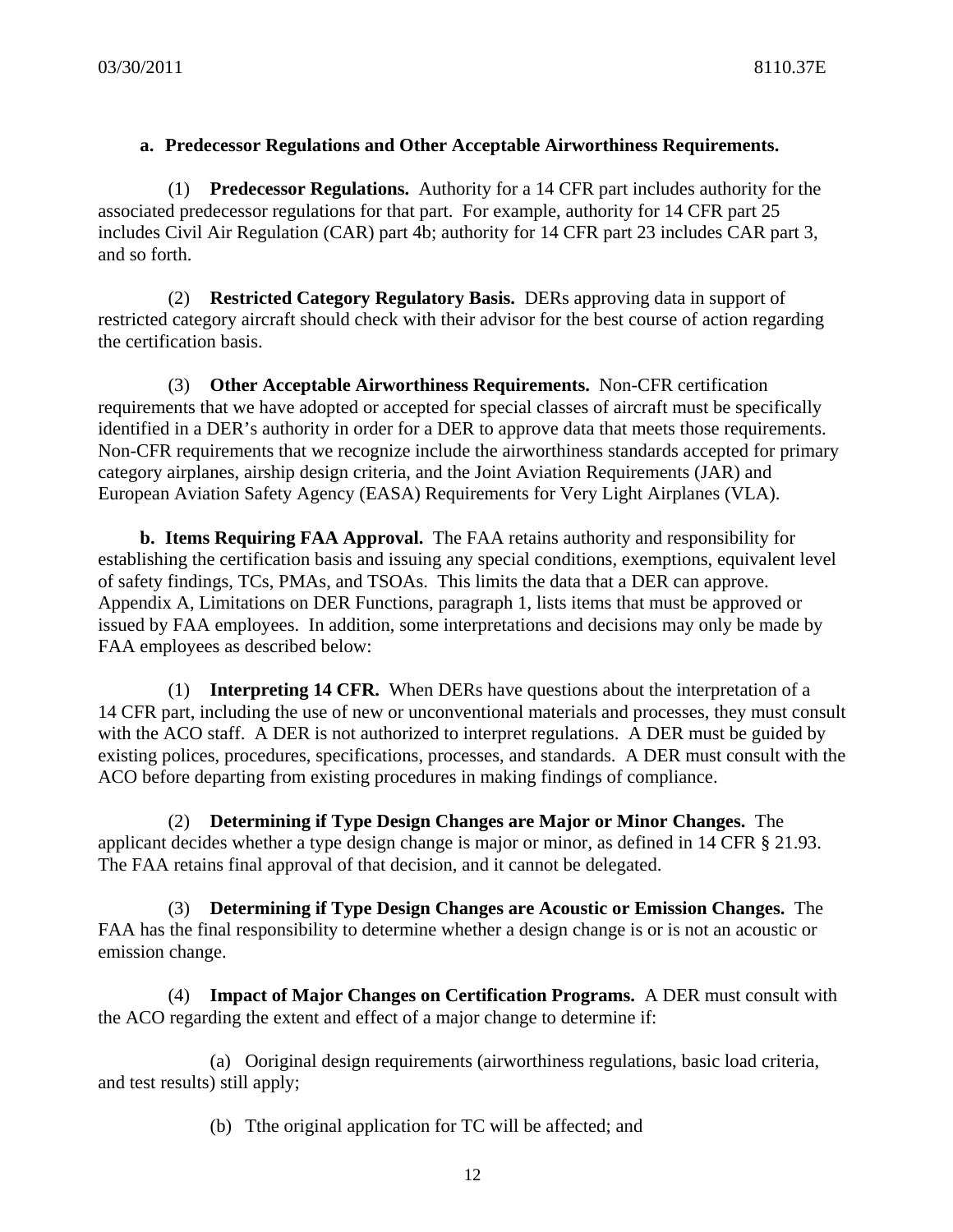(c) Aadditional analyses, flight tests, ground tests, or ground inspections are

necessary.

 **c. Items Likely to be Reserved for FAA Approval.** Our decision to delegate is influenced by the extent of our own knowledge and expertise, and that of the proposed DER. We must also consider the impact of the delegated task on safety, and the political sensitivity of the task. With this in mind, we generally reserve for ourselves the approval of items listed in appendix A, paragraph 2. If we do delegate, we should do it carefully and consistently as follows:

 (1) **Test Plans.** A DER may approve test plans only when specifically delegated by the ACO. This delegation can be documented in the DER's certificate of authorization or granted on a case-by-case basis. If not delegated this function, a DER may only recommend approval in the submittal to the ACO. Acoustical DERs are only authorized to recommend approval of test plans and final noise certification compliance reports.

 (2) **Airplane Flight Manual (AFM) and Rotorcraft Flight Manual (RFM) Data.** A DER requires specific authorization to examine and approve data on loading schedules or devices, weight and balance reports, equipment lists, flight manual revisions, and related reports.

 (3) **Service Documents Related to ADs.** A properly authorized DER can approve engineering aspects of service documents (e.g., the associated design change) and revisions. However, if the FAA has issued, or intends to issue, an AD that addresses an unsafe condition that is the subject of a service document, then a DER must coordinate with the project ACO and obtain concurrence prior to approving the engineering aspects of the service document. The FAA may reserve the approval of AD-related service documents and revisions.

 (4) **PMA Design Approvals.** A DER may make findings of identicality or findings of compliance to the airworthiness requirements by test and computation that contribute to PMA design approvals, within the scope of delegation from the project ACO. The DER must be specifically authorized to make a finding of identicality by the managing ACO.

 (5) **TSO Authorizations.** The TSO process, described in 14 CFR part 21, Subpart O, is significantly different than the TC processes. For the TSO process, persons who are DERs may not use their DER authority, but may contribute to TSO authorizations in these two ways:

(a) Based on their knowledge and experience, they may be the most appropriate persons to review and submit data or witness tests on behalf of a TSO applicant. They may not use Form 8110-3 to approve data.

(b) When authorized, approve type design data for equipment that may eventually get a TSOA. This is common when the equipment is used on prototype aircraft in a TC project concurrent with a TSOA project.

> **Note:** DERs are not authorized to find compliance to any TSO requirement in support of an application for TSOA. DERs can only make a finding to a regulation. TSO is not a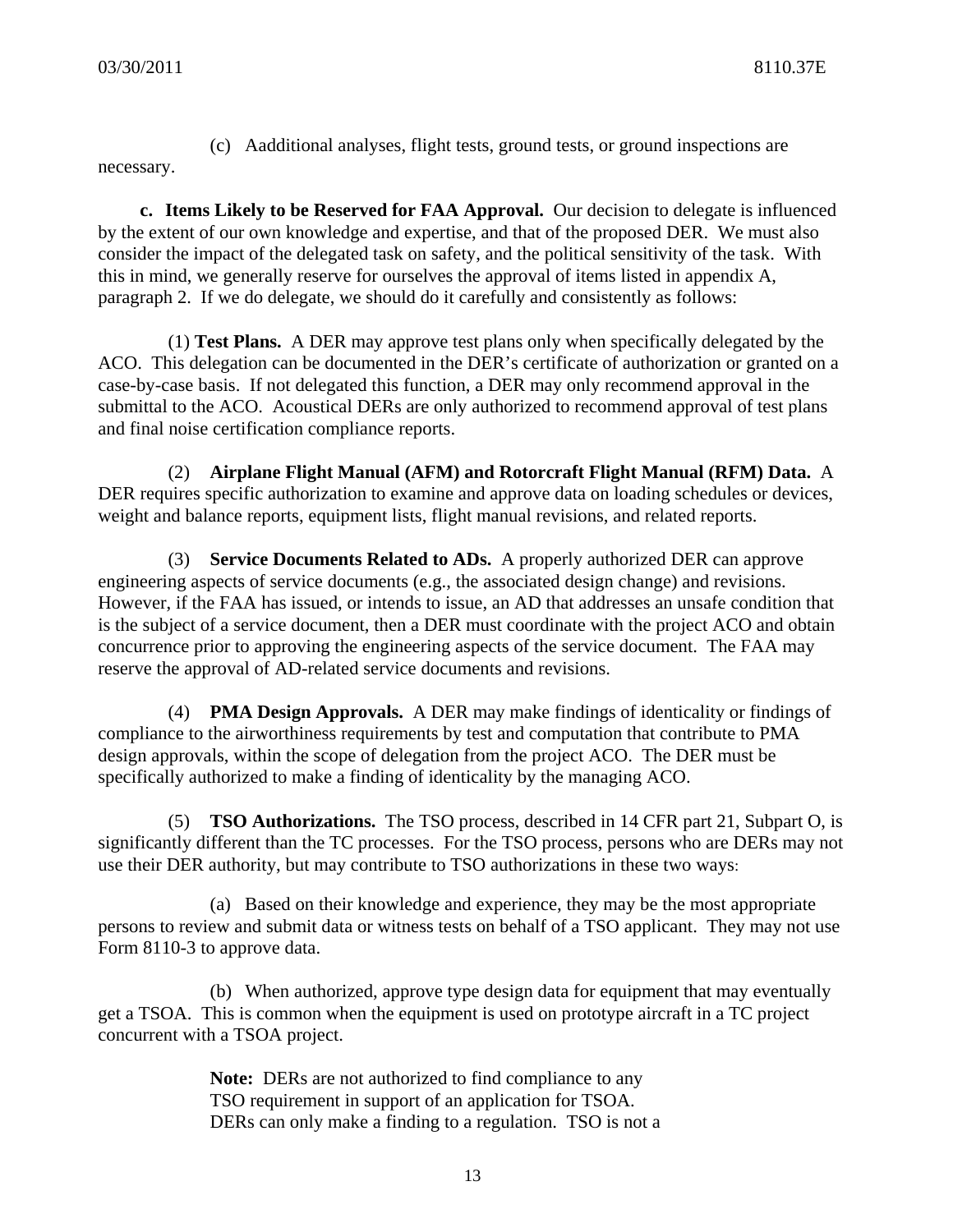regulation; therefore finding of compliance to a TSO requirement is not appropriate.

(6) **Approval of Alternative Methods of Compliance (AMOC) to an AD.** An ACO that initiates an AD may either approve an AMOC related to that AD or, in certain cases, delegate AMOC approval to a DER (see paragraph 4-8 in this order for details of this process). This delegation is given only to some structural company DERs who work for the affected Design Approval Holder. The delegation must be only for the defined deviations to ADs for repairs, modifications, or alterations to a *single* aircraft, except as follows: The same AMOC may be approved repeatedly on separate 8110-3s for multiple aircraft that are determined eligible. In circumstances, when the DER has documented a pattern of identical approvals and it has been demonstrated that the AMOC is applicable to a defined fleet of aircraft, the DER may be authorized to approve a global AMOC if coordinated with the responsible ACO.

- (a) An AMOC related to the following items may *not* be delegated:
	- 1 Adjustments to compliance times;
	- 2 Changes to operating limitations;
	- 3 Continued operation with unrepaired damage; and
	- 4 Discretionary judgments of acceptability.
- (b) For an AMOC that involves a temporary repair, the temporary repair must:
	- 1 Meet the certification basis of the aircraft;

2 Be designed so that the durability of the most critical detail of the temporary repair is greater than 18 months (based on projected aircraft use); and

3 Be replaced by a permanent repair or terminating action within 24 months. Further, we require the temporary repair to be designed so its inspection threshold is greater than its replacement period. In other words, there should not be a need to inspect the temporary repair while it remains installed.

(c) An authorized DER may approve an alternate inspection method, threshold, or interval where a new repair or modification results in the inability to accomplish the existing AD mandated inspection, or necessitates a change in the existing AD inspection threshold. The standard for these approvals is the appropriate damage tolerance regulation (e.g. 14 CFR 25.571, Amendment 45 or later).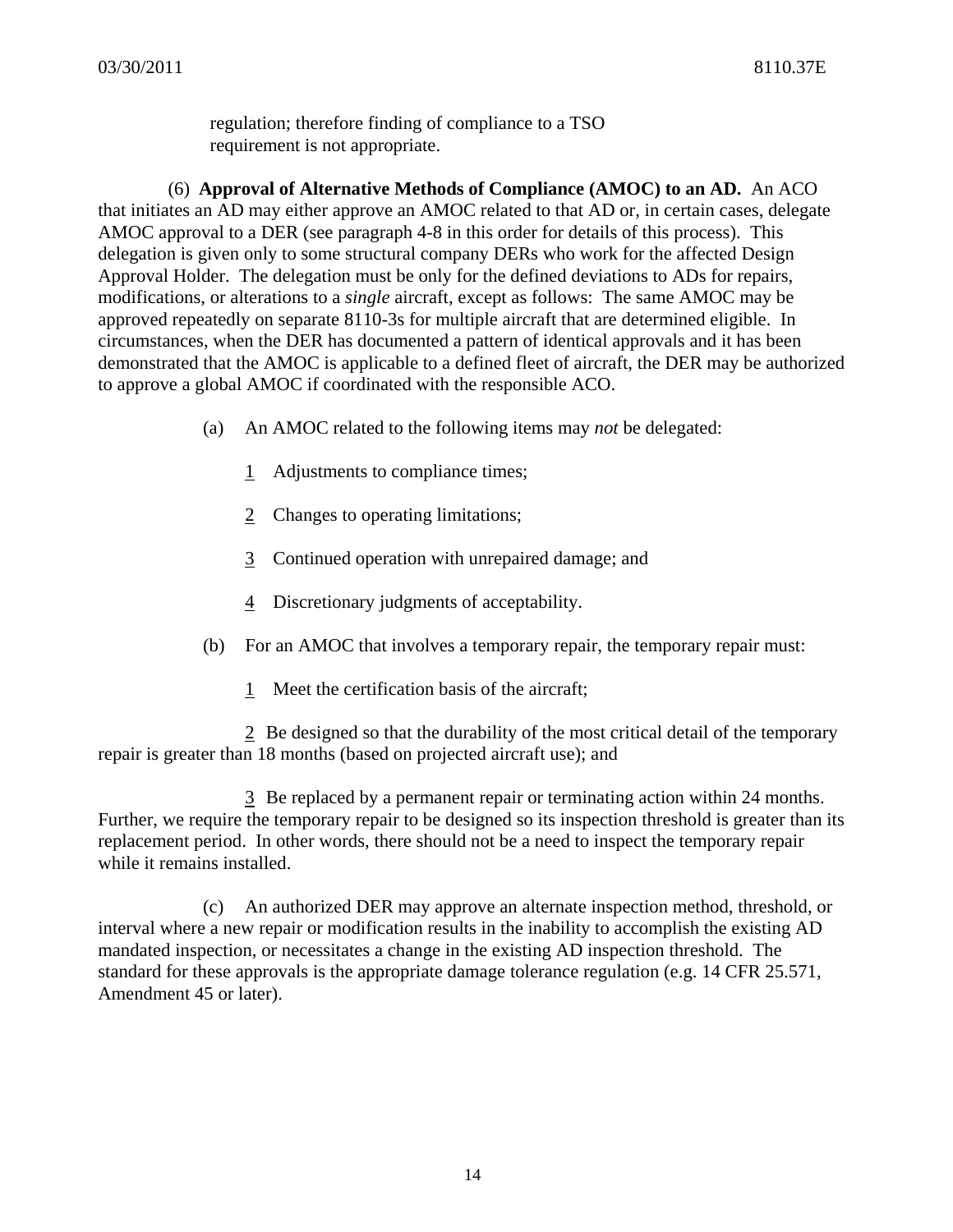# **Chapter 3. DER Administration**

### **3-1. FAA Expectations for DERs.**

**a. Training.** Training requirements for DERs are listed in Order 8100.8 and may be supplemented by a managing ACO. Many different types of training are available. We offer initial and recurrent DER seminars. A DER can also attend FAA training courses, workshops, and interactive video teletraining (IVT) programs, based on availability. There are links to these training programs on the FAA website at www.FAA.gov.

**b. DER Independence.** A DER must have the ability to maintain the highest degree of objectivity, adequate time to perform all assigned duties, and adequately represent the FAA. For a company DER, the company must afford the DER that independence.

 **c. DER Indemnification Status.** A DER, when acting under a DER appointment, represents the FAA. A DER is not an employee of the FAA, or of the United States government, and is not federally protected for the work done or the decisions made as a DER. As a private individual, a DER is subject to general tort law. Company DERs should consult their employer for company policy regarding indemnification. We cannot shelter or protect DERs from the consequences of their findings.

**d. Good Practices.** DERs need general knowledge of the overall DER system and FAA certification procedures so that they and the ACO can work together as a team. We expect a DER, while acting for us, to be guided by "good practice" principles. "Good practice" is developed through experience and know-how over the years, and carries with it a high degree of confidence. Good practice exemplifies what has shown to be reliable and satisfactory. A DER must not sign an 8110-3 form before all substantiating data is available and has been identified on the form. An ACO detecting DER methods or procedures inconsistent with, or departing from, good practice must bring this to the DER's attention. The ACO will then monitor the DER for compliance with good practice, and can consider further deviations as misconduct, and grounds for termination of the DER authorization.

 **e. Changes.** A DER must notify the managing ACO of any change of status, such as a change in base of operation or leaving the employer who requested the DER appointment. It is a DER's responsibility to ensure that ACO records (contact information including address and phone) are current. A company DER's authorization is terminated when they leave the company that requested the DER appointment. If, however, a DER also holds a separate appointment as a consultant DER, that authorization is not terminated when the DER leaves the company.

### **f. Operating Outside ACO Area.**

(1) **A company DER** may function in any geographic area in which the company conducts business.

(2) **A consultant DER** may function in any geographic area.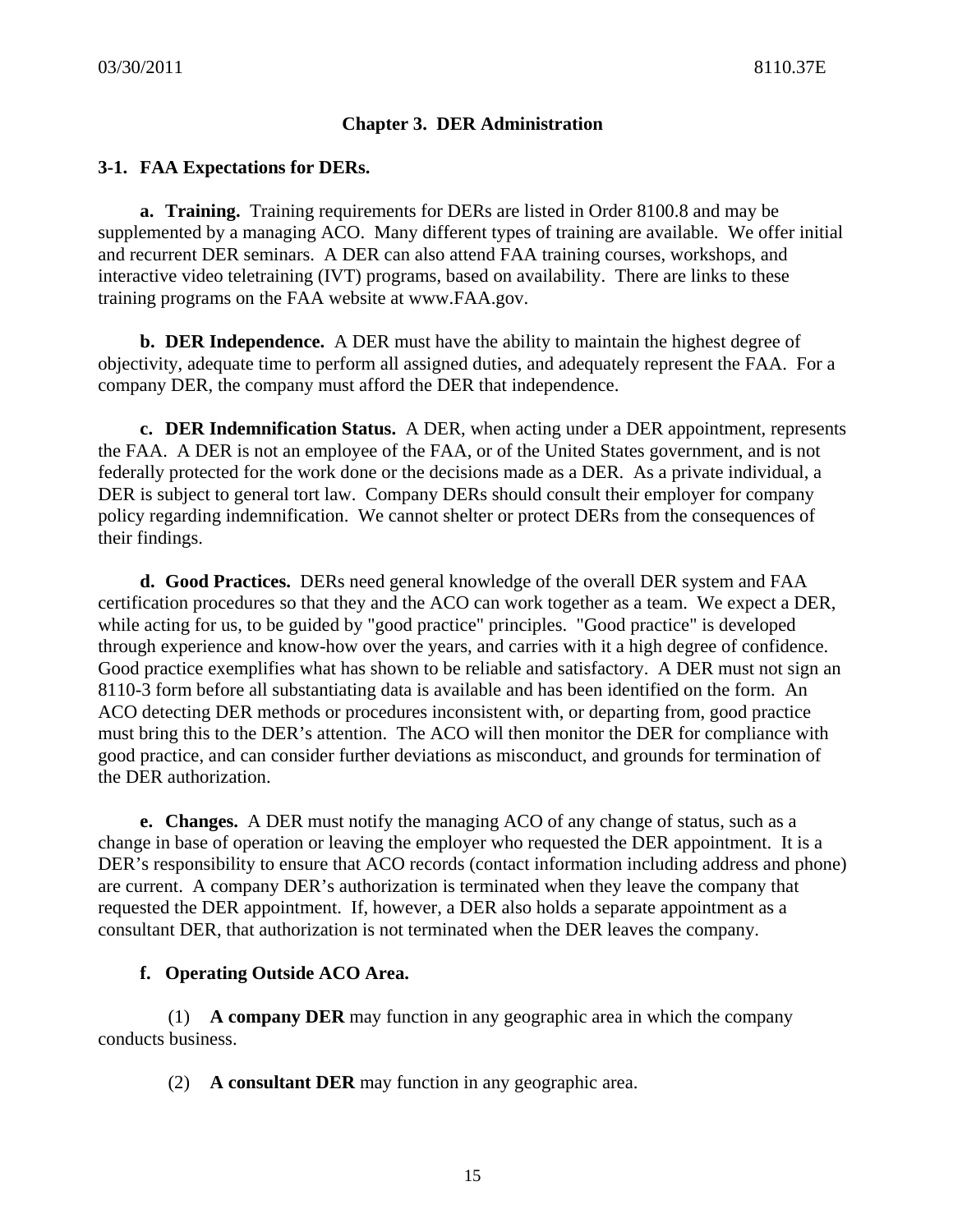(3) **When a DER works on a project managed by an ACO other than the managing ACO,** the DER must follow the project ACO's plans for submittal of an original Form 8110-3 with related technical data. The DER must also submit copies of completed Form 8110-3 to the managing ACO in order to document all activities. Failure to submit the form(s) may result in termination of an appointment.

 **g. DER Responsibility When Using Other Engineers.** We allow DERs to use as many experienced engineers as needed to completely evaluate engineering technical data; however, the DER accepts the responsibility for approving the technical data when signing a Form 8110-3. A DER may decline to approve any or all portions of the technical data, and may send such data to us for approval. When this happens, we expect the DER to specify reasons for not approving the data.

**h. Using Department of Transportation (DOT)/FAA Logos.** No DER is authorized to use the DOT or FAA logo on business cards, letterheads, facsimile covers, document covers, or any other business forms. A DER is not a government employee. Use of a logo may result in termination of a DER appointment.

**i.** Using DER Numbers. We do not permit DERs to use their DER identification number when signing company or personal reports, drawings, service documents, or letters. A DER's signature does not constitute FAA approval. However, we encourage DERs to review and coordinate on certification documents submitted to us, such as certification plans or conformity inspection records. In this case, DERs may use their DER number and title to indicate that they reviewed the documents as an FAA representative. In addition, DERs with the special authority of Repair Specification (RS) may use their DER number when signing the RS.

**j. Separation of Duties.** An ODA may identify individuals who are DERs as unit members (UM). DERs should be aware that the functions they perform as UMs in one of these organizations are separate and distinct from the delegated functions performed as a DER. A DER does not issue Form 8110-3 in support of ODA projects, except when a TC holder's DER is supporting an MRA ODA.

**Note:** DERs should be aware that the work they perform as an ODA unit member should not be considered for DER renewal. In order to show currency for their DER certificate, they should perform the functions of a DER. In some circumstances, when it is advantageous to the FAA, the DER's managing ACO may choose to consider UM technical activity as acceptable for DER renewal.

 **k. Coercion.** No one should force DERs to approve technical data that they have not had enough time to review, or data that they do not find complies with the applicable airworthiness requirements. A DER must report any coercion to the project ACO.

### **3-2. Form 8110-3, Statement of Compliance with Airworthiness Standards.**

**a. Using Form 8110-3.** A completed Form 8110-3 is the DER's only means of approving technical data. We permit Form 8110-3 to be computer-generated, but a computer-generated form must be so identical to the stock FAA-printed form such that there is no doubt about what the form is and how it is being used. A computer-generated form must be the same size; have the same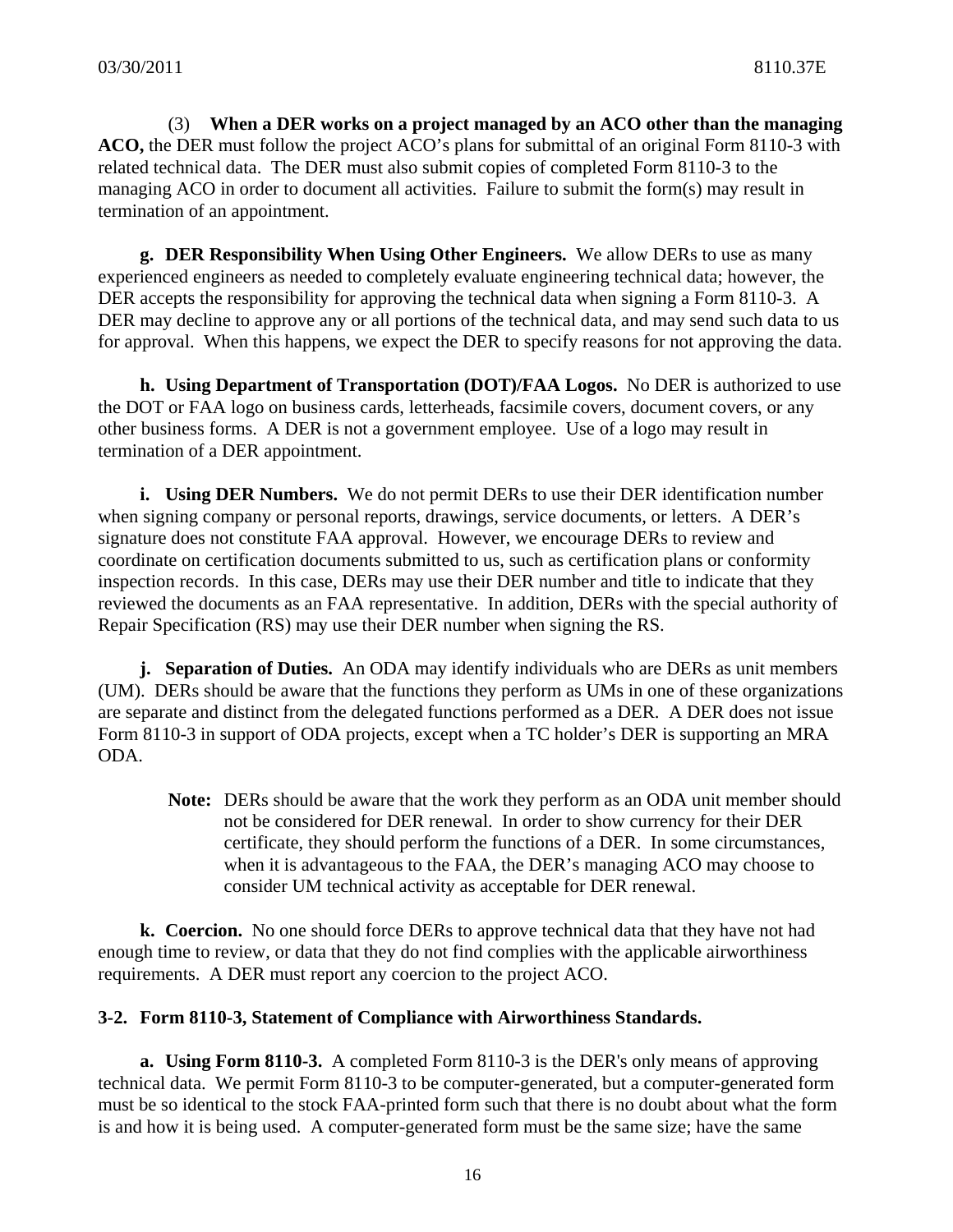general layout and configuration; use the same sequencing, numbering, and arrangement of information; and use the identical wording of the stock form. Computer-generated and stock FAA printed forms may be used interchangeably. A DER must ensure the accuracy of the information on the form. Sample Forms 8110-3 are shown in appendix C, figures 1 - 3. Appendix C, figure 1 prescribes specific requirements and instructions for correctly preparing Form 8110-3.

### **b. Distribution of Form 8110-3.**

 (1) **Certification Activities.** A DER must send all original Form(s) 8110-3 to the project ACO except for data approvals supporting a major repair/alteration. The DER sends copies of all forms to the managing ACO, if the managing ACO is not also the project ACO.

> **Note:** A project ACO may have more specific requirements for submitting Form 8110-3.

 (2) **Major Repair and Major Alterations.** A DER must submit the original Form 8110-3 to the managing ACO. A DER submits a copy of Form 8110-3 supporting a major repair or a major alteration to the owner/operator or repair station who requested the approval.

 (3) **In Support of Foreign Civil Aviation Authority (CAA) Requirements.** A DER must provide the original Form 8110-3 and substantiating data to the project ACO for review and concurrence. The project ACO will transmit FAA approval to the foreign CAA.

 (4) **Alternative Methods of Compliance**. For a Form 8110-3 used to support an AMOC issued by the responsible ACO, the DER must submit the original to the ACO responsible for the AD, with a copy to the managing ACO. DERs must distribute delegated AMOCs in accordance with FAA Order 8110.103.

**c. Maintaining File.** A consultant DER is responsible for maintaining a file with copies of each Form 8110-3 signed and any associated data. For a company DER, the company is responsible for maintaining this file. A DER must provide copies of Form 8110-3 and associated data when we request it.

**d. Omissions and Errors.** Careful preparation and use of Form 8110-3 is important. DERs should be aware that omissions and errors in approvals can delay certification programs and could ultimately result in a reduction or termination of their authority. Some common mistakes are failing to:

- (1) Sign the form;
- (2) Include full titles, revision levels, or dates for listed documents, reports, etc.;

 (3) Include each complete drawing number or a drawing list, with revision levels or dates and titles;

 (4) Specify those portions of the data that are approved, and those portions of the data that the FAA must evaluate;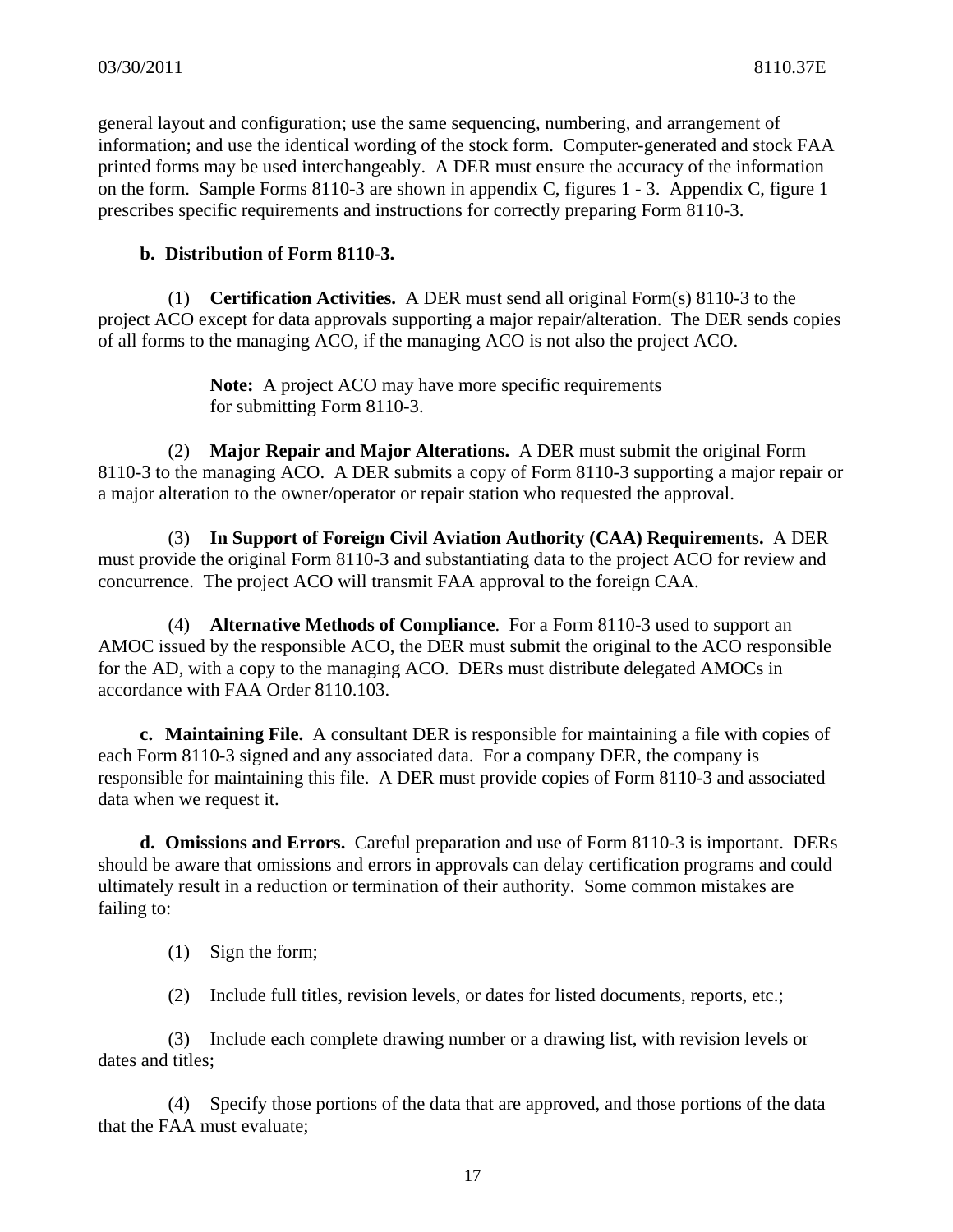- (5) Check the "recommend" or "approve" box;
- (6) Submit the original Form 8110-3 to the project ACO;

 (7) Reference specific section(s) in the regulations in the "Applicable Requirements" block, including amendment levels;

- (8) State the project number in the "Purpose of Data" space;
- (9) Approve data only within the DER's delegated functions and authorized areas; or

 (10) Properly identify the aircraft make as it relates to the existing TC; this includes restricted category aircraft, where the DER should identify the information from the 'Restricted category' TC and not from the 'Normal category' TC.

**e.** A DER candidate may use Form 8110-3. One of the following procedures may be used to document a DER candidate's review of engineering design data and participation in a certification project:

 (1) A DER candidate prepares the Form 8110-3 and enters the following note in the title box of the form: "The above data has been reviewed by DER candidate" followed by the printed name and written signature of the candidate (see sample shown in appendix C, figure 2). The form and data are submitted to an authorized DER who, when satisfied with the data submittal, approves or recommends approval of the submittal by checking the "Approve (or Recommend Approve) these data" block, signing in the signature block of Form 8110-3, and submitting the form and accompanying data to the ACO.

 (2) A DER candidate partially completes Form 8110-3 with the statement listed in item (1) above. The DER candidate then submits Form 8110-3 and the accompanying data directly to the ACO for review and approval. No DER signature appears on the Form 8110-3 using this method.

### **f. Electronic Form 8110-3 and electronic signatures.**

(1) An electronic version of Form 8110-3 is available on the FAA website for DER use. Locally generated forms are allowed as long as they retain the same dimensions and format.

(2) Electronic signatures on the Form 8110-3 can be authorized for use by the DER's managing office and can be used for submitting data only to that office under an agreement as specified in Order 8000.79, *Use of Electronic Technology and Storage of Data*, and FAA-IR-01- 01A, *Aircraft Certification Guide for the Use of Electronic Technology and Alternative Methods of Storing Information*.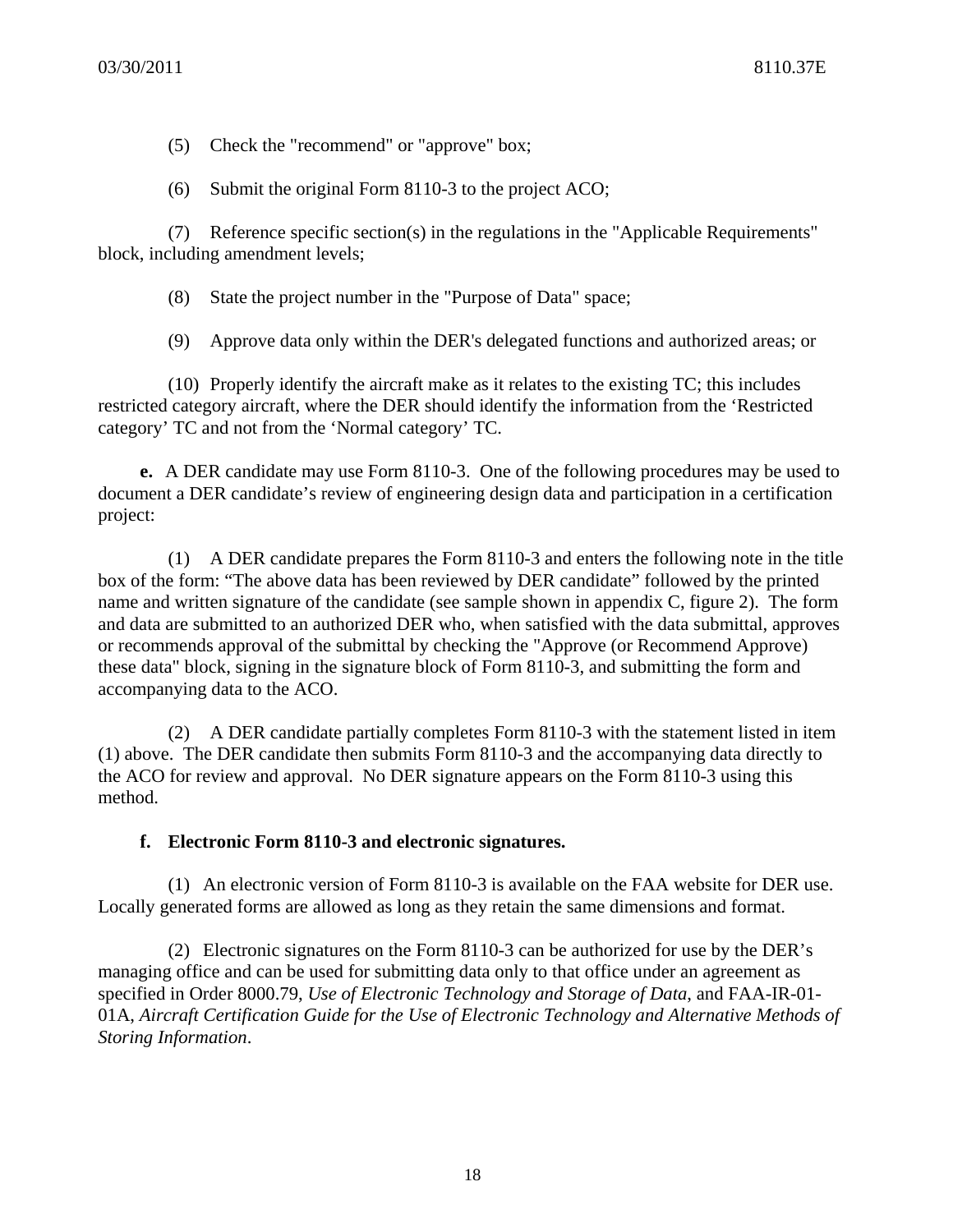**3-3. Administrative DER Functions.** An administrative DER performs the following functions:

 **a.** Acts as focal point of contact and coordination for FAA certification activities.

**b.** Ensures that all data submitted are properly organized, identified, coordinated, and if appropriate, approved by an appropriately rated technical DER.

**c.** Ensures that all data are forwarded to us as agreed in the certification plan.

**d.** Ensures that each Form 8110-3 is correctly completed (including the list of applicable regulations and appropriate signatures). If discrepancies are found, the DER must return the data to the originator for evaluation and correction.

**e.** Gives us regular status reports on all open projects, including schedules, conformity requirements, upcoming tests (Company or FAA), technical problems/issues, etc. A DER must inform us as soon as possible of any project or priority changes that may affect the certification effort.

**f.** Establishes a certification plan/compliance checklist early in the program, coordinates it with the technical DERs, updates it periodically, and submits it to us for acceptance.

**g.** Supports and coordinates FAA requests for information on accidents and service difficulties with the appropriate disciplines, and provides follow-up information.

**3-4. Management DER Functions.** A management DER performs the following functions:

**a.** FAA certification project management duties, including those identified in paragraph 3-3. A management DER will use other DERs to accomplish the design compliance reviews and make the specific technical findings. A management DER must ensure that the other DERs are properly authorized, competent, and reliable when they accomplish the certification compliance review work.

**b.** Ensures that the applicant creates a certification plan (if appropriate) early in the program. This plan will show all necessary steps and milestones for the certification project arranged in their proper and logical order. The DER coordinates the plan with the applicant and FAA program manager.

**c.** Advises us of any design features that might require special conditions, exemptions, equivalent safety findings, or any unsafe features or characteristics.

**d.** Determines that the technical DERs accomplished all necessary findings of compliance with applicable regulations.

 **e.** When requested, prepares the minutes of FAA and applicant meetings, coordinates them with the appropriate DERs and specialists, and submits them to us for concurrence. When appropriate, prepares conformity requests and type inspection authorizations (TIAs), coordinates with the authorized DERs and specialists, and submits them to us for review and issuance.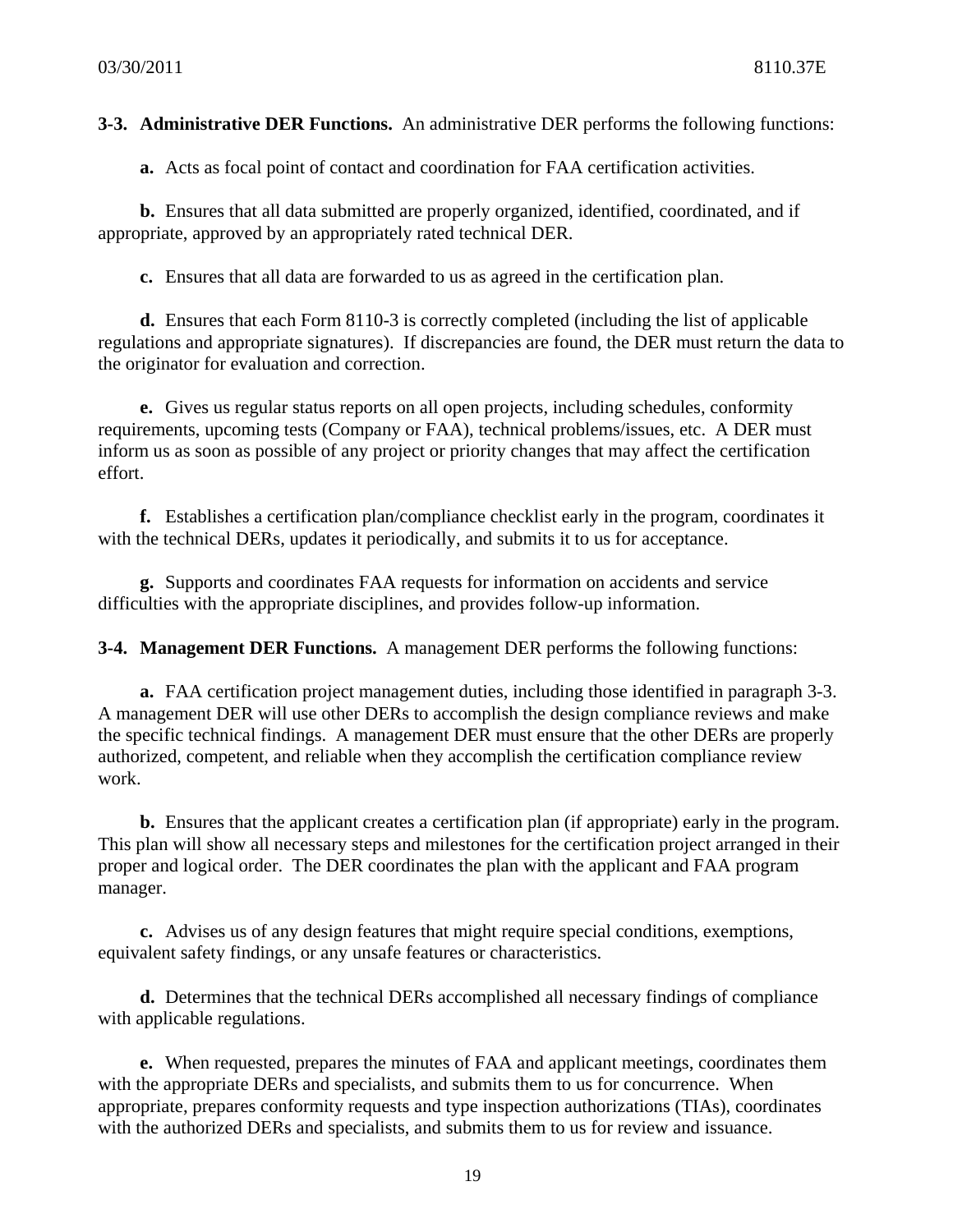**3-5. Management/Administrative DER Submittals to the FAA.** Neither administrative nor management DERs are authorized to sign a Form 8110-3. The role of these DERs is non-technical. The only use of Form 8110-3 is for an authorized DER to make a technical finding of compliance to airworthiness regulations and other requirements as described in paragraphs 2-6 a(3)and (4) of this order. Documents such as certification plans, compliance checklists, conformity plans, project schedules, and a proposed certification basis are all valued by the FAA for their contribution to effective project management. However, none of them is appropriate for approval by a DER via Form 8110-3 indicating they are compliant with 14 CFR regulations. It is acceptable and often desirable for an appropriately authorized DER, such as an administrative or management DER, to submit these documents via letter, signed cover page, or a locally created form. These documents indicate that a DER has reviewed the submittal and has found it to be acceptable for the FAA project. The letter, cover page, or other form may not indicate approval of the referenced data or findings of compliance to 14 CFR. DERs can be authorized to use their DER number and title to indicate that their review was performed as an FAA representative.

**3-6 RS-DER Functions.** DERs granted the specific authority to manage and approve technical data in the RSs are called Repair Specification – Designated Engineering Representative (RS-DERs). An RS-DER has the responsibility to manage the data approval portion of an RS and either approve the specific technical data via form 8110-3 or ensure that other DERs with specific authority approve the data. RS-DER authority requires project management skills as well as technical skills appropriate to the RSs they are authorized to approve.

**3-7. Releasability of Data.** Under the Freedom of Information Act (FOIA), we will determine public availability of DER information in accordance with Title 5, United States Code, Section 552.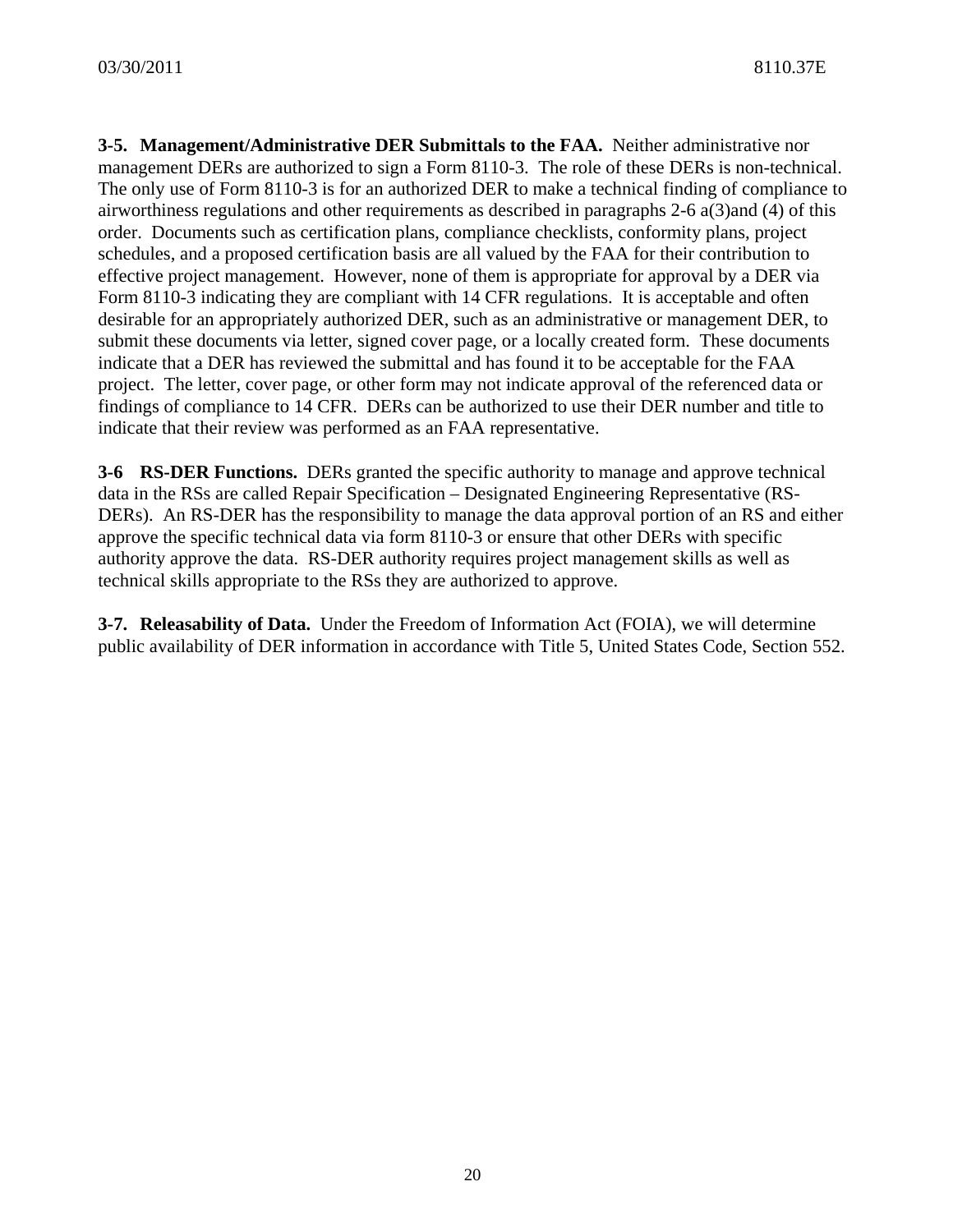### **Chapter 4. Certification Activities of a DER**

**4-1. Type Certification Projects.** We require a DER to obtain authorization from us before exercising authority on any certification project, including a new or amended TC, a major type design change, a new or amended STC, or a PMA for complex, critical, or life-limited parts based on test and computation. Typically, our documented concurrence with an applicant's certification plan is evidence of authorization. A DER must follow FAA policy in determining compliance with pertinent regulations. Approval of the engineering technical data on Form 8110-3 means that, within the limits of the DER's authority, the DER has determined that the data complies with FAA airworthiness requirements. These requirements include, but are not limited to, 14 CFR, Special Federal Aviation Regulations (SFAR), special conditions, exemptions, other requirements that have been adopted or accepted by the FAA such as the EASA Requirements, and specific foreign requirements that have been delegated on a project-by-project basis. The project ACO must establish the specific role, authorized area, and responsibility a DER has in performing these functions. The project ACO must be aware of a DER's limitations. More than one DER may be needed to cover the entire project. The ACO determines the extent of our involvement after the applicant proposes how each aspect of the project is to be approved.

**a. Certification Application.** After receiving an application for a TC, STC, major change to an approved type design, or PMA design approval, project ACO representatives will discuss necessary procedures, requirements for compliance inspections, and conformity requirements with the applicant and DER. The DER or the ACO subsequently arrange, as necessary, periodic meetings to discuss problems, project status, and methods for reporting progress. These meetings also permit the ACO to advise the DER on particular policies, standards, and procedures that apply to the project.

 **b. Certification Plan.** Applicants should submit a certification plan early in the project. Certification plans are required for TC and STC projects per Order 8110.4. As a minimum, the certification plan should contain the following:

(1) Identity of the applicant, application date, and model designation.

(2) A general description of the concept or system, including sketches and schematics.

 (3) The certification basis, including: applicable 14 CFR sections and subsections including amendment levels, exemptions, and special conditions.

 (4) How compliance will be shown (by ground test, flight test, analysis, similarity, or equivalent means of compliance), and what will be submitted to show compliance.

 (5) Project schedule, including major milestones, preliminary hazard analysis submittal, detail submittals, when conformity and testing are required, and when final certification is expected.

 (6) Identification of all proposed DERs, their specialties, the functions they will perform, and if a DER will approve the data or recommend approval.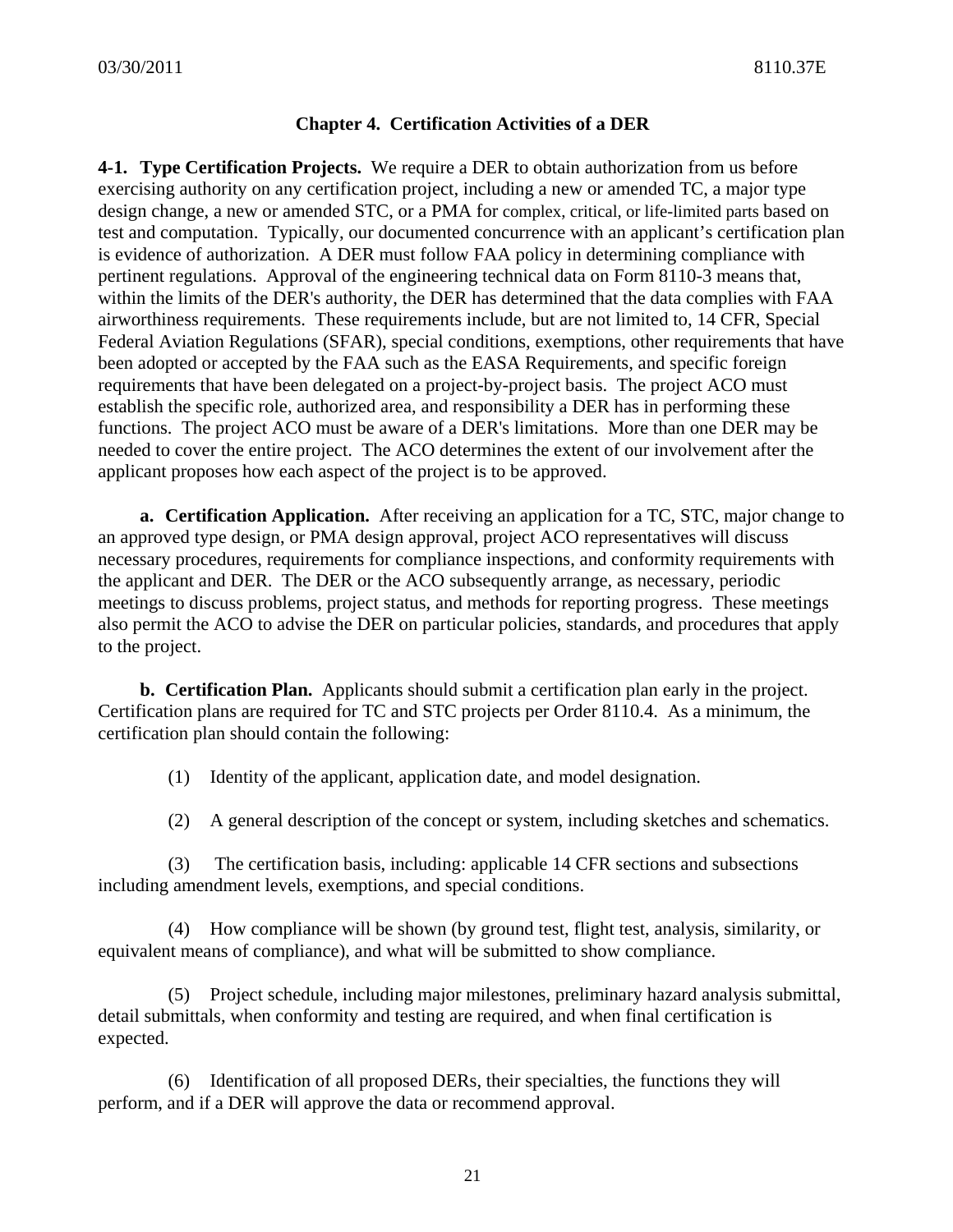**Note:** Documents such as certification plans, compliance checklists, conformity plans, project schedules, and a proposed certification basis are all valued by the FAA for their contribution to effective project management. However, none of these documents is appropriate for approval by a DER via Form 8110-3 indicating they are compliant with the 14 CFR regulations.

 **c. Data Approval.** We limit DERs to engineering data approval. Data approvals support an eventual design approval we issue after compliance with all applicable airworthiness regulations is determined. Approval of the engineering technical data on Form 8110-3 means that, within the limits of the DER's authority, the DER has determined that the data complies with FAA airworthiness requirements. DERs must advise the project ACO of relevant data of which they are aware, but did not approve in order to ensure a complete investigation of compliance with all pertinent requirements. A DER sends the original Form 8110-3, together with referenced approved reports and drawings, to the project ACO as agreed to in the certification plan to meet agreed upon certification schedules.

 **d. Flight Tests.** When a DER is authorized to conduct an FAA flight test, the DER must coordinate the flight test with the appropriate FAA flight test representatives. Flight test pilot and flight analyst DERs must use the flight test risk management process described in Order 4040.26A, *Aircraft Certification Service Flight Safety Program*.

 **e. Flight Manuals.** Generally, an ACO or ACO authorized representative approves AFMs, AFM supplements (AFMS), RFMs, and RFM supplements (RFMS), or major revisions to AFMs and RFMs. A DER should *recommend* approval, unless specifically authorized in writing to approve AFM or RFM revisions or supplements.

 **f. Type Certification Boards.** We encourage DERs to participate as our advisors in type certification board meetings on projects in which they are involved.

 **g. Data Retention.** The applicant is responsible for maintaining a file of all copies of Form 8110-3 submitted to the FAA and any associated data.

 **h. Request for FAA Conformity Inspection.** The FAA may allow a DER to request FAA conformity inspections via Form 8120-10, *Request for Conformity (RFC)*. This form should not be "approved" using a Form 8110-3. The DER should identify any features, attributes, and components critical to the test results and provide special instructions as necessary in the RFC. Order 8110.44, *Conformity Inspection Notification Process*, has procedures for type certification conformity inspection notifications between the applicant's DER and their designated inspection representative when the inspections are to take place in the United States.

**Note:** DERs involved in the conformity process should use the National Automated Conformity Inspection Process (NACIP), or other FAA approved automated conformity inspection system. For more information and training on NACIP, go to https://av-apps.faa.gov/nacip/naciphelp.nsf.

 **i. DER Disposition of Unsatisfactory Items.** The project ACO may authorize a DER to disposition unsatisfactory items identified during an FAA conformity inspection or to approve a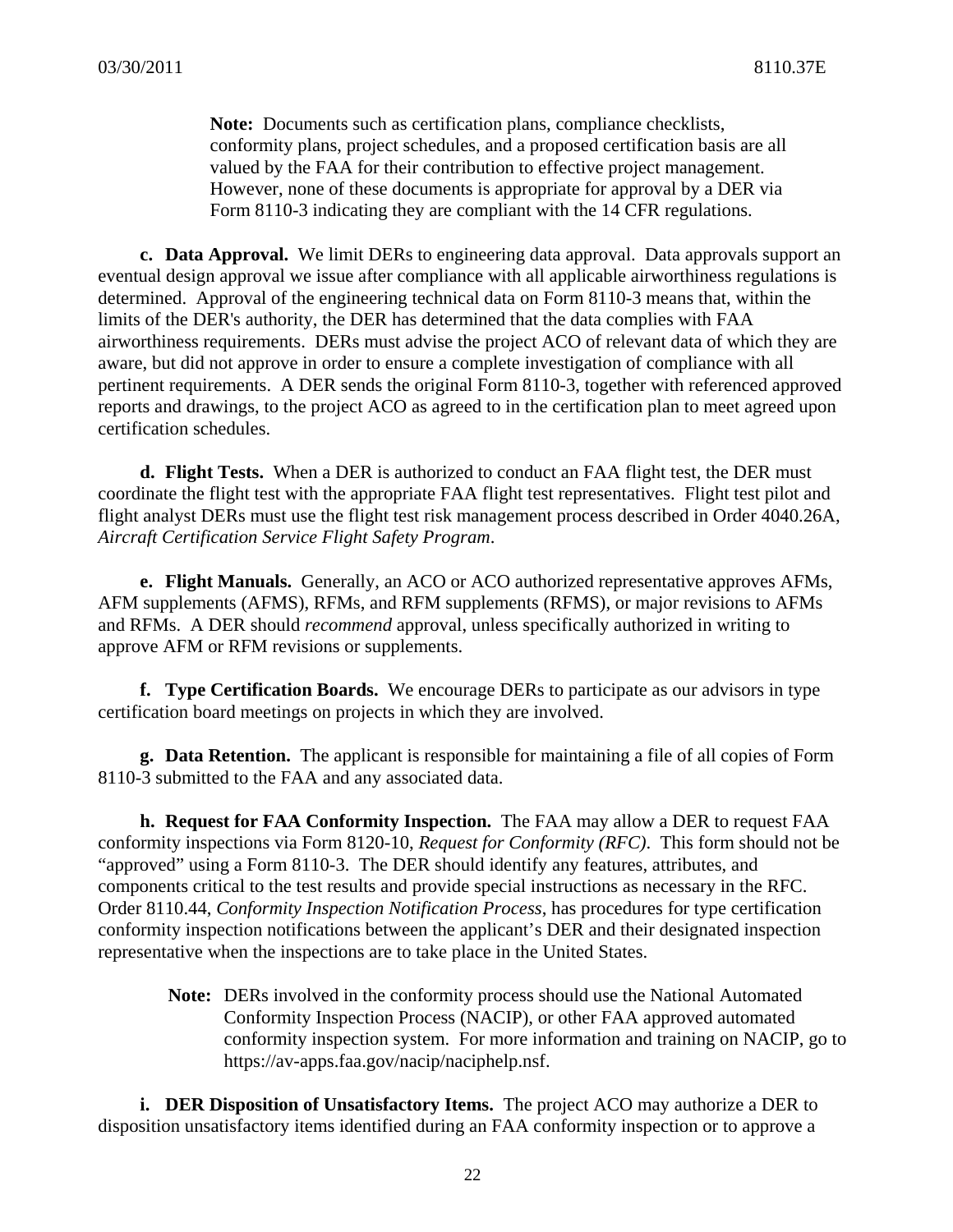later revision of design data that eliminates or prevents a discrepancy. We must identify this authority on Form 8120-10, or as part of a conformity plan or other agreement between the ACO and applicant. When so authorized, a DER should:

(1) Document the disposition of an unsatisfactory condition on Form 8100-1, *Conformity Inspection Record* or as agreed to with the project ACO. Form 8110-3 must not be used to disposition unsatisfactory conditions since there is no finding of compliance by the DER.

(2) Use Form 8110-3 to document approval of later revisions to design data within the authorized area. This may eliminate the need for a DER to disposition a discrepancy on Form 8100-1, as the later approved data should correct the unsatisfactory items.

**4-2. Acoustical DER.** We authorize acoustical DERs to review and recommend approval for AFM/AFM Supplement/Supplemental Flight Manual (SFM) pages or other media related to compliance with 14 CFR § 36.1581 and § 36.1583. Acoustical DERs should review pertinent aircraft noise level data included in all new flight manuals, revisions to existing flight manuals, and placards and markings, before submitting them for our approval. An acoustical DER may execute Form 8110-3 with the specific paragraphs of 14 CFR part 36, subpart O, listed in the requirements section.

**4-3. Test Plans.** An ACO may delegate test plan approval for tests that do not involve novel or unique methods or technology. Project ACOs must identify who will be responsible for approval of test plans as early as possible in the program. When an ACO will approve a test plan, the DER may be requested to recommend approval first.

# **4-4. Test Witnessing.**

**a**. DERs must receive specific authorization from the project ACOs before witnessing a test or approving any test data on our behalf. The DER must coordinate with the project ACO to determine if we wish to participate in witnessing all or part of a test. Before witnessing the test, the DER must verify that the necessary FAA conformity inspections have been accomplished, that the test article is in conformity, or that all unsatisfactory conditions have been dispositioned. A DER is not required to witness an entire test to approve the test data. However, the DER must coordinate with the ACO to determine which conditions are critical and must be witnessed in order to ensure that all the data are valid. When DERs approve test data, they indicate that they witnessed those portions of the test dealing with critical conditions, the test was conducted in accordance with the FAA approved test plan, and the data are official test results that satisfy the test criteria for compliance.

**b**. Although a DER can rely on other engineers to review data, the actual witnessing of the test must be done by the DER. The DER authorized to witness the test cannot delegate witnessing to anyone else.

**c.** If the DER is authorized to witness tests outside their area of authority provided as directed by Section 2-6, it is inappropriate for the DER to complete an 8110-3 form. However they may sign, or otherwise notate on the test results, that they were the official test witness.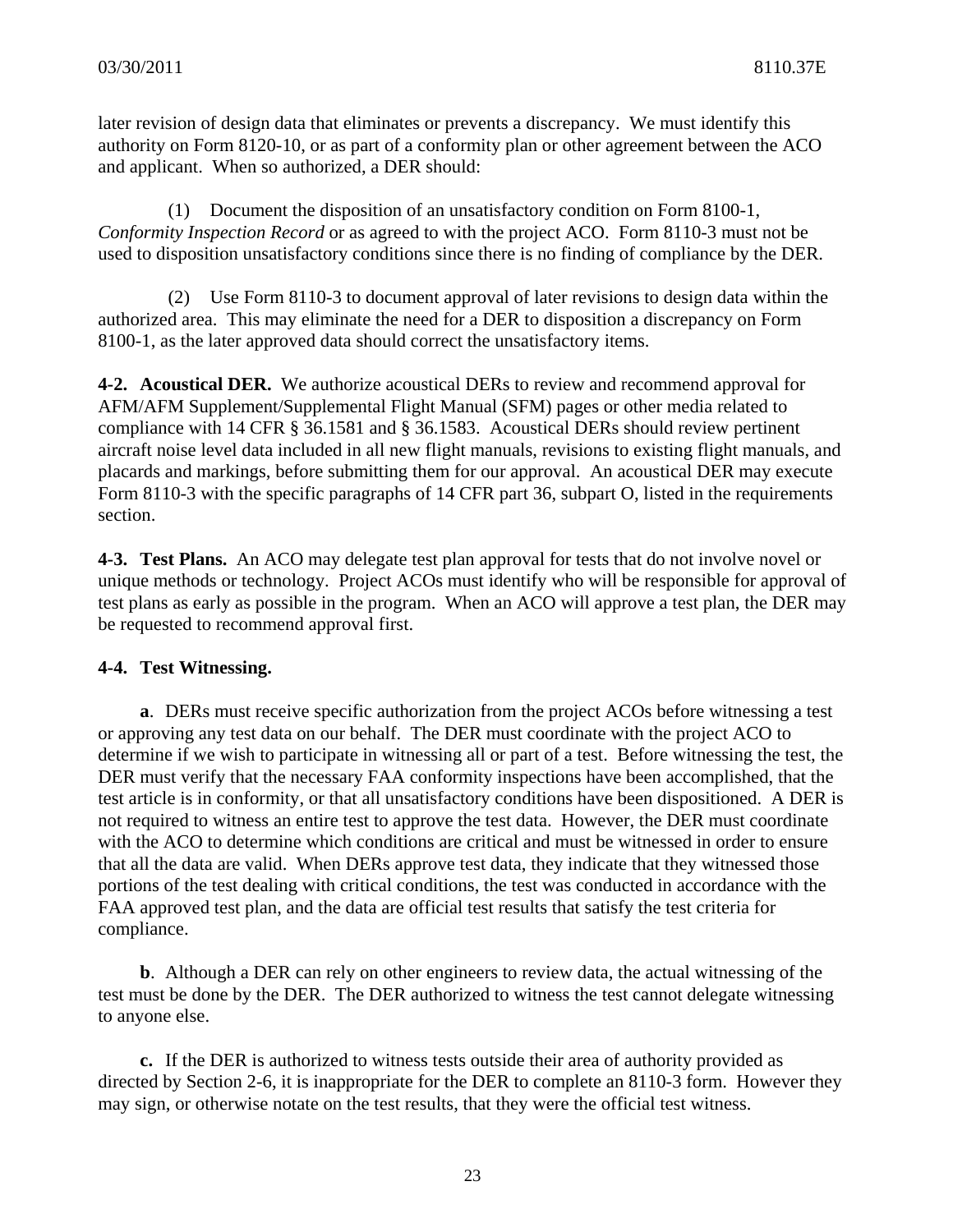**4-5. Flight Test Pilot DER.** We require flight test pilot DERs to perform all tests on which they intend to approve or recommend approval of the data. The extent and conduct of the overall flight test plan must be coordinated with the project ACO. When flight test pilot DERs approve test data, they are indicating that they performed the tests, the tests were conducted in accordance with the approved test plan, and the data are official test results that comply with the applicable requirements. A TIA is required for conducting official FAA tests.

### **4-6. Changes in Type Design.**

**a.** 14 CFR § 21.93 classifies changes in type design as minor or major. Major changes require an FAA project that will include specific DER authorization for the project. We may approve minor changes in type design under a method acceptable to the Administrator, per 14 CFR § 21.95. This method may include approval by a DER without prior authorization by the ACO. The decision as to whether a change and/or modification is major or minor should be reviewed with the ACO if the decision is controversial or if the DER needs guidance.

**b. Acoustic and Emission Changes.** 14 CFR § 21.93(b) and (c) requires any voluntary change in type design (in addition to being a "major" or minor" change) be evaluated to determine whether it is an acoustic or emission change. Acoustical DERs are prohibited from making these determinations (either as "approve" or "recommend approval") as specified in 14 CFR § 183.29(i). However, acoustical DER involvement is beneficial to both us and the applicant in providing appropriate substantiation data in support of a determination.

### **4-7. Material Review Board (MRB) Actions.**

 **a. Engineering Representative.** Members of the MRB are manufacturer's personnel acting for the manufacturer. The manufacturer's engineering representative may also be a DER, but cannot act as a DER for the FAA during any MRB action.

 **b. Approval of Revised Data.** When an MRB action results in a major change in type design, a manufacturer must follow the major design change process in paragraph 4-6 in this order.

### **4-8. Approval of an AMOC to an AD.**

**a. Approval Process.** A structural company DER with a special delegation to approve an AMOC must execute the AMOC approval on Form 8110-3. The approval must at least specify:

(1) The affected aircraft model, serial number, and owner/operator. For a global AMOC, identify the applicable aircraft for which the AMOC is approved. This can be accomplished through a listing of applicable operators, serial numbers, or other limiting criteria; or if the global AMOC applies to all serial numbers, so state;

(2) The AD number and paragraph(s) to which the AMOC applies;

(3) A complete and detailed description of the AMOC proposal, including part names, numbers, and serial numbers (if applicable). A description of damage, modifications, alterations,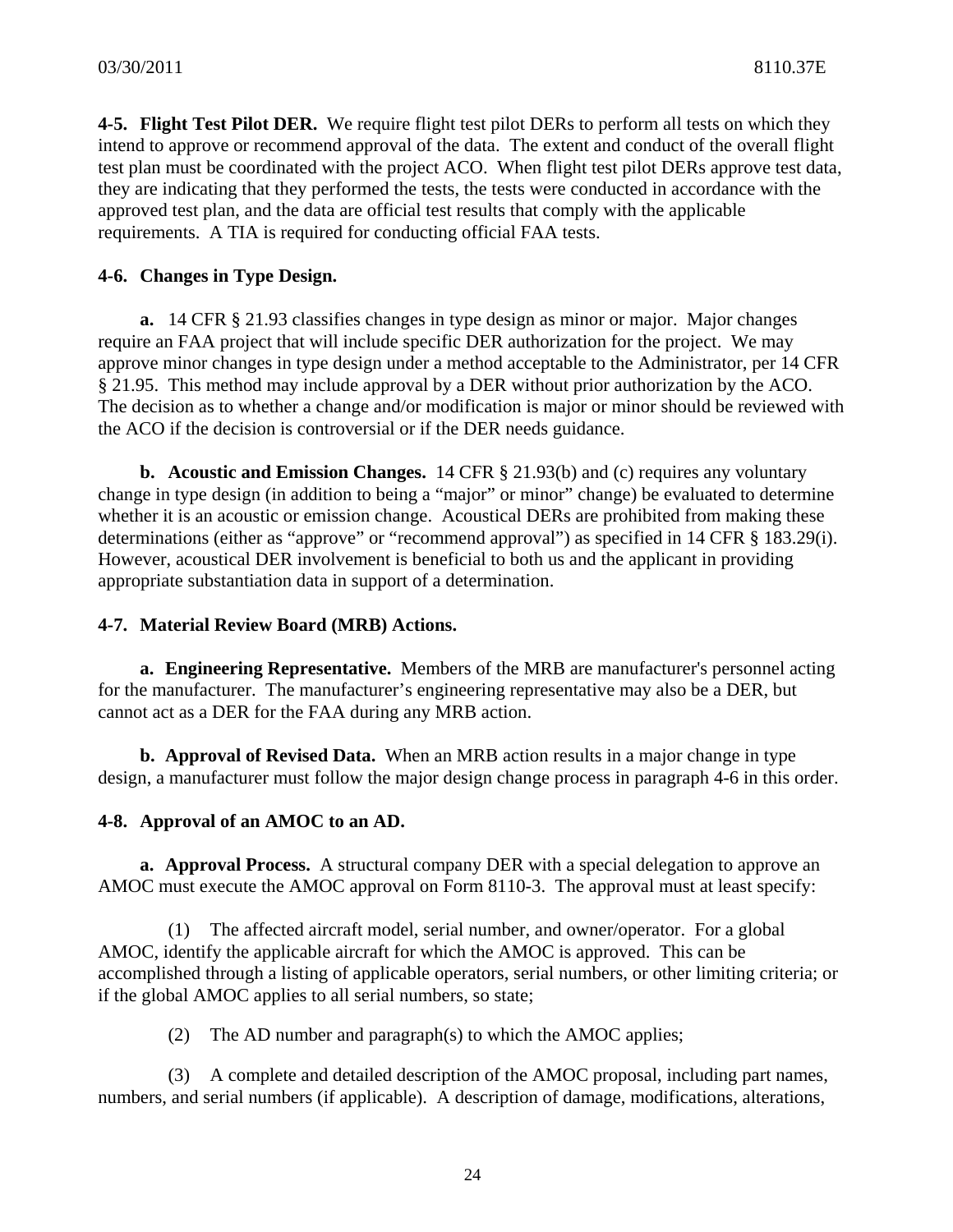repairs; and any inspections, inspection thresholds/intervals, and other necessary descriptive information;

(4) Any restrictions on the AMOC, such as special processes or time limitations;

(5) A statement as to whether or not the AMOC is transferrable;

(6) Reference(s) to substantiating data;

(7) A reference to the FAA letter (and date) granting AMOC approval authority to that particular DER (see appendix C, figure 1);

(8) A statement that the approval meets the applicable sections of the aircraft type certification basis or other defined airworthiness standards. For example, an alternate inspection method requires an approved damage tolerance assessment. Specific 14 CFR paragraphs must be listed;

(9) The following statement: "Before using this AMOC, notify your appropriate principal inspector, or lacking a principal inspector, the manager of the local Flight Standards District Office/Certificate Holding District Office;" and

(10) DER signature and date.

**b. Temporary Repairs.** If a DER is approving data for a temporary repair as part of an AMOC, then the following additional actions are required by the DAH:

(1) Notify the owner/operator of the terms of the DER-approved temporary repair for the relevant AD. Include a copy of Form 8110-3 indicating DER approval and a statement that the approval is time-limited and will have to be removed on or before a specific date (or cycle limit, or flight time limit).

(2) Keep all records (telexes, stress and life analyses, and letters) for the same time as normal, continuing airworthiness record keeping requirements, but not less than one year after the removal of said temporary repair from the aircraft.

(3) Have available the necessary paper work to support any audits that the ACO or directorate deems necessary to oversee the system.

### **4-9. Approval of Service Documents.**

**a. Engineering Aspects.** DAHs may identify changes to type design incorporated after original manufacture in service documents. The engineering aspects of service documents require our approval. The ACO may delegate these approvals to a qualified DER. Service documents developed to transmit information on items such as maintenance tips do not need FAA approval. FAA approval of engineering data in service documents must clearly indicate those aspects of the document that we approved. Form 8110-3 submittals should list (in the "applicable requirements" block) the airworthiness requirements with which the DER found compliance. AC 20-114,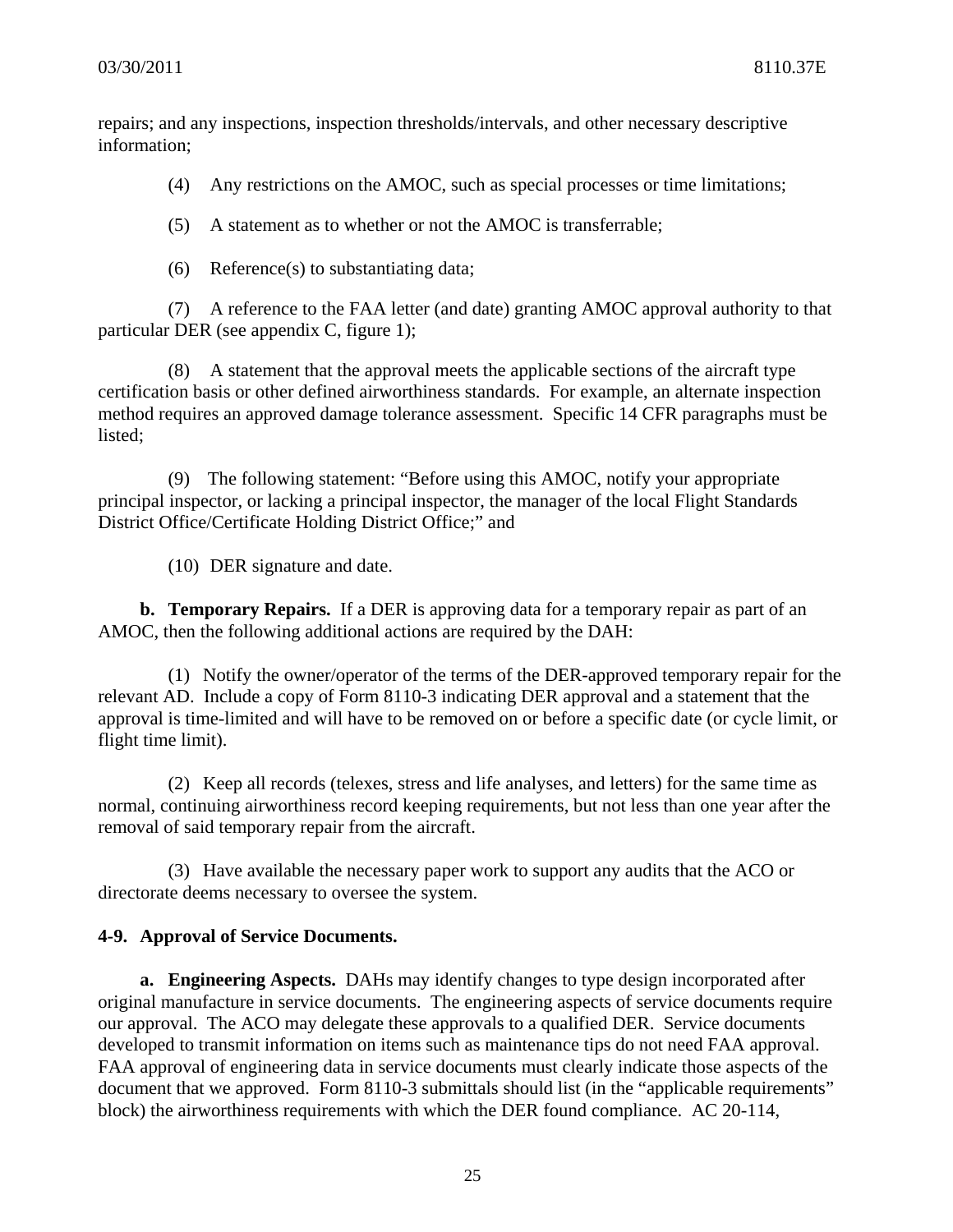*Manufacturers' Service Documents*, suggests acceptable methods by which DAHs may indicate our approval of recommended actions prescribed in them.

**b. Service Documents and Revisions in an AD.** Project ACOs and DERs must coordinate on service documents and revisions that are made a part of an AD, or referenced in it.

**4-10. DER International Operating Procedures.** In Order 8100.8 you will find guidance for DERs working on original certification projects (TC, ATC, STC) involving compliance findings outside the United States, foreign registered aircraft, and findings of compliance to FAA-accepted foreign requirements. For DERs working on repair and alterations, see paragraph 4-12. For guidance when working with EASA, refer to Order 8100.14, *Interim Procedures for Working with the European Community on Airworthiness Certification and Continued Airworthiness.*

**4-11. PMA Identicality Procedures.** We require a DER to follow the provisions of Order 8110.42, *Parts Manufacturer Approval Procedures*, when conducting PMA activities. See an example of Form 8110-3 with identicality notations in appendix C, figure 1 of this order. A DER with special authority for PMA identicality may sign and submit Form 8110-3 to the project ACO without a certification plan or specific prior consent from us. The project ACO must issue a letter of design approval even in the case when a DER is involved in making a finding of identicality.

**a. Authority.** A DER must be specifically authorized by the managing ACO to make PMA identicality findings. The DER and the PMA applicant should verify the DER's authority and limitations before proceeding with the finding of identicality. The DER must have access to the original DAH's data that allows for a direct comparison of design data.

**b. Critical Parts.** For critical or life-limited parts, a DER is limited to signing FAA Form 8110-3 as "recommend approval". In addition, for engine life-limited parts the DER must contact the FAA prior to "recommending approval."

**c. Other Parts.** For other parts, authorized DERs may sign Form 8110-3 as "approved," indicating identicality to the DAH's data listed for the TC, STC, TSOA or letter of TSO design approval, i.e., the data that define the part covered under a TC, STC or TSO-approved article, eligible for installation on a type certified product. The requested eligibility for the applicable product model(s) must be indicated. The DER sends the DAH's data for the TC, STC, TSOA or Letter of Design Approval (LODA) to the project ACO with Form 8110-3 and the PMA data.

**d. Findings of Identicality.** If a DER checks the approved block on Form 8110-3, it does not mean that the PMA or any engineering aspects of the data are approved. It means the DER is indicating the finding that the PMA applicant's design is identical to the TC, STC, TSOA, or LODA of the DAH's design. The DER must append a note on the "List of Data" section, stating, "FAA approval of the design is contingent upon FAA engineering verification of the type design data (or STC or TSOA data) listed."

> **Note:** In the "Purpose of Data" block on Form 8110-3, the DER states "Identicality only approval under 14 CFR § 21.303." In the "Applicable Requirements" block,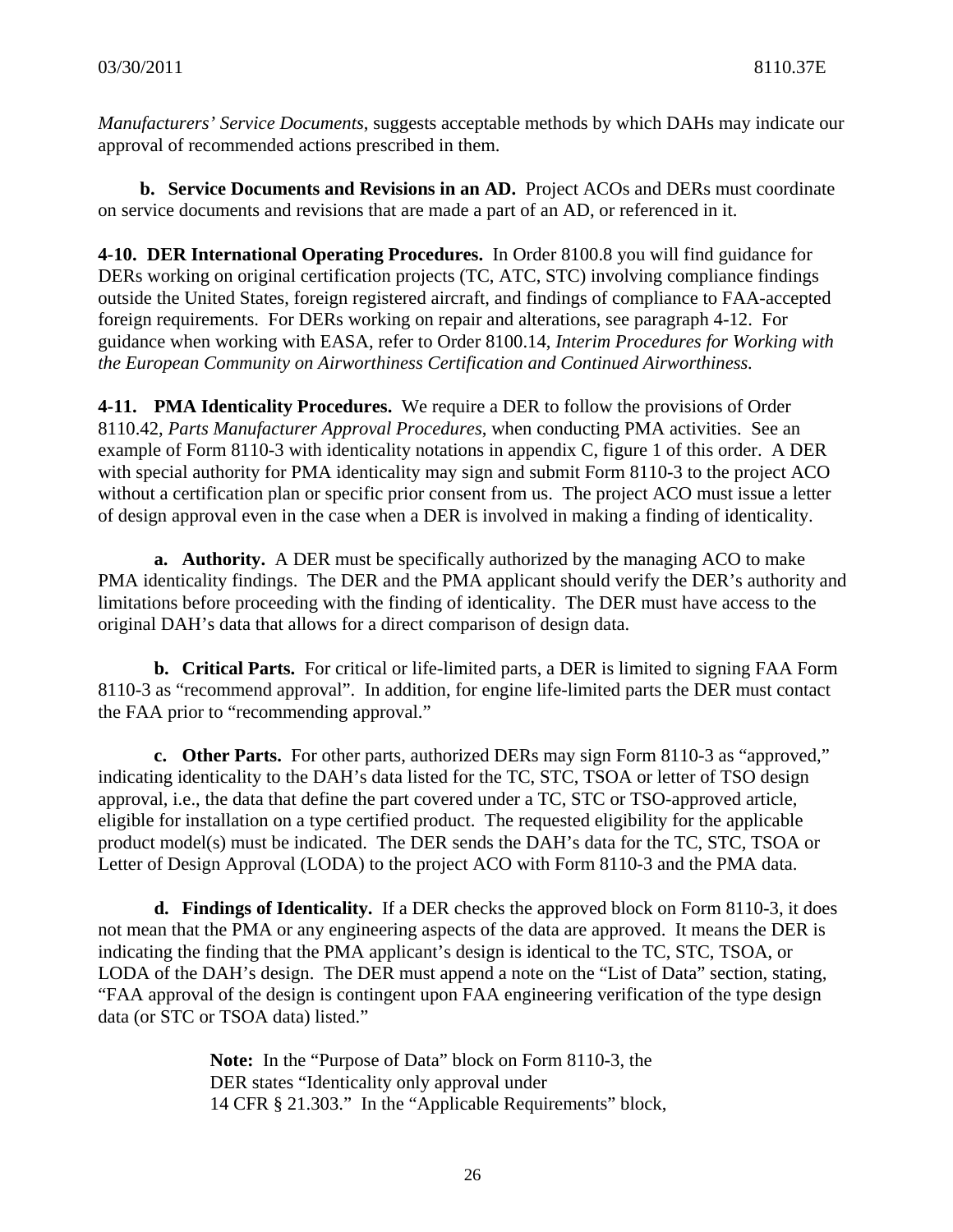the DER states "14 CFR  $\S 21.303(a)(4)$ ." A DER making the finding must hold delegated authority in the authorized area.

**e. FAA Actions.** We will verify that the listed DAH's data for the TC, STC, TSOA, or LODA is approved type design data for the product models indicated and the stated eligibility is valid. We also verify that there are no mandatory corrective actions to be implemented and no serious unresolved service difficulties that make the part ineligible. The applicant's design need not conform to the latest revision level of the DAH's drawing for the TC, STC, TSOA, or LODA if we determine that the previously approved parts are still eligible for installation on the listed product models. After verifying that all requirements are met, the ACO will continue processing the application in accordance with Order 8110.42.

**4-12. Repairs and Alterations.** A *repair* is the restoration of a damaged product or article accomplished in such a manner and using material of such quality that its restored condition will be at least equal to its original or properly altered condition (with regard to aerodynamic function, structural strength, resistance to vibration and deterioration, and other qualities affecting airworthiness). The original condition can be new or used and airworthy. A properly altered condition reflects a product or part that has undergone a repair or alteration and been deemed airworthy. A properly altered condition is a preexisting condition, and not one that is normally realized through a restoration. The damage can be due to deterioration or to external causes. An *alteration* is the modification of an aircraft from one sound state to another sound state; the aircraft meets the applicable airworthiness standards both before and after the modification. RSs and DER approval is discussed in paragraph 4-13 of this order.

**a. Major Repairs and Major Alterations.** Major alterations and major repairs must be accomplished in accordance with technical data approved by the Administrator. A DER may approve design and substantiation data, if specifically authorized, to support a major repair or major alteration. However, this DER-approved data may not be adequate to cover every aspect of the repair or alteration. Repairs or alterations involving flight manual supplements, airworthiness limitations, ground and flight test plans, ground and flight tests, compliance inspections, modifications to critical structure or life-limited parts, ICA, special conditions, noise findings, and equivalent level of safety findings may require data that a DER is not normally authorized to approve. If the repair or alteration requires approval of data beyond the DER's authority, then additional approval, such as an FAA field approval or ACO approval, is required.

**b. Minor Repairs and Minor Alterations.** Minor repairs and minor alterations do not require FAA engineering approval. As such, DERs cannot approve minor repairs or alterations.

**c. Authorization.** A DER must have authorization from the managing ACO in order to approve data for major repairs or major alterations. The ACO's authorization may be verbal and confirmed in writing or by an authorization letter. This authorization may be granted on a one time basis or as a part of the DER's delegated authority. See a sample authorization letter in appendix C, figure 4. A DER who is granted this authority by letter may approve technical data for major repairs and major alterations without first notifying the ACO, except when the part is critical or life-limited, or if the work will be done outside the country. For guidance concerning operating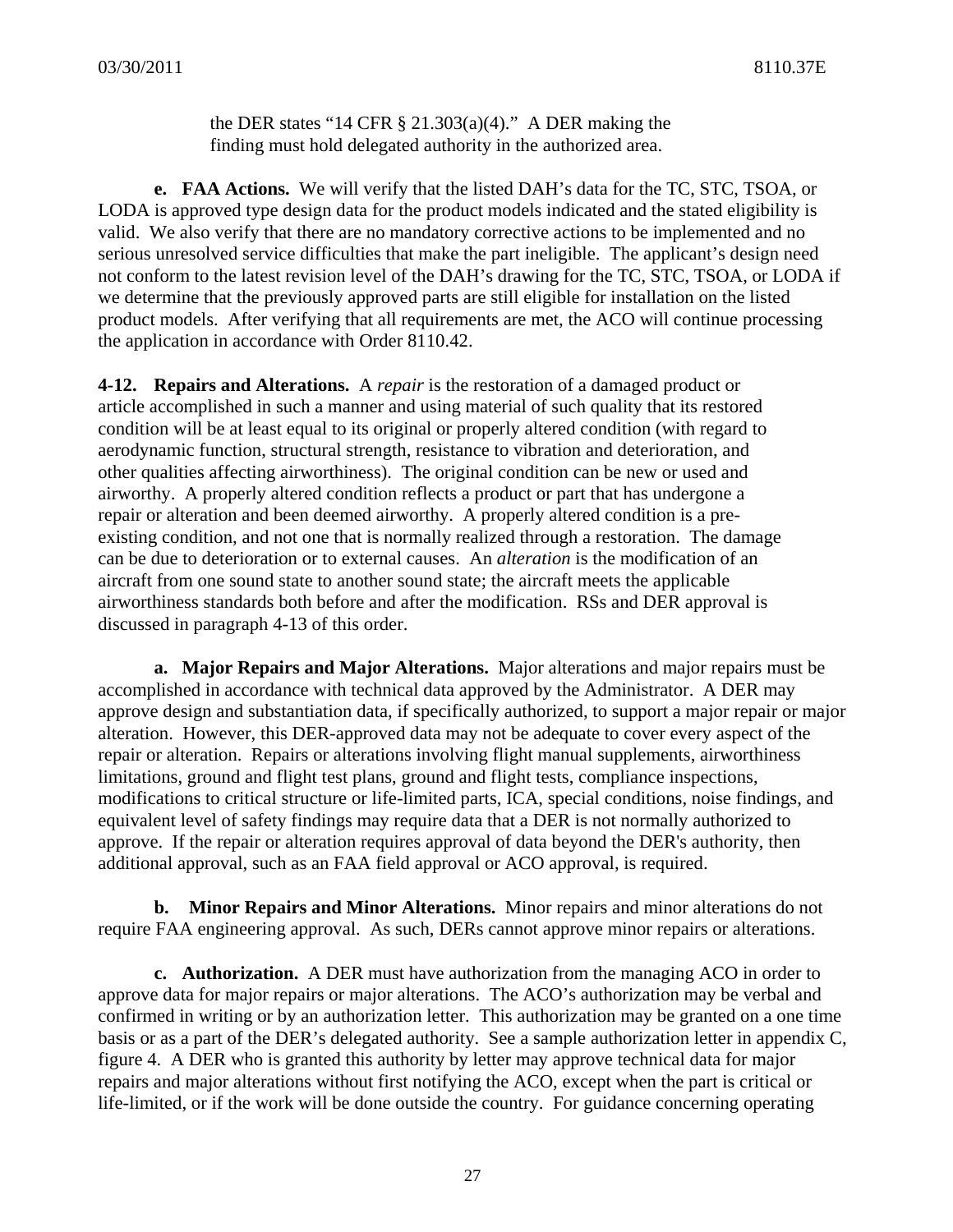outside the United States, see Order 8100.8. For critical or life-limited parts, the DER must contact the ACO for guidance.

(1) **Repairs and Alterations for Specific Aircraft and Components.** The authorization for major repairs or major alterations limits the DER to approving data for the specific serial numbered aircraft, engines, propellers, parts, or components identified on the Form 8110-3. Parts or components that are not serialized must be identified by a specific work order on Form 8110-3.

(2) **Multiple Repair Authority.** The authorization for multiple use repairs allows a DER to approve data via Form 8110-3 in support of an RS approval. RS authority is discussed in paragraph 4-13 of this order.

(3) The repair/alteration authority listed in  $4-12(c)(1)$  is for aircraft/components currently in a condition requiring repair or alteration. The DER may only list multiple aircraft/components when they are specifically identified to receive an alteration. Data in support of alterations for "future use" (not specifically identified to receive an alteration) may only be approved via STC or ATC. Data in support of repairs for "future use" (not currently requiring repair) may only be approved as an RS. Service Bulletins, or service documents, from Design Approval Holders, or their suppliers, that provide optional modifications/repair should be approved as part of "Service Document" DER authority and not as "repair/alteration" authority.

**d. Compliance Inspections.** Approval of a major alteration may require a compliance inspection. Information regarding compliance inspections is contained in Order 8110.4. If DERs are not delegated this function, they must add the following note to the body of the Form 8110-3: " compliance inspection is not included in this approval and requires ACO

approval."

**e. Repair and Alteration Design Data.** We presume that basic design information will be available to DERs working in a design/production approval holder's organization. A DER outside the organization must make every effort to obtain the necessary information. A DER must determine that the technical data covering the repair or alteration contains clear reference and appropriate consideration of all fundamental design information pertinent to the repair or alteration. When the DER determines that additional approvals are necessary to constitute complete approval of a repair or alteration, the necessity for the additional approvals should be noted on Form 8110-3. A DER must develop or obtain the technical data necessary to substantiate the repair or alteration according to the following guidance:

(1) **Compliance Data.** The applicant is responsible for showing compliance with applicable airworthiness requirements established by 14 CFR §§ 21.101 or 21.115. Normally, these rules and amendment levels are listed on the TC data sheet for the product.

(2) **Standards.** The technical data developed and used for a major repair or major alteration must show that the condition of the repaired or altered product will be at least equal to its original or properly altered condition. To accomplish this, the data for a major alteration must show that the applicable airworthiness standards from the certification basis of the product have been complied with. For a major repair, the data must show that the repaired part is still compliant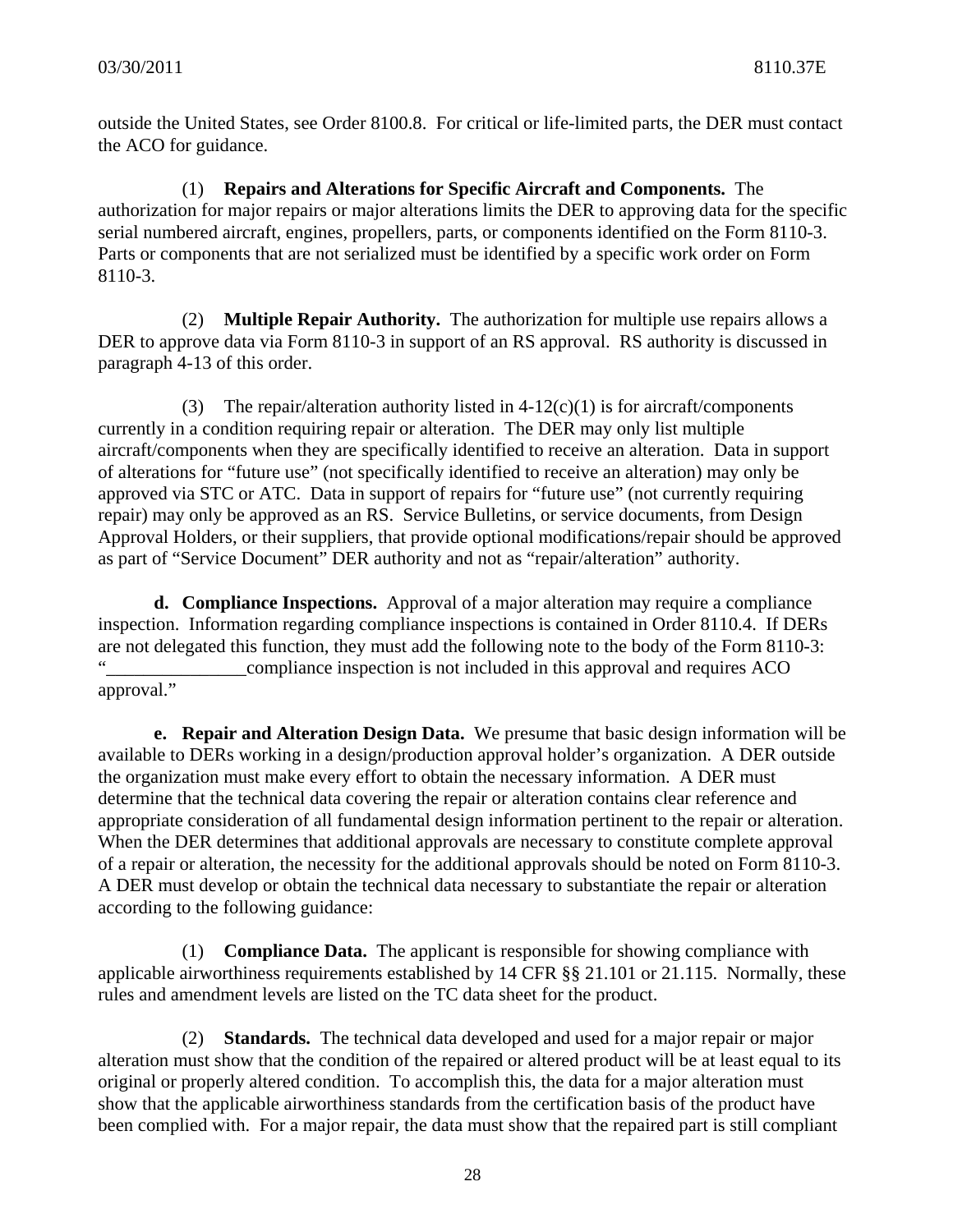via a showing that the applicable airworthiness standards of the certification basis of the product, to which the part is installed, have not been invalidated by the repair. For repair or alteration data approvals for aircraft in other than the standard category (e.g. restricted, experimental, limited), DERs should contact their managing ACO in order to determine if approval is appropriate and to establish the appropriate standards for their approvals.

(3) **Performance.** The applicant must develop both the design data and substantiating data to show how the repaired or altered product meets all the requirements of the applicable regulations. When operated within the approved flight envelope of the certified aircraft and maintained in accordance with FAA-approved or accepted manuals or an FAA-approved continuous airworthiness maintenance program, the applicant must show that the product will function reliably throughout its established inspection interval.

**f. Data Submittal.** The DER must submit a copy of Form 8110-3 and the approved data to the owner/operator or repair station that requested the approval. The DER must send the original Form 8110-3 to their managing ACO and, if specifically requested by the ACO, a copy of the approved data. These submittals are used by the ACO to perform DER oversight. The transmittal of Form 8110-3 to the ACO should contain a reference to the owner/operator or repair station involved and where the aircraft is located, if available. The DER must include the following notations in the "Purpose of Data" block on the Form 8110-3, as applicable (see example in appendix C, figure 1):

- (1) The purpose is to support a major repair or major alteration.
- (2) The approval is engineering data approval only.

(3) The serial number of the aircraft for a major repair or major alteration of an aircraft, an engine, propeller, or component installed on an aircraft. For major repair or major alteration of an engine, propeller or component not installed on an aircraft, the DER must either reference the serial number of the item, or the work order for the repair or alteration.

### **g. Reserved.**

### **h. Major Repairs and Major Alterations May Need Additional Approval or STC.**

(1) Some major repairs or major alterations may be so complex that they require approval via STC. FSIMS, Volume 4, Chapter 9, Figure 4-68, includes a major alterations job aid that must be used to determine if a particular alteration requires approval by STC, or can be supported with DER approved data and/or a field approval by an FAA Flight Standards District Office (FSDO) inspector. If a particular alteration requires an STC, a DER cannot approve any data for the alteration under the special delegation for major alterations, unless that data is in support of the installation of the STC. DERs unsure of the extent of their approval authority or authorization to approve data required to support a major repair or major alteration should contact their managing ACO.

(2) In order to help the repair or alteration installer, DERs will provide a statement on their approval to indicate whether the data being approved does (or does not) constitute all the data necessary to substantiate compliance of the repair or alteration with all applicable airworthiness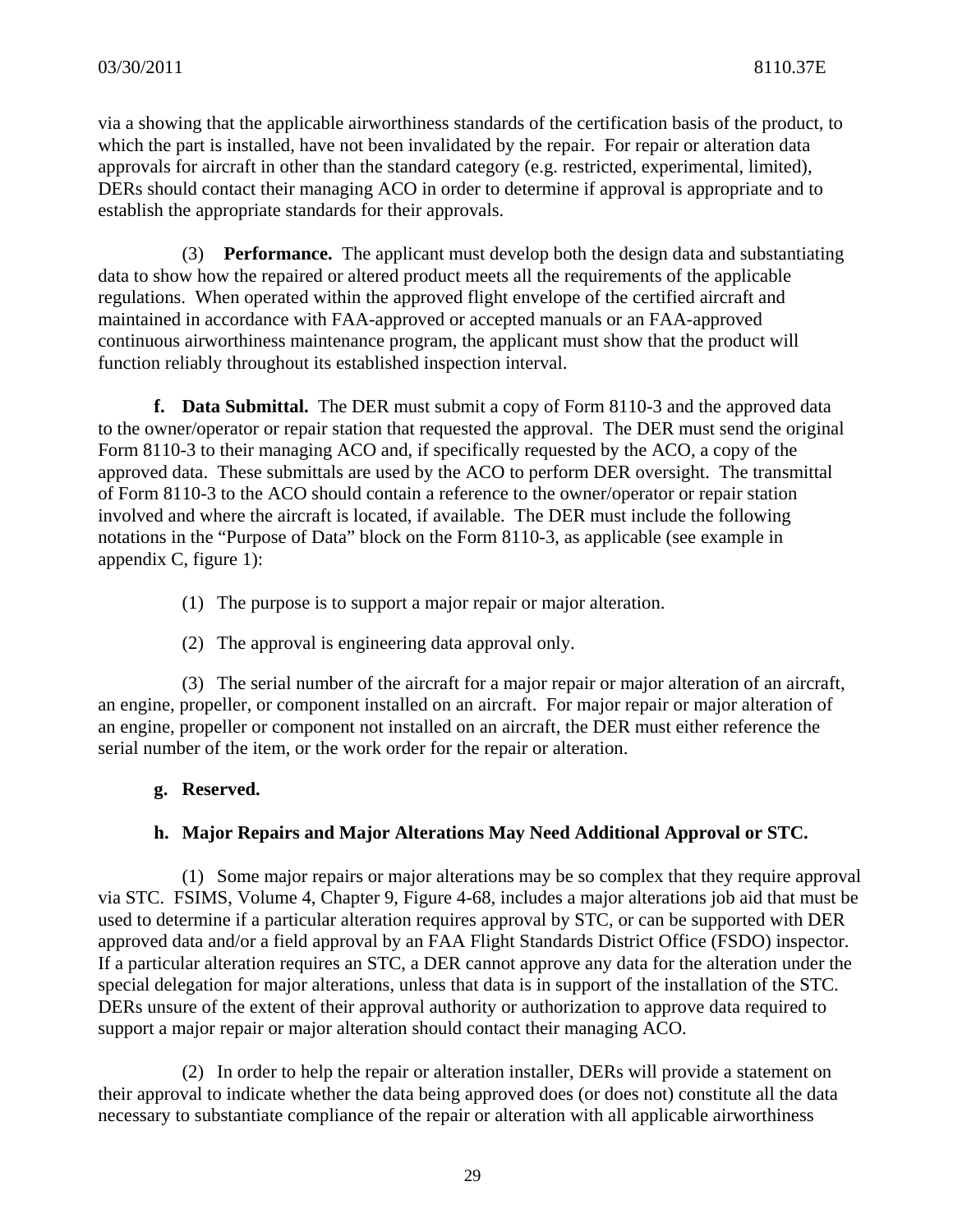regulations. In order to help the installer and FSDO involved, the DER must add the following note to the Form 8110-3:

> "This approval is for engineering design data only. It indicates the data listed above demonstrates compliance only with the regulations specified by paragraph and subparagraph listed below as "Applicable Requirements." (Also, indicate if compliance with additional regulations not listed here may be required). "This form does (or does not) constitute FAA approval of all the engineering data necessary for substantiation of compliance to necessary requirements for the entire alteration/repair."

**i. Process Specifications.** A DER cannot approve generic process specifications (e.g., process specifications that are not applicable to a specific repair or alteration for an aircraft, engine, propeller or component). Many generic processes may have been accepted by industry, or listed as an acceptable method, technique, or practice in AC 43.13-1, *Acceptable Methods, Techniques, and Practices Aircraft Inspection and Repair*, or AC 43.13-2, *Acceptable Methods, Techniques, and Practices Aircraft Alterations*. The DER should not approve parts inventory, receiving, handling, inspecting or cleaning, since these shop practices do not require our engineering review/approval.

**j. Interim Repairs.** A DER must contact the managing ACO for appropriate policy and guidance for anything other than a complete repair such as an "interim/time limited" structural repair. Without prior coordination with the ACO, a DER is not authorized to approve extensions of established limits.

**k. DER Data Approvals for Repair and Alteration of Foreign Registered Aircraft.** The DER system supports data approval for aircraft major repairs and major alterations. For U.S. registered aircraft, these repairs and alterations may be accomplished under 14 CFR part 43 using DER-approved data as FAA approved data. However, for foreign-registered aircraft, the CAA of the State of Registry is responsible for approving repair or alteration data. We permit a DER to approve data for foreign-registered aircraft in accordance with the following criteria:

(1) The DER must have the authority to approve data for major repairs and/or major alterations.

(2) The data must concern a U.S. State of Design aircraft, engine, propeller, or STC unless it is for an aircraft operated by a U.S. operator under 14 CFR §§ 121.153(c) or 135.25(d). ("U.S. State of Design" means the TC holder is located in the United States.)

(3) The DER must include this disclaimer in the "Purpose of Data" block on Form 8110-3 except as defined in (4) and (5) below:

> "This FAA approval is provided for a foreign-registered aircraft. Acceptance is at the discretion of the civil aviation authority of the State of Registry. The installer must determine compatibility of this data with the aircraft configuration."

(4) DER-approved major repair data applicable to Canadian registered aircraft will be accepted by Transport Canada Civil Aviation (TCCA) without the disclaimer per Order 8110.53, *Reciprocal Acceptance of Repair Design Data Approvals Between FAA and TCCA*. A DER will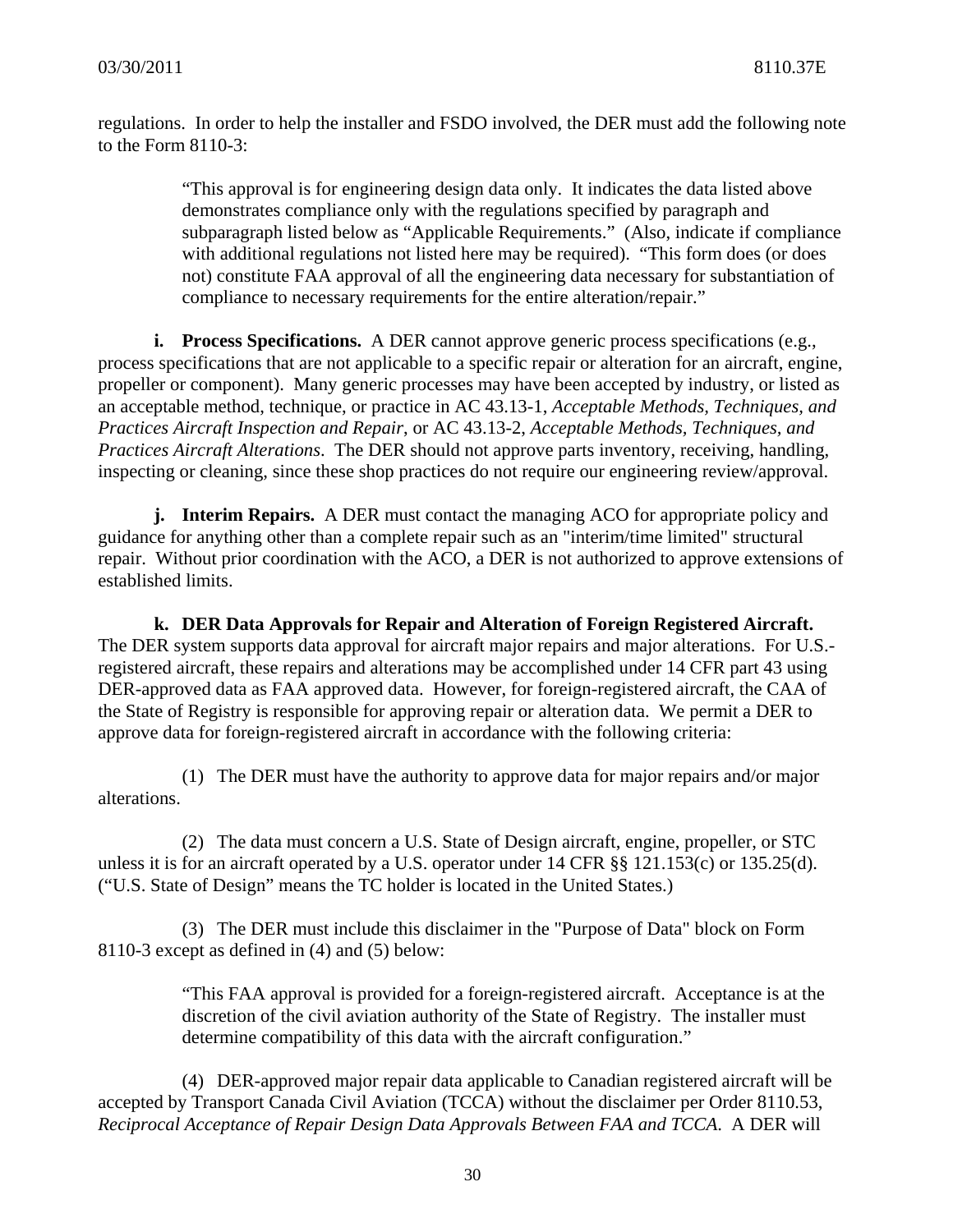approve the data as compliant with the applicable FAA requirements unless TCCA requests specific findings to the Canadian Aviation Regulations through the DER's managing ACO. The ACO will then determine if the DER has the knowledge and experience necessary to make findings to the Canadian Aviation Regulations and may delegate these finding to the DER on a case-by-case basis.

(5) A DER may approve major repair and major alteration data intended for use on foreign-registered aircraft operated by U.S. operators under 14 CFR parts 121 and 135 in the same manner that data is approved for U.S.-registered aircraft on the certificate without using the above disclaimer.

(6) A DER must identify the aircraft by serial number on Form 8110-3 per paragraph 4- 12f in this order.

**l. Engine, Propeller, and Component Activity.** DERs approving data for a repair or alteration of an engine, propeller, or component not installed on an aircraft cannot always know where or when the item will be installed. Therefore, they may not know the registry of the aircraft the item will be installed on. A DER working within this authority when performing these approvals need not be concerned about the registry of the aircraft.

**m. ICA.** If ICA are affected, the applicant prepares ICA in accordance with 14 CFR § xx.1529, § 31.82, § 33.4, or § 35.4 that are acceptable to the FAA. If ICA are not affected, the applicant completes an impact assessment and provides it along with the approved data. Some ICA data for transport airplane electrical wiring are required to be approved to part 25 subpart H (reference part 25, appendix H, section H25.5). A properly authorized DER can approve data that complies with specific sections. In some cases DERs can approve data that is contained in the airworthiness limitations when that data meets a technical airworthiness standard such as §§ 25.571, 25.981, etc. Beyond this authority, no DER can accept or approve ICA as being compliant with the regulations. A DER can review ICA to ensure that the ICA reflects the correct engineering information necessary for maintenance. When a DER does this, there is no ICA compliance finding made, but a note can be included on Form 8110-3 that indicates what ICA the DER has reviewed relative to the engineering data being approved. See Order 8110.54, *Instructions for Continued Airworthiness Information Responsibilities, Requirements, and Contents*, for more guidance on ICA.

**n. Articles with TSOA.** Order 8150.1B states that repair to TSO articles should be approved by an appropriately rated DER. It should be clear that the DER cannot make a finding of compliance to the TSO for the repair. The repair must be approved to the applicable airworthiness regulations. Modifications to TSO articles by the non-TSOA holder must similarly be processed per Order 8150.1B, and 14 CFR 43.

**4-13. Repair Specifications (RS).** RSs provide an alternative to the major repair technical data as well as the methods, techniques and/or practices contained in the current manufacturer's manuals, service bulletins, or ICA. Approval as an RS is required for multiple-use major repairs that do not come from the DAH, and do not specifically identify serial numbers of all the products or parts currently in need of repair to which the RS applies. They are used only for major repairs. RSs include step-by-step "how to" instructions for performing the repair. In the past, this type of data has been referred to by many names, including RSs, repair procedures, and maintenance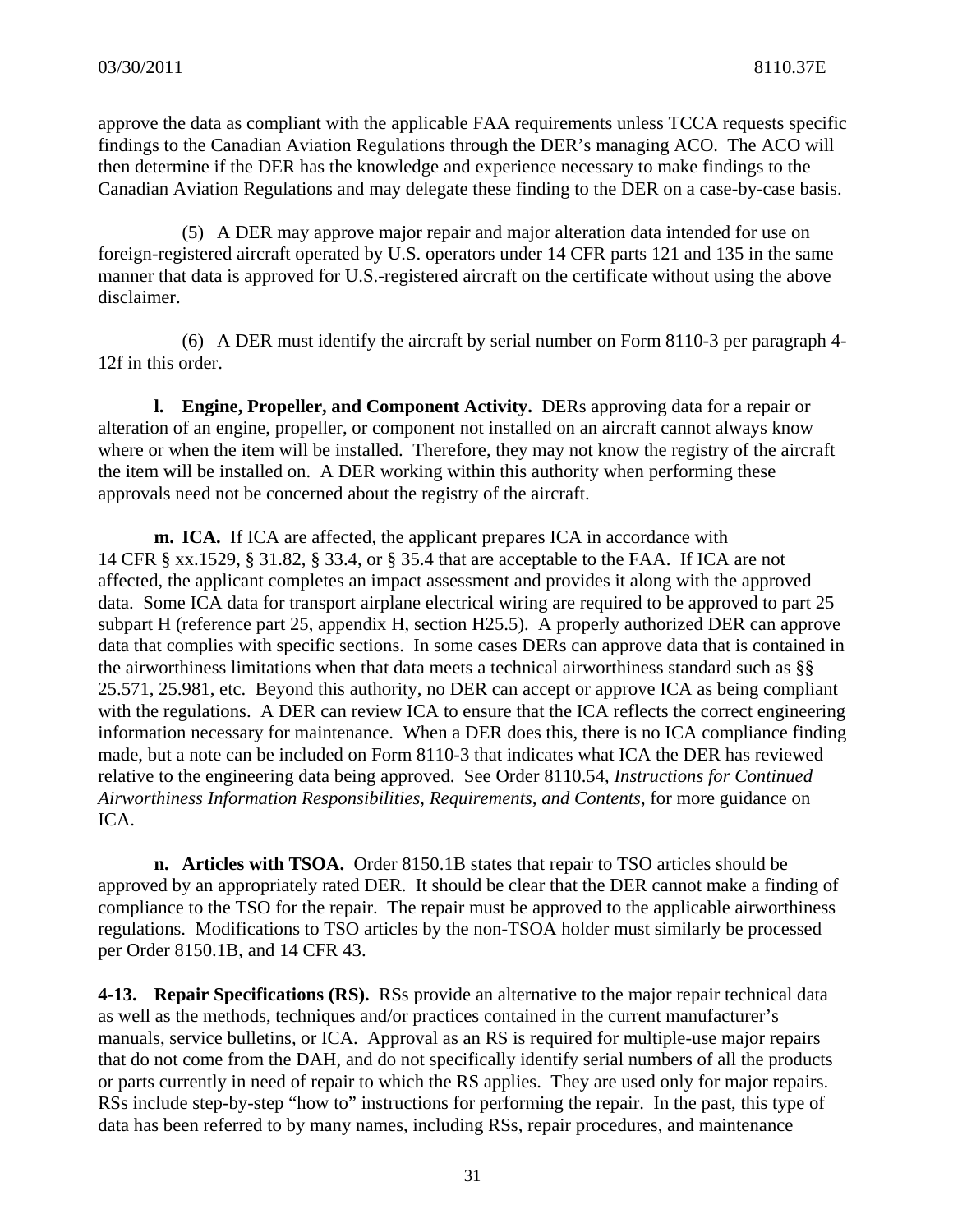specifications. An RS may include one or more process specifications as part of the "how to" instructions.

### **a. Examples.**

(1) A repair station has four aircraft that need the same major repair. A DER with the authority of major repairs could, once the DER finds the substantiation data is sufficient to show compliance, approve the data for the major repair on an 8110-3 and put all four serial numbers on the form 8110-3. This would not be considered as requiring an RS. Nor would this DER need the special delegation of "RS".

(2) A repair station has four aircraft all in need of the same major repair. The repair station decides that they will need to use this same repair on future aircraft as well. Now, since they want to develop a repair that is non serial number specific, non DAH, and use it repeatedly, they need to develop an RS.

### **b. The RS describes:**

- (1) What the specific repair accomplishes,
- (2) When the repair is applicable,
- (3) How the repair will be accomplished,
- (4) How the repair is substantiated,
- (5) How the repair will be inspected,
- (6) How the repair must be maintained, and
- (7) How the RS will be kept up to date.

#### **c. An acceptable RS:**

(1) Results in a consistent, repeatable end state that can be evaluated to show compliance to the applicable airworthiness standards.

(2) Provides the technical data for use in approving the aircraft or product for return to service.

(3) Is a procedure not listed in the current manufacturer's maintenance manual, ICA or FAA-approved portions of service documents.

- (4) Is intended to be used repeatedly.
- (5) Requires FAA data approval.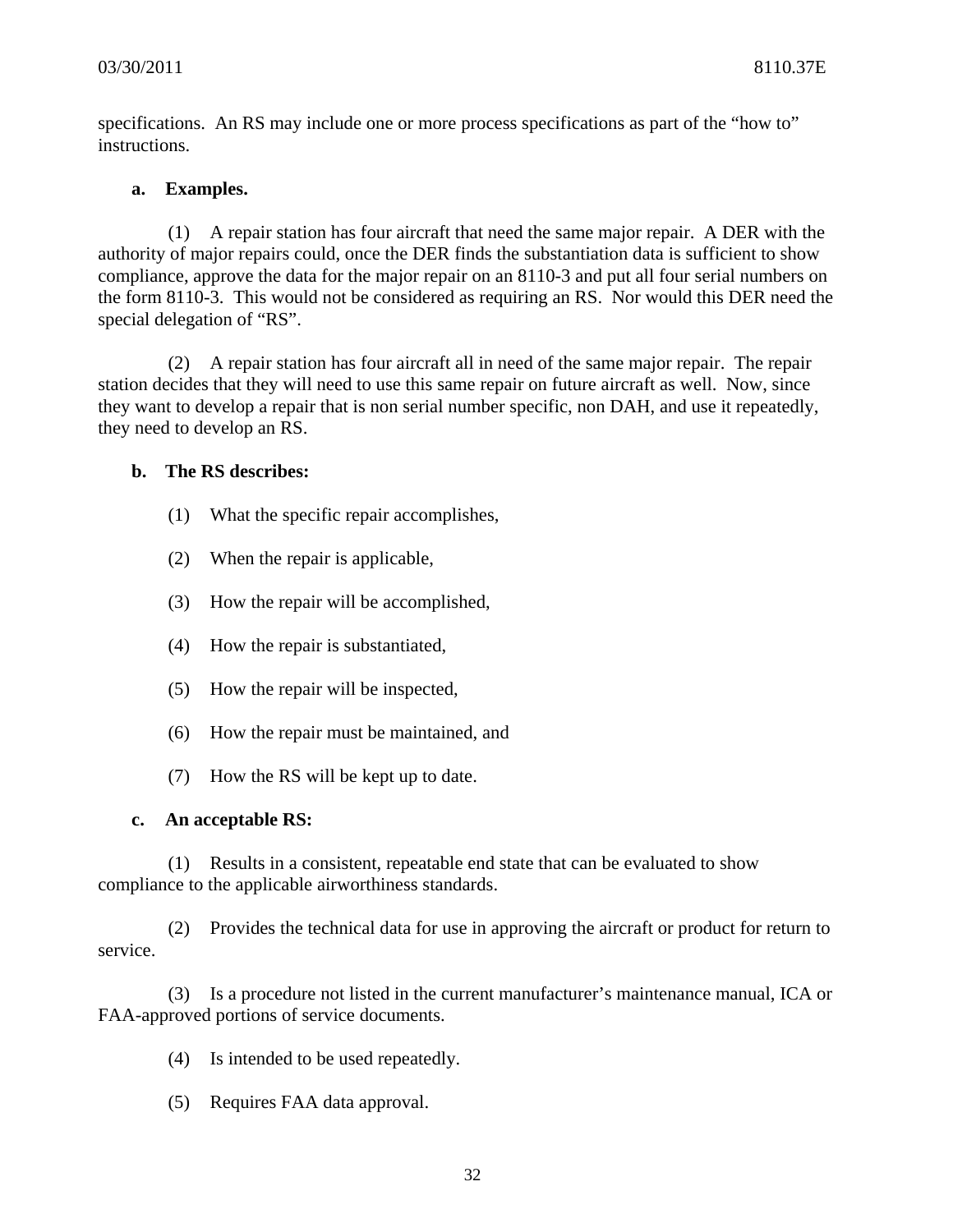(6) Is authorized for use by the FAA for a specific maintenance entity. This includes maintenance facilities holding a 14 CFR part 145 certificate, and operators having a maintenance program authorized by operations specifications (OpSpecs) under 14 CFR part 121 or 135.

**d. Requirements for ICAs.** The developer of the RS must determine if the repair affects the ICA or existing maintenance requirements of the affected article. Major repairs may require a change in existing maintenance requirements or inspection intervals. For example, a major structural repair, such as a repair to a static engine component, could influence the life limits on critical rotating parts, or need more frequent inspections. This determination should be performed with special consideration of the repair falling into an alteration category.

(1) The RS must address whether or not the existing ICA are adequate and clearly state that finding.

(2) If it's determined that the existing ICA are inadequate because of the proposed repair, the RS must contain the appropriately revised ICA. These revised ICA become part of the RS. Subsequent revisions to the ICA will be processed in accordance with the RS revision process.

(3) The DER must not sign on the signature page of the RS until the ICA has been addressed. See appendix C for a sample title/signature page for an RS.

(4) The DER *cannot* approve/accept revisions to the ICA. Coordinate ICA changes with the appropriate FAA office as required. See Order 8110.54, *Instructions for Continued Airworthiness Responsibilities, Requirements and Contents*, for additional guidance.

**e. Responsibilities of an RS-DER.** To manage RS approvals, the RS-DER performs a role for the FAA similar to an ACO certification project manager for a design approval project. The RS-DER will review the RS to ensure that it complies with the established type certification requirements for the product. They will ensure compliance with each applicable certification regulation. The RS-DER evaluates the RS to ensure the repair design results in a repair that restores the part or product to an airworthy condition. Managing activities for compliance includes:

(1) **Coordinating Project Activity and Resolving Issues.** Before any data is approved, the RS-DER must coordinate with the managing FSDO, Certificate Management Office (CMO), or International Field Office (IFO) and confirm the proposed RS is within the capability of the applicant or that their rating will be adjusted to allow its use. The coordination should be retained with the project folder.

(2) **Managing Data approval**. An RS-DER will develop a compliance plan to ensure that all the activity necessary to review and approve individual data items is accomplished as part of the project. This includes design data, reports, analyses, inspection results, test plans, results, and reports. The approved technical data for the RS may originate either from the authority of the RS-DER, or from other DERs with the required authorization of multiple repairs. This approval is documented on one or more 8110-3s. DERs approved data in support of a RS must be authorized the special delegation of major repairs, and have specific authority to approve data for multiple-use repairs, but do not need to be RS-DERs. The RS-DER must review all Form 8110-3s submitted by other DERs to determine that all necessary findings of compliance have been made.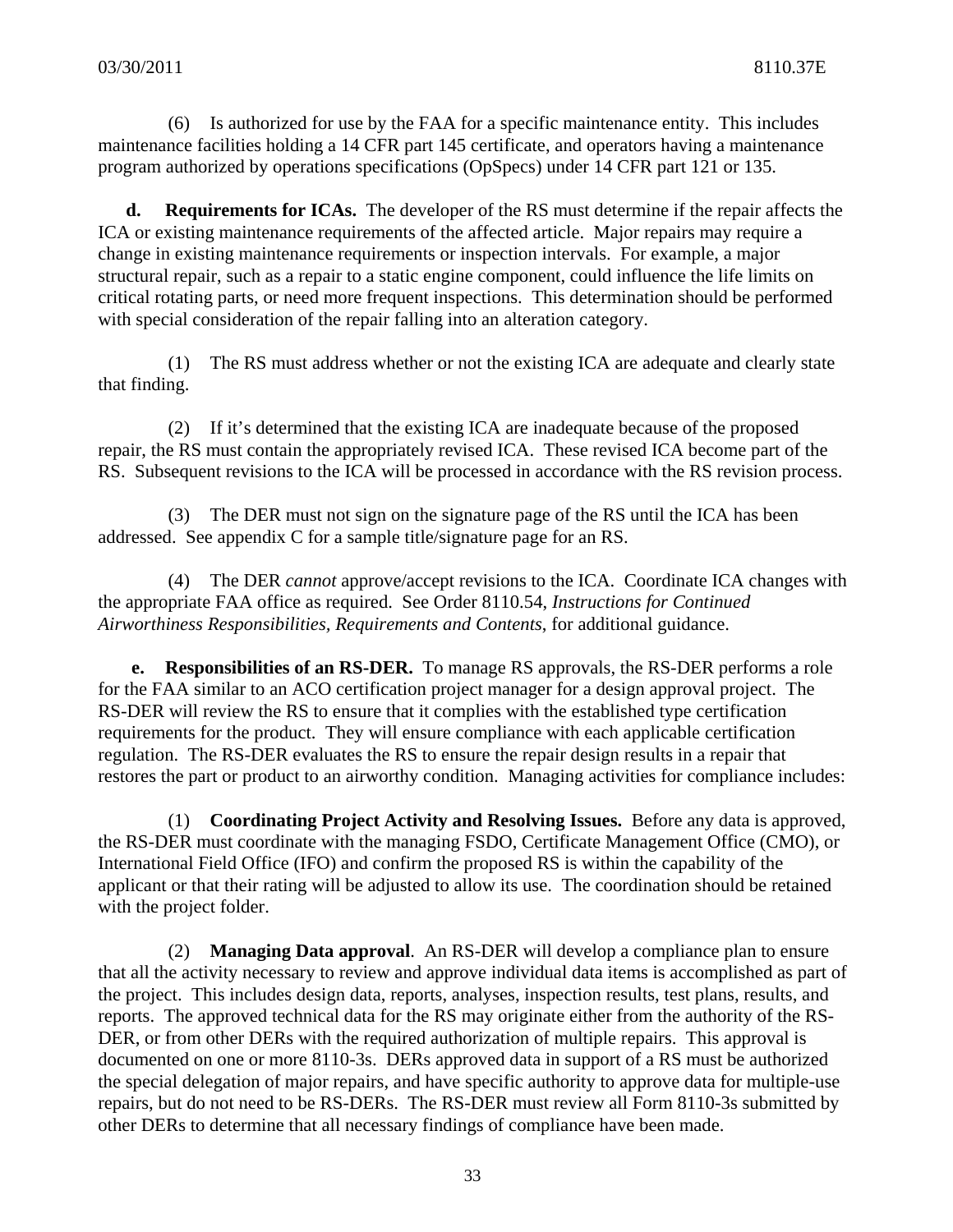(3) **Managing Test Activity.** Normally, a repair does not require any testing to substantiate it. However, there may be some cases where testing is required. We authorize the RS-DER to review and approve test plans, coordinate the company's test article conformity, witness tests, and evaluate and make findings on test results. The RS-DER may rely on other DERs for some, all, or none of these tasks. The use of other DERs for structural, electrical, material, and other aspects of the repair are limited to those tasks for which they are authorized.

(4) **Approving the RS.** After the RS-DER finds that all the data necessary to substantiate the repair design is complete and the repair complies with applicable certification regulations, the RS-DER indicates the RS is approved for use on multiple products by signing the title/signature page of the RS with their DER number along with the applicant who plans on using the RS. Copies of the signed cover page of the RS must then be sent to the RS-DER's managing ACO advisor and the FSDO/CMO/IFO principal maintenance inspector (PMI). See appendix C for a sample title/signature page.

**f. Form 8110-3 Does Not Indicate RS Approval.** DERs must use one or more Form 8110-3s to approve RS technical data, but RS-DERs must *not* use Form 8110-3 to show approval of a complete RS. RS approval is indicated when the specification title/signature page bears all required signatures. The RS is not approved until the title/signature page bears the signature of the applicant, and the RS-DER with their DER number or, if appropriate, the ACO.

### **g. Limitation on Repairs Affecting Critical or Life-Limited Parts.**

(1) An RS-DER may manage a RS project affecting critical or life-limited parts, but, prior to starting the RS project, the RS-DER must coordinate with the RS-DER's managing ACO. The ACO may or may not delegate the approval of the RS. If they do not delegate the approval, the amount of involvement and whether or not the RS-DER recommends approval of the RS is at the discretion of the ACO. In this case, the applicant and the ACO must sign the title/signature page of the RS to indicate the approval.

(2) It is the applicant's responsibility to state when the repair affects critical or lifelimited parts. If the applicant states critical or life-limited parts are not affected, and the RS-DER believes otherwise, the RS-DER must notify the ACO. The ACO must make a determination and then notify the DER. If the ACO agrees with the DER, the DER notifies the applicant and the process may continue with ACO involvement. If the ACO determines the part is not critical or lifelimited, the RS approval process may continue without ACO involvement.

**4-14. Flammability Testing of Interior Materials.** A DER with authority to witness flammability tests on our behalf must know how the material or part will be installed on an end product and must identify that use on Form 8110-3. For certification projects, a DER makes this finding of compliance per an approved test plan and using a conformed test article that represents the final configuration. For a specific repair or alteration, a DER makes this finding of compliance per an acceptable method as agreed upon by the managing ACO, which will include a defined test process and means to ensure test article conformity. Form 8110-3 may not be used by a DER to attest to compliance with 14 CFR § xx.853 or other material flammability test to support lot or quality control testing or in support of TSOAs.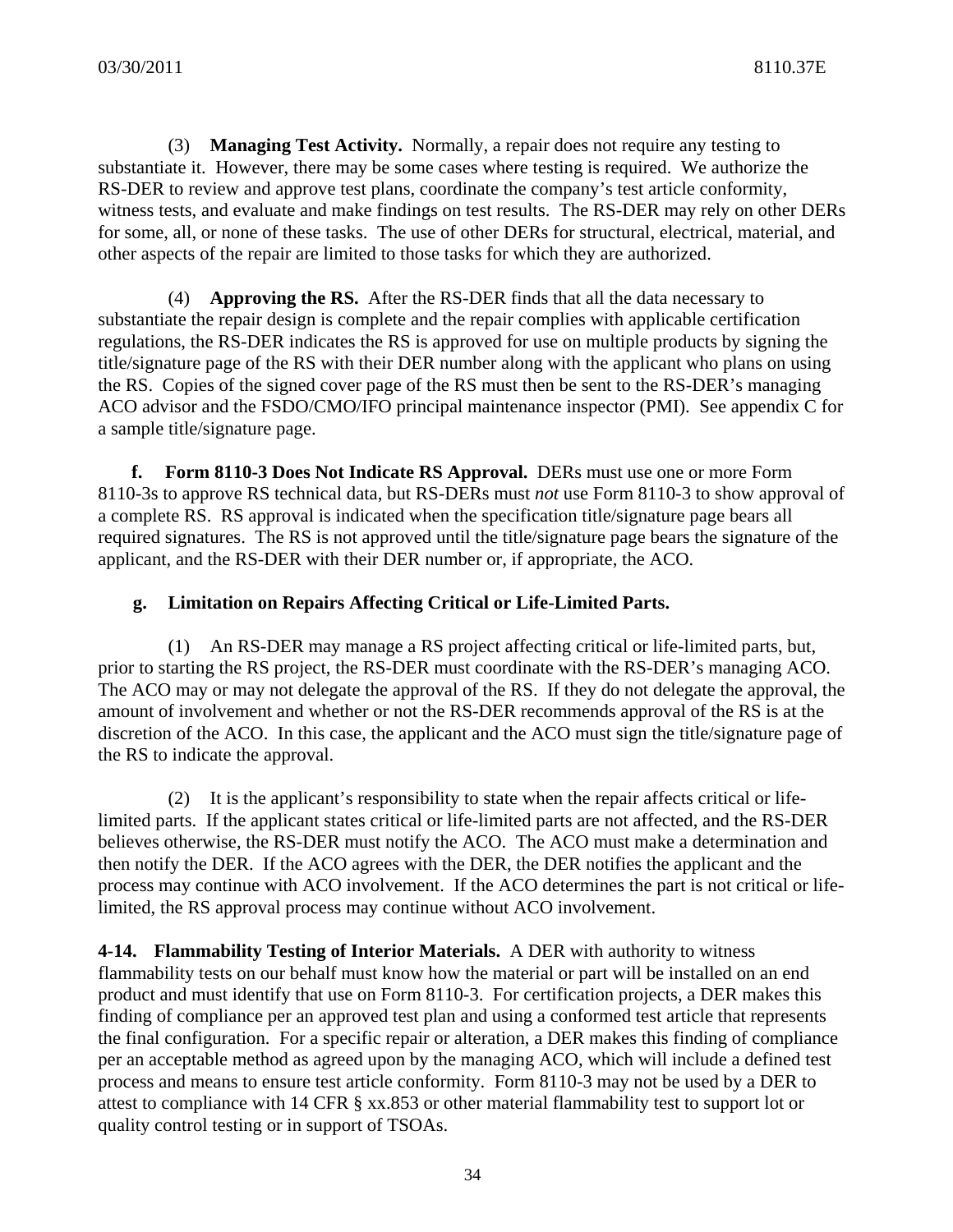**4-15. TSOA Procedures.** Order 8150.1, *Technical Standard Order Program*, covers procedures for issuing TSOAs. DERs may not make findings of compliance to support an applicant's statement of conformance.

**4-16. Human Factors.** There is no human factors authority that can be granted to a DER. DERs who approve data that has an impact on human factors should document and discuss any issues with the ACO**.** 

**4-17. Data approval in support of 14 CFR 21.8(d).** The DER must obtain special authority to approve any data associated with compliance findings or approval of articles in accordance with 14 CFR 21.8(d). These approvals are required to be coordinated with FAA Headquarters, and as such, it is inappropriate for a DER to make a finding of compliance in support of a 14 CFR 21.8(d) article without contacting their advisor.

**4-18 Commercial Parts .** A commercial part means an article that is listed on an FAAapproved Commercial Parts List (CPL) included in the DAH's Instructions for Continued Airworthiness (ICAs). By creating a ''commercial parts'' classification, the FAA has constructed, under 14 CFR  $\S 21.9(a)(4)$ , a mechanism by which a DAH may designate commercial parts that are acceptable for installation as replacement articles, without having to be produced under an FAA production approval. For commercial parts, the DAH is a TC/STC holder and certain PMA holders. TSOA holders are not eligible for commercial parts privileges. PMA holders who obtained PMA through evidence of a license agreement are also excluded, unless prior approval is obtained from the licensor. DERs may not approve the original issuance or changes to the CPL. DERs may approve data within their authorization in support of a commercial part replacement alternative, in the same manner they would approve any part substitution, using the FAA Form 8110-3, *Statement of Compliance with Airworthiness Standards*. For more information see AC 21- 45, *Commercial Parts*.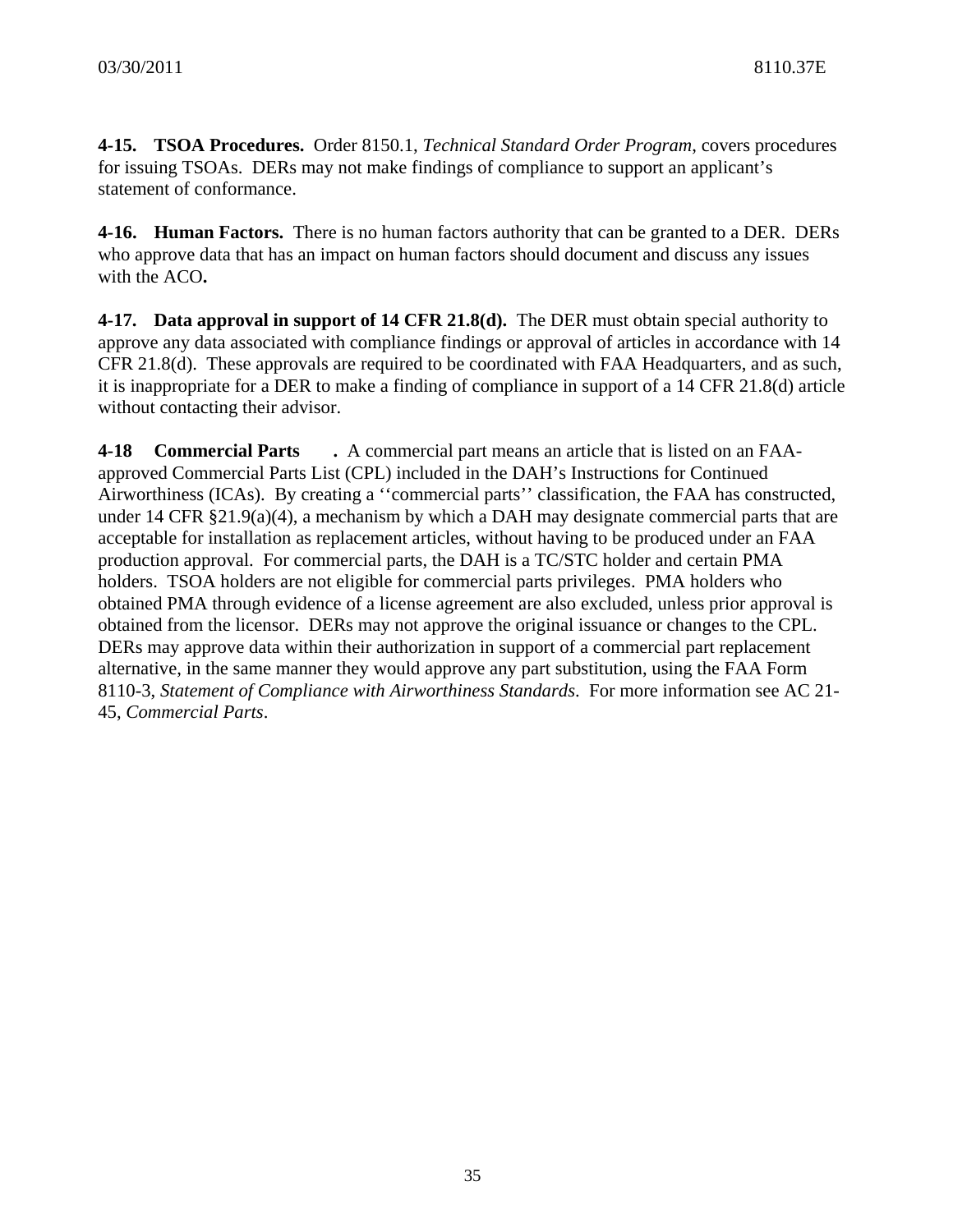# **Chapter 5. DER Guidance Material**

**5-1. DER Guidance Material** consists of the airworthiness standards and FAA directives and ACs that the DER needs to effectively carry out their responsibilities as representatives of the Administrator. Each DER is responsible for accessing the required material.

 **a. Electronic DER Guidance Material.** DER guidance material is available from the FAA website in accordance with paragraph 5-1c in this order. A DER needs to be familiar with the regulations, orders, and ACs appropriate to the work being done.

**b. Other Guidance Material and Forms.** Managing or project ACOs provide all necessary forms, instructions, and other material not available through the FAA website.

 **c. FAA Website.** The primary source for DER guidance material is the FAA website, www.faa.gov. The FAA website offers access to RGL, an information database that contains many current FAA publications such as safety data, airworthiness regulations, orders, notices, ACs, and ADs. As an alternative to linking to this database from the main FAA website, information in RGL can be accessed directly at rgl.faa.gov. A DER may obtain other related regulations and policy through the managing ACO, the U.S. Government Printing Office, or U.S. government bookstores.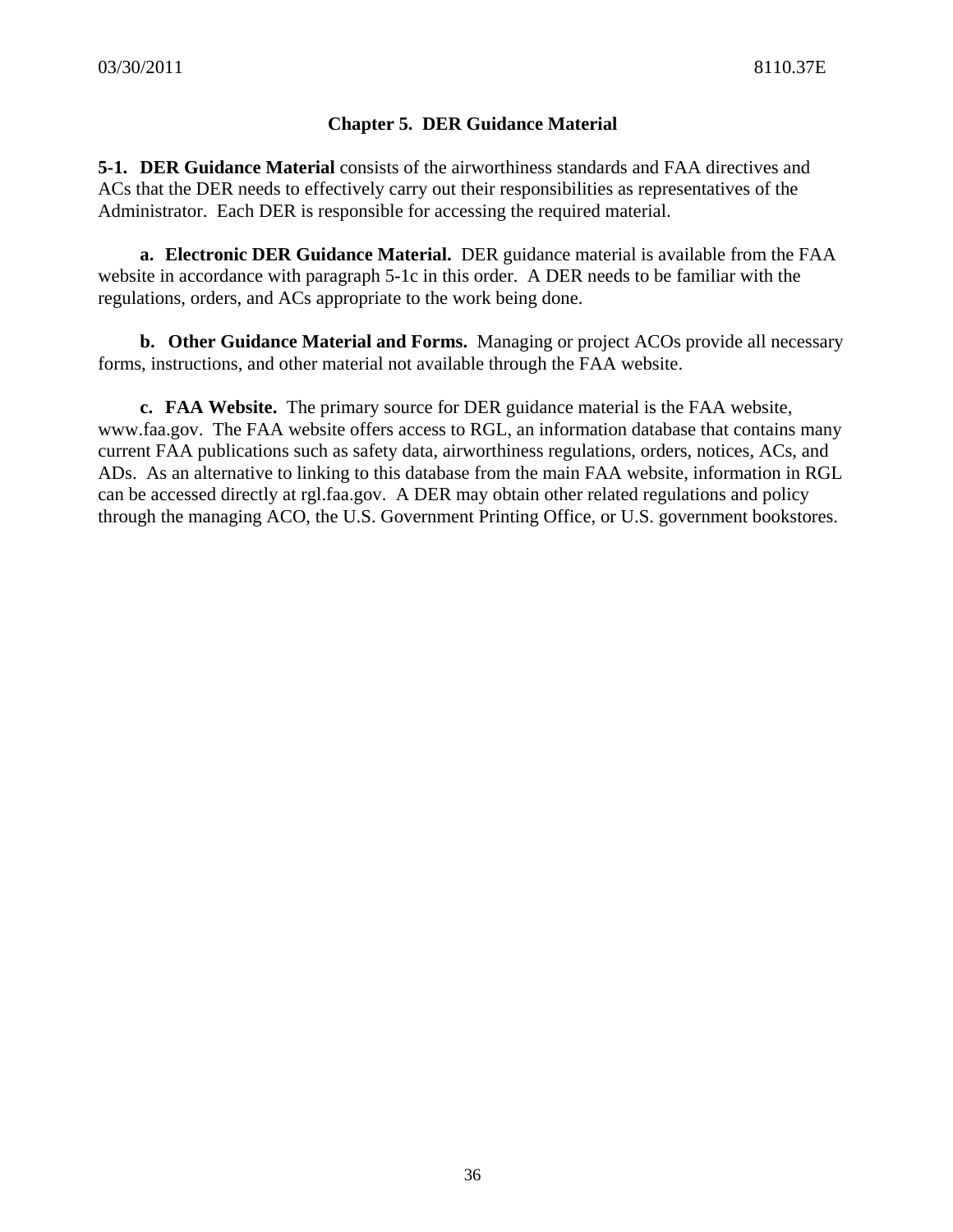### **Appendix A. Limitations on DER Functions**

- **1.** The following items are approved or issued only by the FAA:
	- **a.** Departures from specific policy and guidance.
	- **b.** Use of new/unproven technologies.
	- **c.** Equivalent level of safety findings.
	- **d.** Special conditions.
	- **e.** Exemptions.
	- **f.** Establishment of a product certification basis.
	- **g.** TCs, PMAs and TSOAs.
	- **h.** Determination of an unsafe condition.
	- **i.** ADs.

**2.** We may delegate any examination, inspection, and test necessary for issuing a certificate. The decision to delegate is influenced by many factors. Some critical factors include the knowledge and expertise of FAA personnel and the potential delegated personnel; the impact of the delegated task on safety; and the political sensitivity of the task. Accordingly, for any particular certification program**,** we would generally reserve for ourselves the approval of the following items:

#### **a. Structural**

- (1) Approval of test plans.
- (2) Basic load reports.
- (3) Material and fastener allowables, including fatigue allowables.
- (4) Approval of life limits.
- (5) Previously unapproved crashworthiness matters.
- (6) Emergency evacuation test plans and analysis.
- (7) Damage tolerance evaluation methodologies.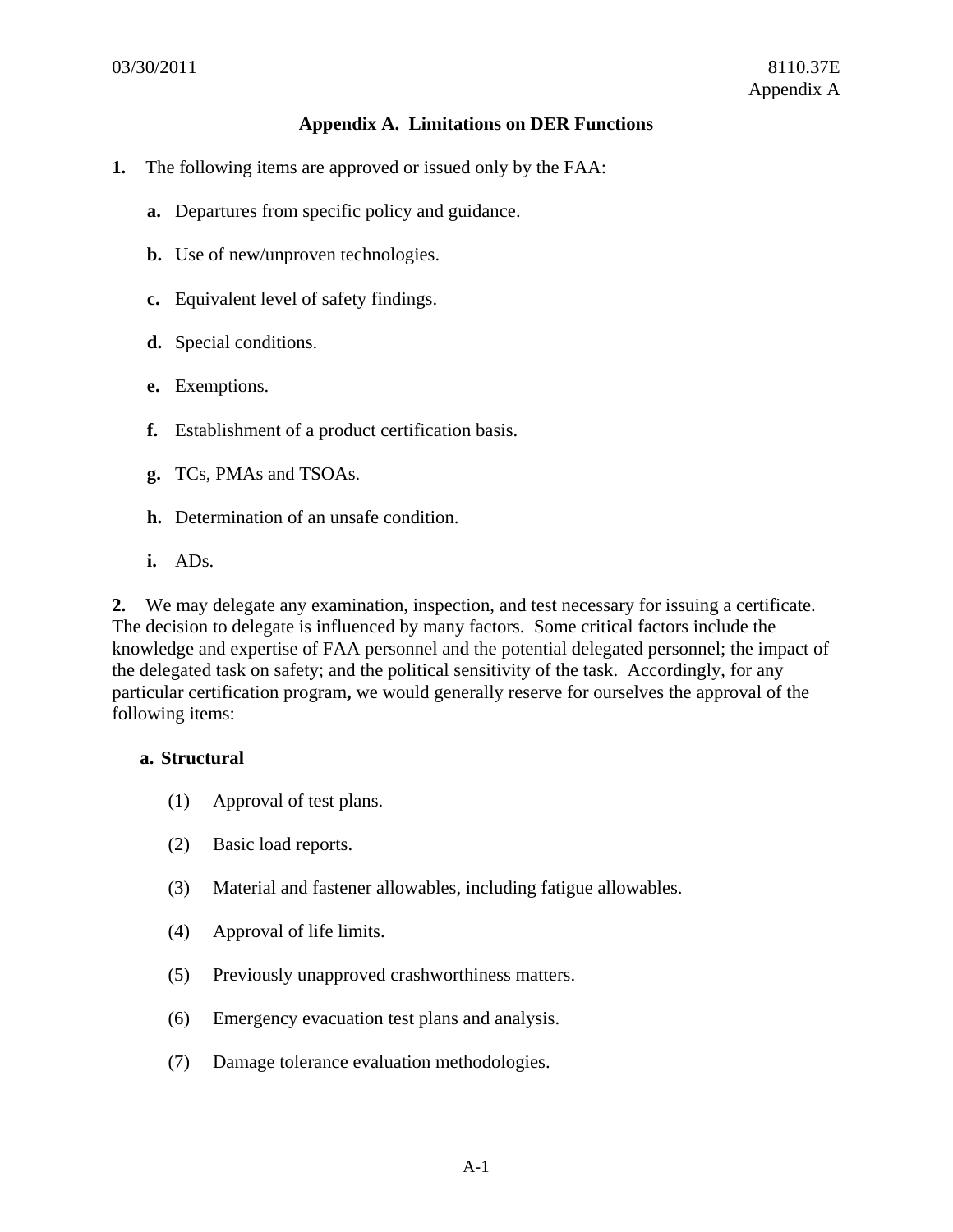- (8) Airworthiness limitations section of the instructions for continued airworthiness.
- (9) Approval of probability conclusions.
- (10) Interior compliance inspection.

#### **b. Powerplant**

- (1) Approval of test plans.
- (2) Flight test results.
- (3) Operational procedures and limitations.

(4) Safety analyses activities for new engine installations. (See note at the end of appendix A)

- (5) Rotorburst analyses for new engine installations.
- (6) Fire safety hazard analyses.
- (7) Powerplant drainage test witnessing.

(8) Induction system ice protection and installed engine characteristics in icing conditions for new engine installations.

- (9) Flammable fluid fire protection compliance inspection.
- (10) Fire detector and extinguishing systems and installations.
- (11) Software/Airborne Electronic Hardware:
	- (a) Plan for software/airborne electronic hardware aspects of certification.
	- (b) Configuration index.
	- (c) Accomplishment summary.
- (12) Engine performance methodology.

### **c. Systems & Equipment**

(1) Approval of test plans.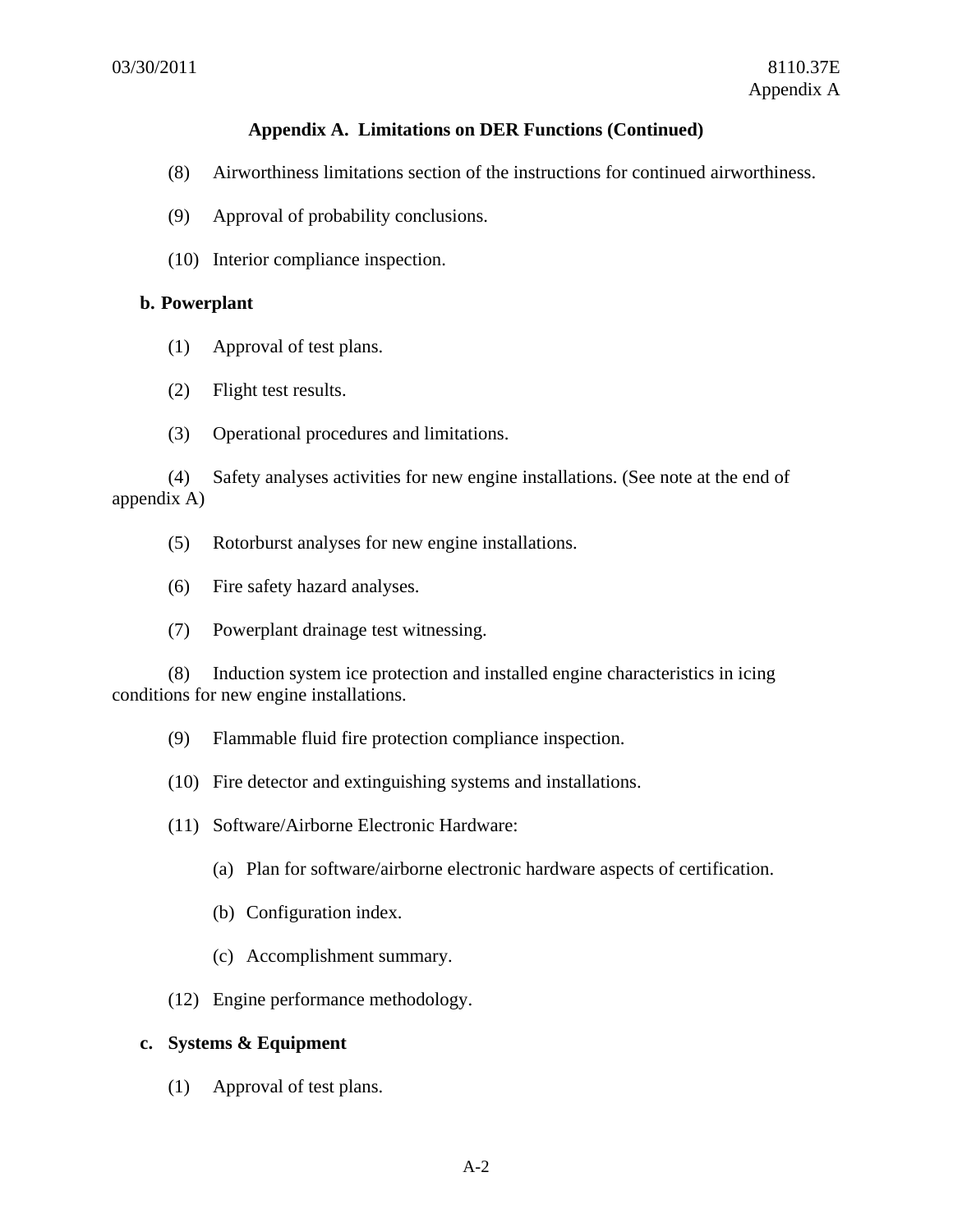- (2) New concepts of system/equipment design.
- (3) Software/Airborne Electronic Hardware:
	- (a) Plan for software/airborne electronic hardware aspects of certification.
	- (b) Configuration index.
	- (c) Accomplishment summary.
- (4) Unconventional applications of systems/equipment.
- (5) Safety analyses activities. (See note at the end of appendix A)
- (6) Control systems compliance inspection.
- (7) Previously unapproved crashworthiness matters.
- (8) Interior compliance inspection.
- (9) Emergency evacuation test plans and analyses.
- (10) EWIS Assessment (Part 26.11).

### **d. Radio**

- (1) Approval of test plans.
- (2) New concepts of system/equipment design.
- (3) Safety analyses activities. (See note at the end of appendix A)

# **e. Engine**

- (1) Approval of test plans.
- (2) Operational procedures and limitations.
- (3) Critical rotating parts lifing methodologies.
- (4) Installation instructions.
- (5) Airworthiness limitation sections.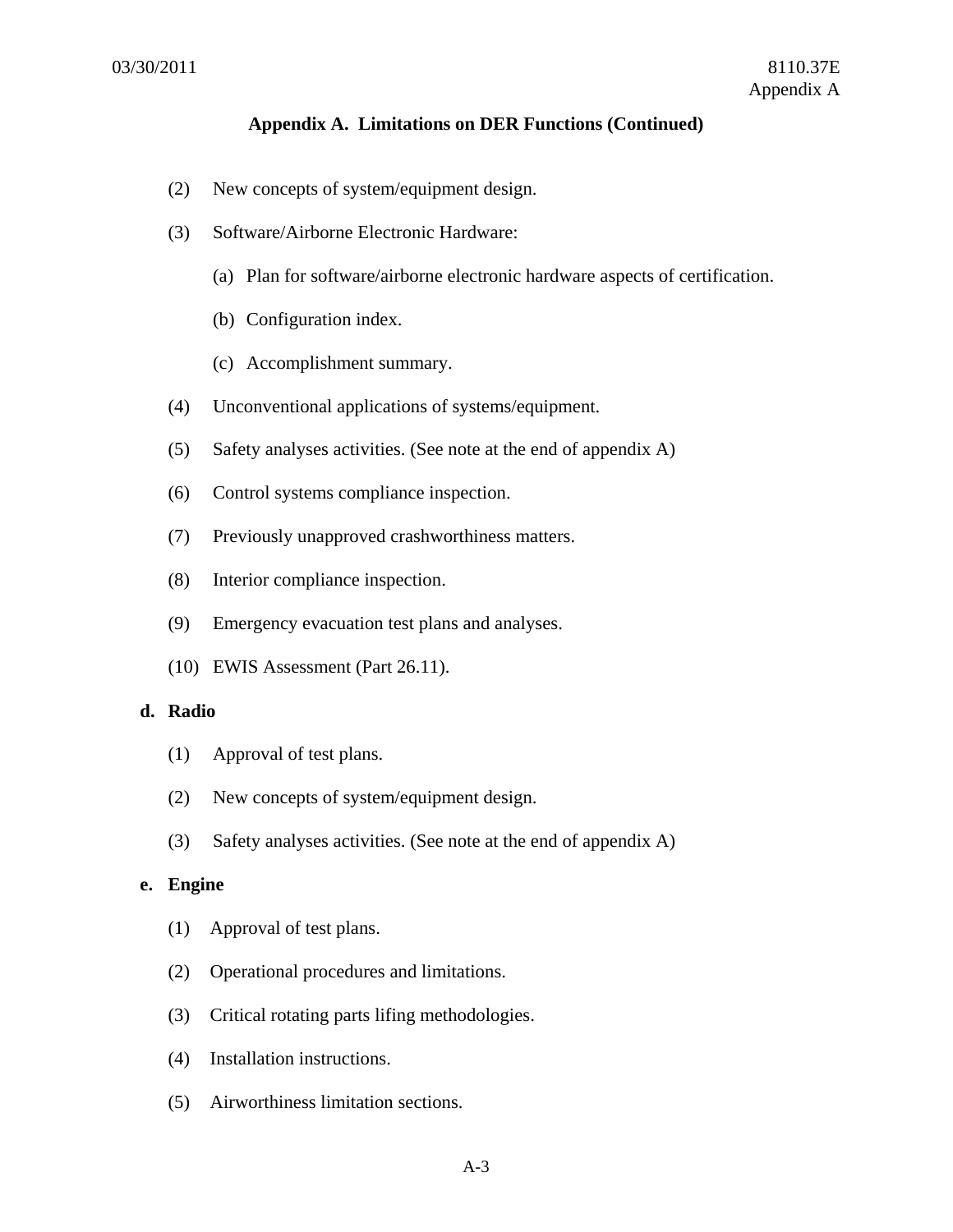- (6) Repairs to critical engine parts.
- (7) Software/Airborne Electronic Hardware:
	- (a) Plan for software/airborne electronic hardware aspects of certification.
	- (b) Configuration index.
	- (c) Accomplishment summary.
- (8) Engine emissions.

#### **f. Propeller**

- (1) Approval of test plans.
- (2) Operational limits.
- (3) Vibration analysis methods.
- (4) Airworthiness limitation sections.
- (5) Fatigue allowables and fatigue life.
- (6) Loads reports, particularly vehicle usage spectra.
- (7) Software/Airborne Electronic Hardware:
	- (a) Plan for software/airborne electronic hardware aspects of certification.
	- (b) Configuration index.
	- (c) Accomplishment summary.

### **g. Flight Analyst**

- (1) Approval of test plans.
- (2) Overall flight and ground test plans limitations, operating procedures, or sequences.
- (3) New methods or principles of testing or presentation of results.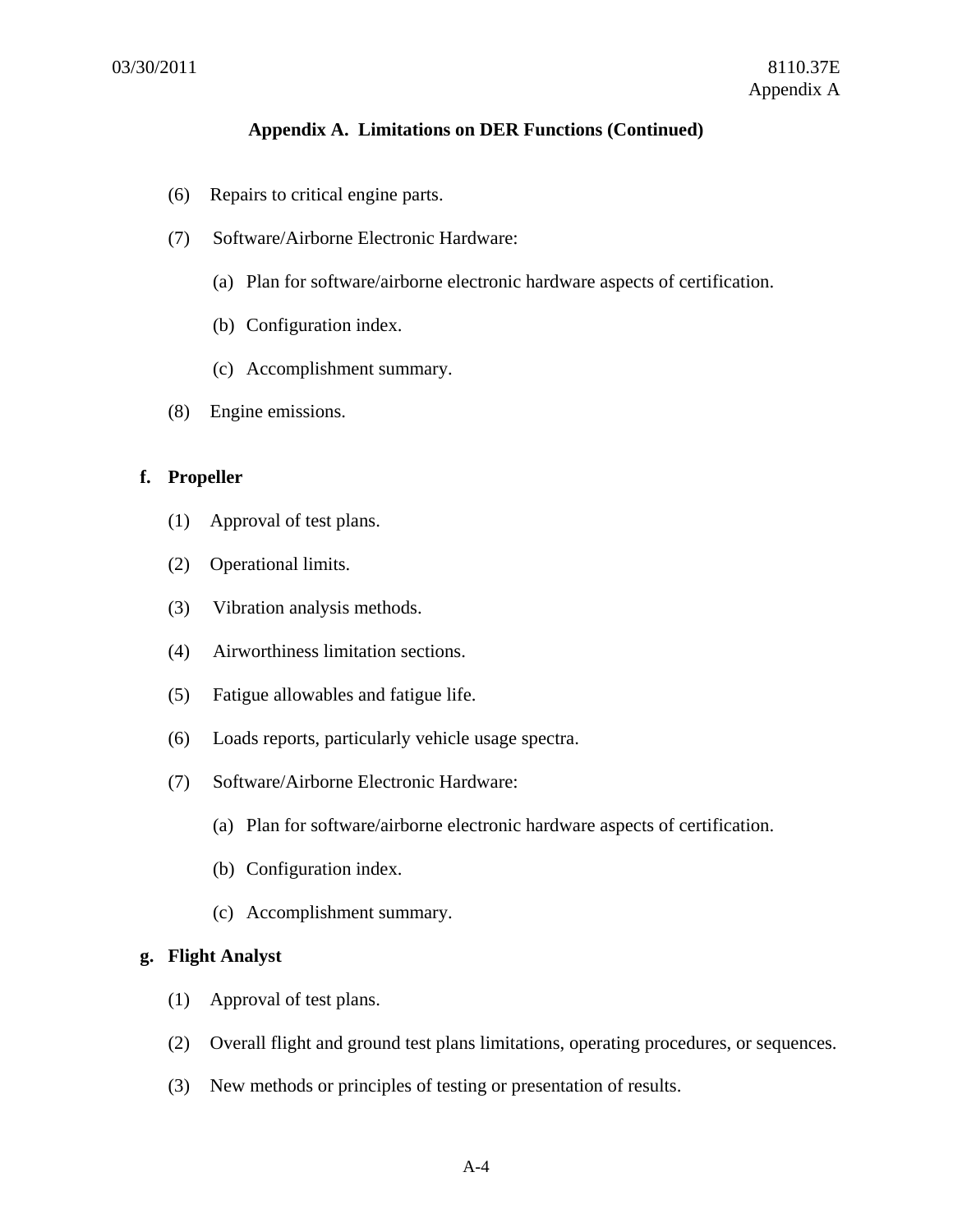- (4) Unusual aircraft flying qualities and aircraft performance.
- (5) Aircraft flight manuals or revisions, and flight manual supplements.
- (6) Flight advances technical design features.
- (7) New operational procedures.
- (8) Evaluation of several STCs on one aircraft.
- (9) Spot check of certification flight test results.
- (10) Reference profiles calculated in support of 14 CFR part 36

#### **h. Flight Test Pilot**

- (1) Approval of test plans.
- (2) Overall flight and ground test plan limitations, operating procedures, or sequences.
- (3) New methods or principles of testing or presentation of results.
- (4) Unusual aircraft flying qualities and aircraft performance.
- (5) Aircraft flight manuals or revisions and flight manual supplements.
- (6) Flight advances technical design features.
- (7) New operational procedures.
- (8) Evaluation of several STCs on one aircraft.
- (9) Spot check of certification flight test results.

### **i. Acoustical**

- (1) Test witnessing (in accordance with an approved test plan).
- (2) Aircraft reference profiles (when based on approved aircraft performance).
- (3) Operating limitations.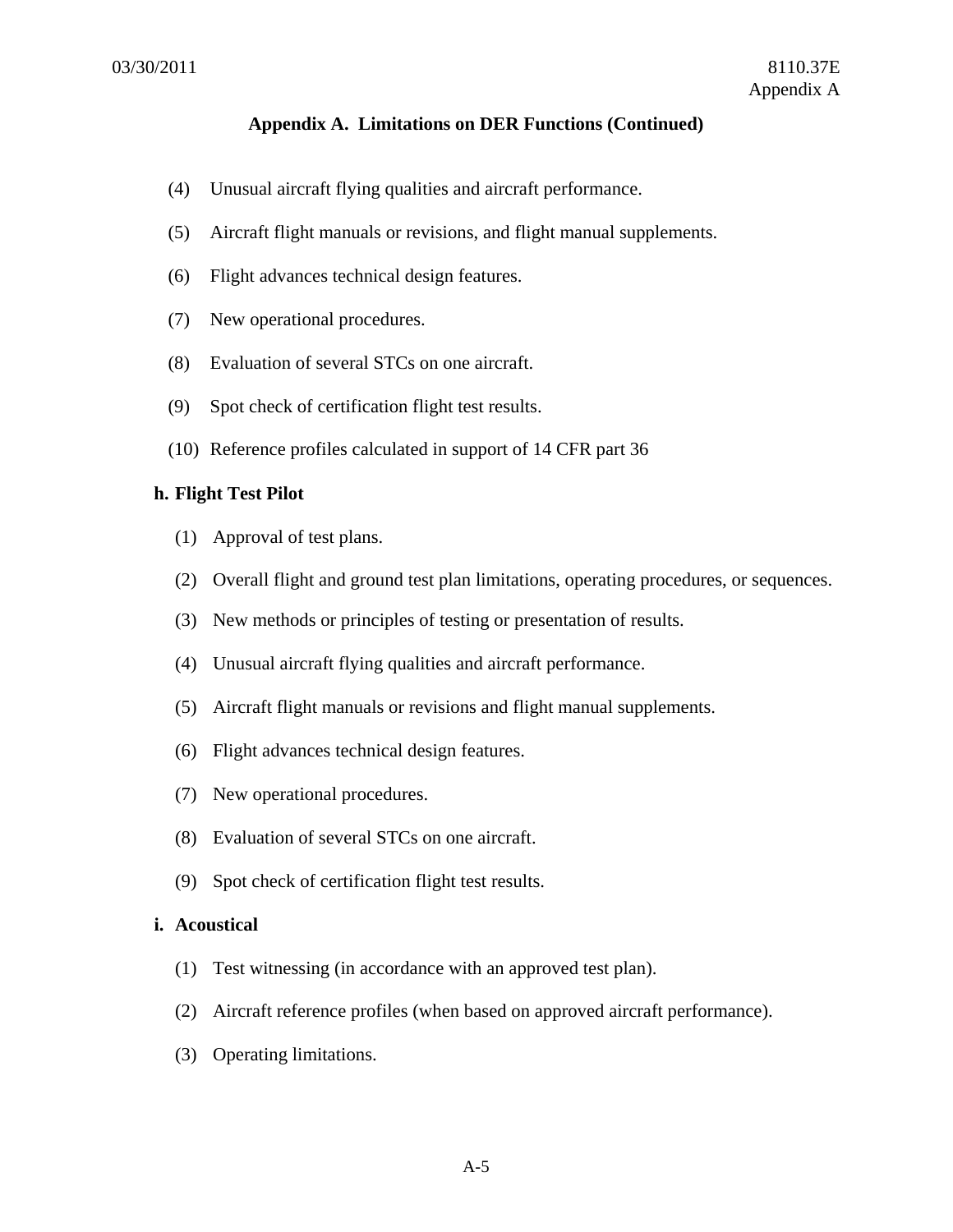- (4) Final aircraft noise certification levels compliance report approval.
- (5) Noise test site conditions.
- (6) Conformity deviation effect on noise testing.
- (7) Ambient weather conditions during testing (e.g., anomalous conditions).

(8) Equipment calibration methods and/or intervals if different from or not clarified in the rules.

> **Note**: "Safety Analysis" may include, but is not limited to, the following:

- (a) Functional hazard analysis (FHA),
- (b) Preliminary system safety assessments (PSSA),
- (c) Failure modes and effects analysis (FMEA),
- (d) Fault tree analysis (FTA),
- (e) Markov analysis (MA),
- (f) System safety assessments (SSA),
- (g) Zonal analysis (ZA),
- (h) Common mode analysis (CMA),
- (i) Particular risk analyses (PRA),

(j) Evaluation of the need for warning information in response to unsafe operating conditions.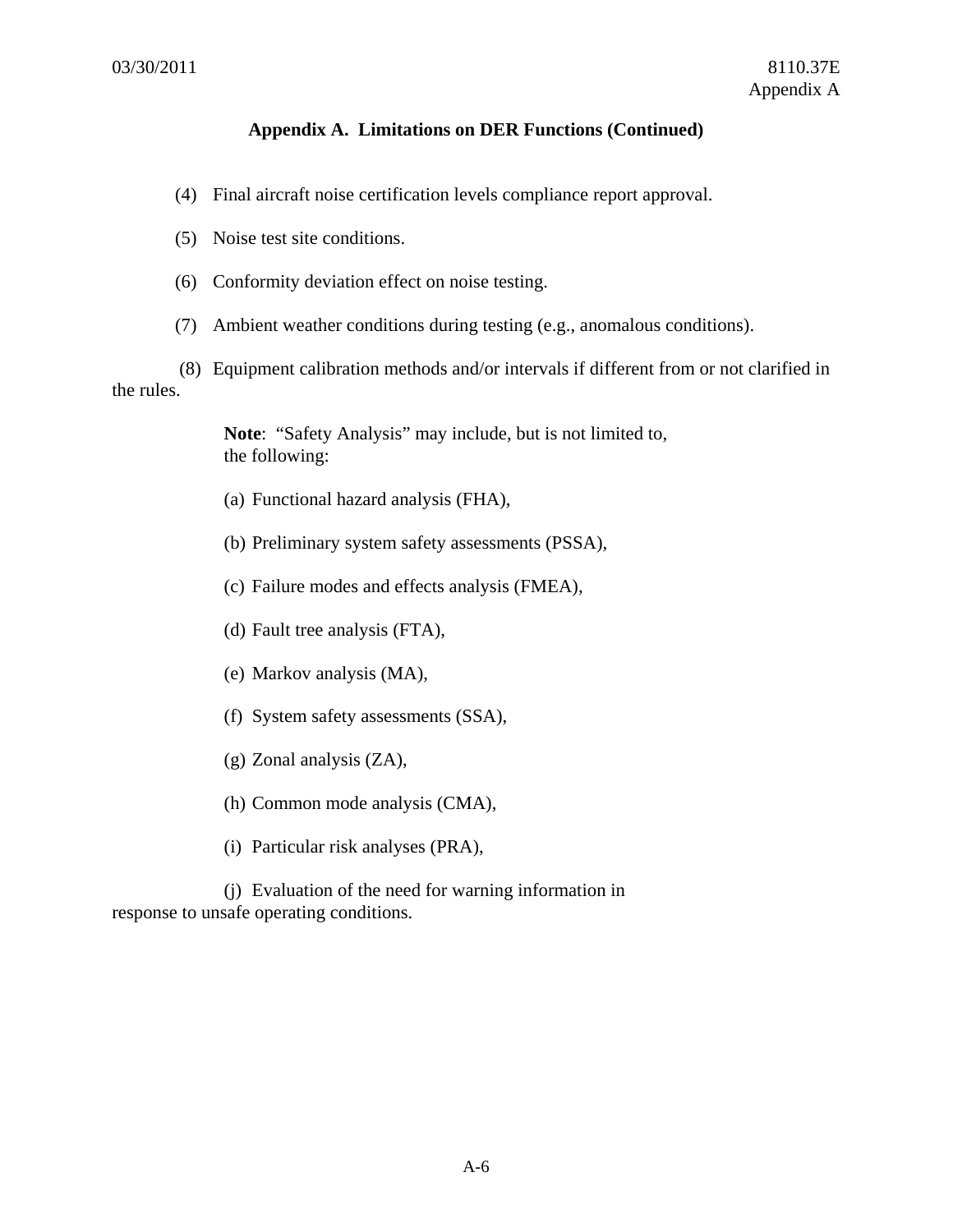# **Appendix B. Delegated Functions and Authorized Areas**

# **Figure 1. Chart A, DER Structural**

|                 |                                                                                             | <b>AUTHORIZED AREAS</b> | Structural-General (1) | Structural Wing Group | Structural-Fuselage Group | Structural-Empennage Group | Structural-Landing Gear | Structural-Flight Controls | Structural-Rotor | Loading Control Documents | Metallic Materials (2) | Nonmetallic Materials (3) | Interior Arrangements               | <b>Interior Materials</b> | Fire Protection | <b>Evacuation Systems</b> | Door Systems | Special (Specify) |
|-----------------|---------------------------------------------------------------------------------------------|-------------------------|------------------------|-----------------------|---------------------------|----------------------------|-------------------------|----------------------------|------------------|---------------------------|------------------------|---------------------------|-------------------------------------|---------------------------|-----------------|---------------------------|--------------|-------------------|
|                 | <b>DELEGATED FUNCTIONS</b>                                                                  |                         | Α                      | в                     | $\mathbf C$               | D                          | Е                       | F                          | G                | н                         | I                      | J                         | к                                   | L                         | М               | N                         | o            | P                 |
| $\mathbf 1$     | <b>STATIC ANALYSIS</b>                                                                      |                         |                        |                       |                           |                            |                         |                            |                  |                           |                        |                           |                                     |                           |                 |                           |              |                   |
| 2               | <b>DYNAMIC ANALYSIS</b>                                                                     |                         |                        |                       |                           |                            |                         |                            |                  |                           |                        |                           |                                     |                           |                 |                           |              |                   |
| 3               | <b>FATIGUE ANALYSIS</b>                                                                     |                         |                        |                       |                           |                            |                         |                            |                  |                           |                        |                           |                                     |                           |                 |                           |              |                   |
| 4               | DESIGN AND CONSTRUCTION                                                                     |                         |                        |                       |                           |                            |                         |                            |                  |                           |                        |                           |                                     |                           |                 |                           |              |                   |
| 5<br>6          | FLUTTER/GROUND VIBRATION                                                                    |                         |                        |                       |                           |                            |                         |                            |                  |                           |                        |                           |                                     |                           |                 |                           |              |                   |
| 7               | <b>SAFETY ANALYSIS</b><br><b>FLOTATION &amp; DITCHING</b>                                   |                         |                        |                       |                           |                            |                         |                            |                  |                           |                        |                           |                                     |                           |                 |                           |              |                   |
|                 | <b>ANALYSIS</b>                                                                             |                         |                        |                       |                           |                            |                         |                            |                  |                           |                        |                           |                                     |                           |                 |                           |              |                   |
| 8               | STRUCTURAL LOADING                                                                          |                         |                        |                       |                           |                            |                         |                            |                  |                           |                        |                           |                                     |                           |                 |                           |              |                   |
|                 | <b>LIMITATIONS</b>                                                                          |                         |                        |                       |                           |                            |                         |                            |                  |                           |                        |                           |                                     |                           |                 |                           |              |                   |
| 9               | SERVICE DOCUMENTS                                                                           |                         |                        |                       |                           |                            |                         |                            |                  |                           |                        |                           |                                     |                           |                 |                           |              |                   |
| 10 <sup>1</sup> | MATERIAL & PROCESS SPEC.                                                                    |                         |                        |                       |                           |                            |                         |                            |                  |                           |                        |                           |                                     |                           |                 |                           |              |                   |
| 11              | <b>FLAMMABILITY</b>                                                                         |                         |                        |                       |                           |                            |                         |                            |                  |                           |                        |                           |                                     |                           |                 |                           |              |                   |
| 12              | <b>DAMAGE TOLERANCE</b>                                                                     |                         |                        |                       |                           |                            |                         |                            |                  |                           |                        |                           |                                     |                           |                 |                           |              |                   |
|                 | <b>EVALUATIONS</b>                                                                          |                         |                        |                       |                           |                            |                         |                            |                  |                           |                        |                           |                                     |                           |                 |                           |              |                   |
|                 | Note (1): Includes all airframe components: wing, fuselage, empennage, landing gear, flight |                         |                        |                       |                           |                            |                         |                            |                  |                           |                        |                           |                                     |                           |                 |                           |              |                   |
|                 | controls, engine mounts, and special components. Does not apply to rotors.                  |                         |                        |                       |                           |                            |                         |                            |                  |                           |                        |                           |                                     |                           |                 |                           |              |                   |
|                 | Notes (2) and (3): Select Specialty by Note number and sub-letter from lists below. General |                         |                        |                       |                           |                            |                         |                            |                  |                           |                        |                           |                                     |                           |                 |                           |              |                   |
|                 | applies to all processes listed.                                                            |                         |                        |                       |                           |                            |                         |                            |                  |                           |                        |                           |                                     |                           |                 |                           |              |                   |
|                 |                                                                                             |                         |                        |                       |                           |                            |                         |                            |                  |                           |                        |                           |                                     |                           |                 |                           |              |                   |
|                 | (2) Metallic Materials/Processes                                                            |                         |                        |                       |                           |                            |                         |                            |                  |                           |                        |                           | (3) Nonmetallic Materials/Processes |                           |                 |                           |              |                   |
|                 | A - Materials & Processes - General                                                         |                         |                        |                       |                           |                            |                         |                            |                  |                           |                        |                           | A - Material & Processes - General  |                           |                 |                           |              |                   |

- B Non-Destructive Inspection/Testing
- C Metallurgy
- D Metal Joining Processes
- E Structural Adhesives
- F Mechanical Fasteners
- G Surface Treatment/Coatings
- H Bearings
- A Material & Processes General
	- B Transparent (Glazed) Material
	- C Polymeric Materials
	- D Structural Adhesives
	- E Mechanical Fasteners
	- F Composites
	- G Non-Destructive Inspection/Testing
	- H Surface Treatment & Coatings
	- I Structural Joining Methods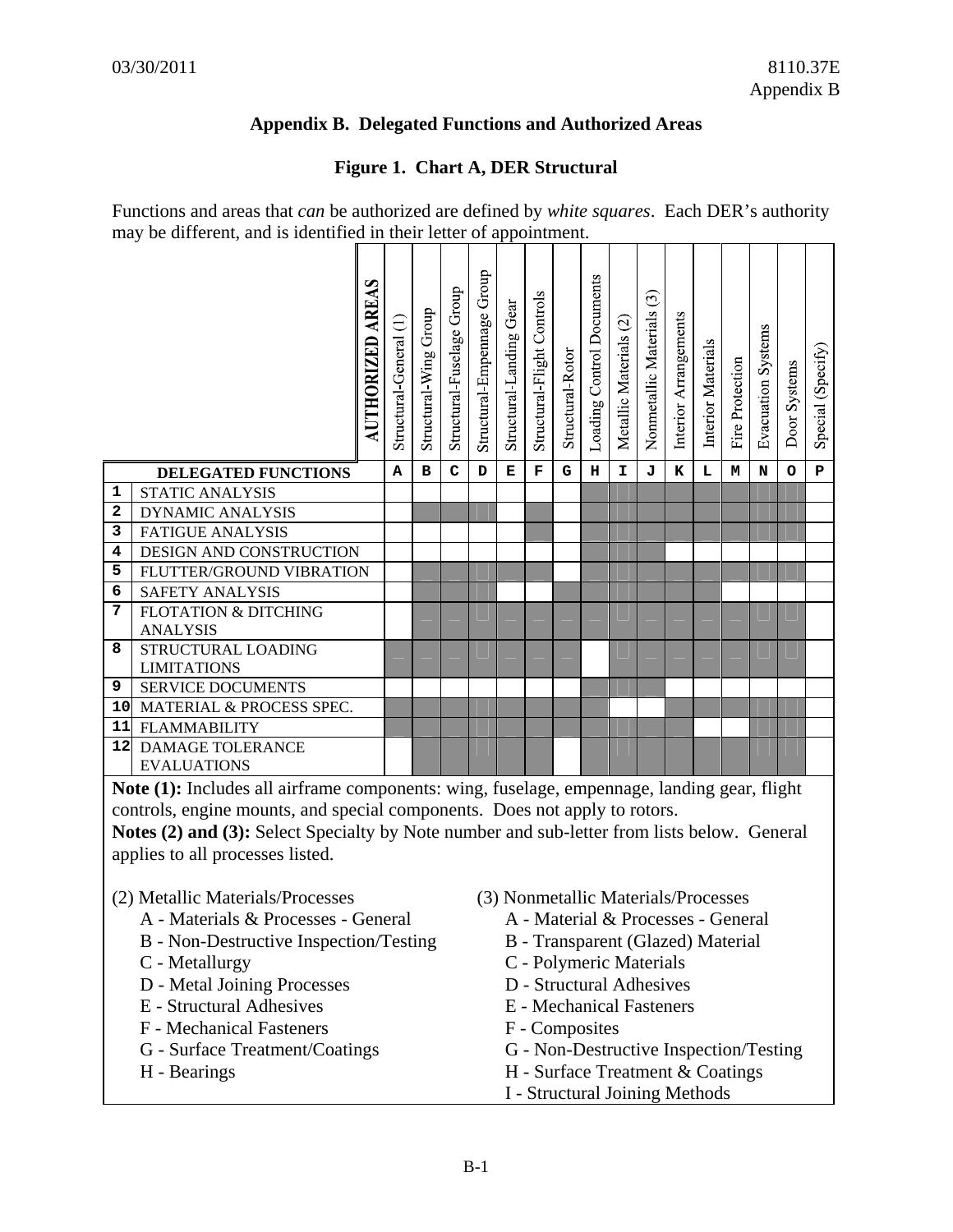# **Figure 2. Chart B, DER Powerplant Installations**

|                |                                                 | AUTHORIZED AREAS | Airplane Turbine Engine | Airplane Piston Engine | Rotorcraft Turbine Engine | Rotorcraft Piston Engine | Auxiliary Power Unit (APU) | Special (Specify) |
|----------------|-------------------------------------------------|------------------|-------------------------|------------------------|---------------------------|--------------------------|----------------------------|-------------------|
|                |                                                 |                  |                         |                        |                           |                          |                            |                   |
|                | <b>DELEGATED FUNCTIONS</b>                      |                  | А                       | в                      | $\mathbf C$               | D                        | Е                          | F                 |
| 1              | <b>ENGINE INSTALLATION</b>                      |                  |                         |                        |                           |                          |                            |                   |
| $\overline{a}$ | FUEL & OIL                                      |                  |                         |                        |                           |                          |                            |                   |
| 3<br>4         | INDUCTION/EXHAUST SYSTEMS                       |                  |                         |                        |                           |                          |                            |                   |
| 5              | <b>THRUST REVERSERS</b>                         |                  |                         |                        |                           |                          |                            |                   |
| 6              | <b>FIRE PROTECTION</b><br><b>ICE PROTECTION</b> |                  |                         |                        |                           |                          |                            |                   |
| 7              | <b>COOLING</b>                                  |                  |                         |                        |                           |                          |                            |                   |
| 8              | <b>ENGINE PERFORMANCE/OPERATIONS</b>            |                  |                         |                        |                           |                          |                            |                   |
| 9              | <b>INDICATING SYSTEMS</b>                       |                  |                         |                        |                           |                          |                            |                   |
| 10             | LIGHTNING/HIRF PROTECTION                       |                  |                         |                        |                           |                          |                            |                   |
| 11             | <b>SOFTWARE</b>                                 |                  |                         |                        |                           |                          |                            |                   |
| 12             | CONTROL SYSTEM - ELECTRONIC                     |                  |                         |                        |                           |                          |                            |                   |
| 13             | CONTROL SYSTEM - MECHANICAL                     |                  |                         |                        |                           |                          |                            |                   |
| 14             | <b>EMISSIONS</b>                                |                  |                         |                        |                           |                          |                            |                   |
| 15             | VIBRATION - ENGINE, PROPELLER, OR               |                  |                         |                        |                           |                          |                            |                   |
|                | <b>DRIVE SYSTEM</b>                             |                  |                         |                        |                           |                          |                            |                   |
| 16             | <b>PROPELLER</b>                                |                  |                         |                        |                           |                          |                            |                   |
| 17             | <b>DRIVE SYSTEM</b>                             |                  |                         |                        |                           |                          |                            |                   |
| 18             | <b>TRANSMISSIONS</b>                            |                  |                         |                        |                           |                          |                            |                   |
| 19             | SAFETY ANALYSIS                                 |                  |                         |                        |                           |                          |                            |                   |
| 20             | <b>SERVICE DOCUMENTS</b>                        |                  |                         |                        |                           |                          |                            |                   |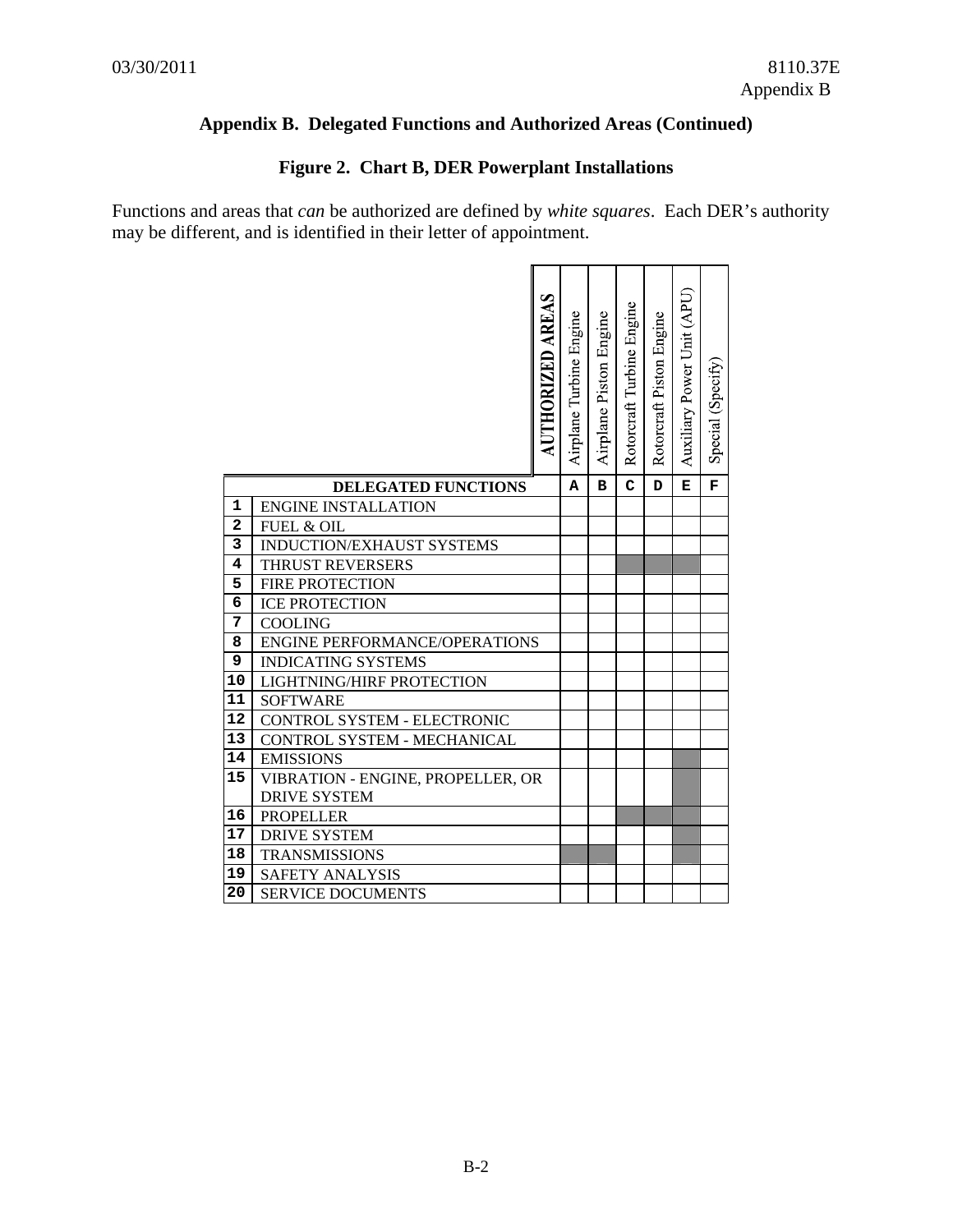# **Figure 3. Chart C1, DER Systems and Equipment (Mechanical Equipment)**

|              | AREAS<br>AUTHORIZED            | Conditioning<br>Air | Hydraulic | <b>Ice Protection</b> | Rain Protection | Oxygen | Pneumatics | and Brakes<br>Tires,<br>Wheels, | Arrangements<br>Interior | Interior Materials | Pressurization | Fire Protection | Waste<br>and<br>$\circ$<br>Potabl<br>Water System, | <b>Evacuation Systems</b> | (Specify)<br>Special |
|--------------|--------------------------------|---------------------|-----------|-----------------------|-----------------|--------|------------|---------------------------------|--------------------------|--------------------|----------------|-----------------|----------------------------------------------------|---------------------------|----------------------|
|              | <b>DELEGATED FUNCTIONS</b>     | A                   | в         | C                     | D               | Е      | F          | G                               | н                        | I                  | T.             | к               | L                                                  | м                         | N                    |
| 1            | DETAIL DESIGN AND INSTALLATION |                     |           |                       |                 |        |            |                                 |                          |                    |                |                 |                                                    |                           |                      |
| $\mathbf{2}$ | EQUIPMENT QUALIFICATION TESTS  |                     |           |                       |                 |        |            |                                 |                          |                    |                |                 |                                                    |                           |                      |
| 3            | <b>SOFTWARE</b>                |                     |           |                       |                 |        |            |                                 |                          |                    |                |                 |                                                    |                           |                      |
| 4            | <b>SAFETY ANALYSIS</b>         |                     |           |                       |                 |        |            |                                 |                          |                    |                |                 |                                                    |                           |                      |
| 5            | <b>FLAMMABILITY</b>            |                     |           |                       |                 |        |            |                                 |                          |                    |                |                 |                                                    |                           |                      |
| 6            | LIGHTNING/HIRF PROTECTION      |                     |           |                       |                 |        |            |                                 |                          |                    |                |                 |                                                    |                           |                      |
| 7            | <b>SERVICE DOCUMENTS</b>       |                     |           |                       |                 |        |            |                                 |                          |                    |                |                 |                                                    |                           |                      |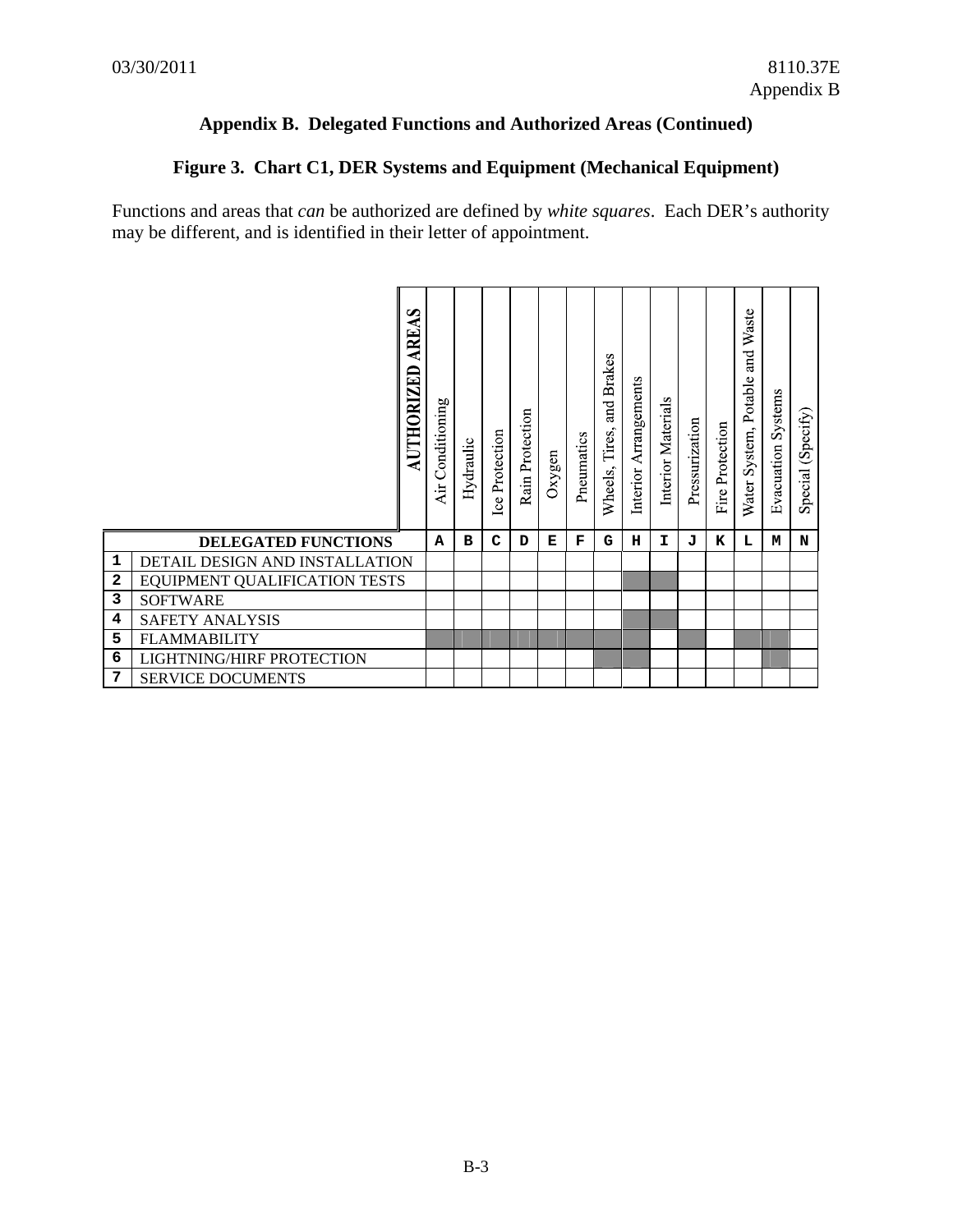# **Figure 4. Chart C2, DER Systems and Equipment (Electrical Equipment)**

|   |                                  | AREAS<br>AUTHORIZED | Equipment/Systems<br>Electrical | Electronic Equipment/Systems | Systems/Antennas<br>Communications | Automatic Flight Controls/Augmentation | Instruments | Systems/Antennas<br>Navigation | Air Data/Pitot Static | Systems<br>Warning | Interior/Exterior Lighting | Recording<br>Data/Voice<br>Flight 1 | Passenger Address/Entertainment | Special (Specify) |
|---|----------------------------------|---------------------|---------------------------------|------------------------------|------------------------------------|----------------------------------------|-------------|--------------------------------|-----------------------|--------------------|----------------------------|-------------------------------------|---------------------------------|-------------------|
|   | <b>DELEGATED FUNCTIONS</b>       |                     | A                               | в                            | C                                  | D                                      | Е           | F                              | G                     | н                  | I.                         | ъT.                                 | к                               | L                 |
| 1 | DETAIL DESIGN AND INSTALLATION   |                     |                                 |                              |                                    |                                        |             |                                |                       |                    |                            |                                     |                                 |                   |
| 2 | EQUIPMENT QUALIFICATION TESTS    |                     |                                 |                              |                                    |                                        |             |                                |                       |                    |                            |                                     |                                 |                   |
| 3 | <b>SOFTWARE</b>                  |                     |                                 |                              |                                    |                                        |             |                                |                       |                    |                            |                                     |                                 |                   |
| 4 | <b>SERVICE DOCUMENTS</b>         |                     |                                 |                              |                                    |                                        |             |                                |                       |                    |                            |                                     |                                 |                   |
| 5 | ELECTRICAL LOAD ANALYSIS         |                     |                                 |                              |                                    |                                        |             |                                |                       |                    |                            |                                     |                                 |                   |
| 6 | <b>SAFETY ANALYSIS</b>           |                     |                                 |                              |                                    |                                        |             |                                |                       |                    |                            |                                     |                                 |                   |
| 7 | <b>LIGHTNING/HIRF PROTECTION</b> |                     |                                 |                              |                                    |                                        |             |                                |                       |                    |                            |                                     |                                 |                   |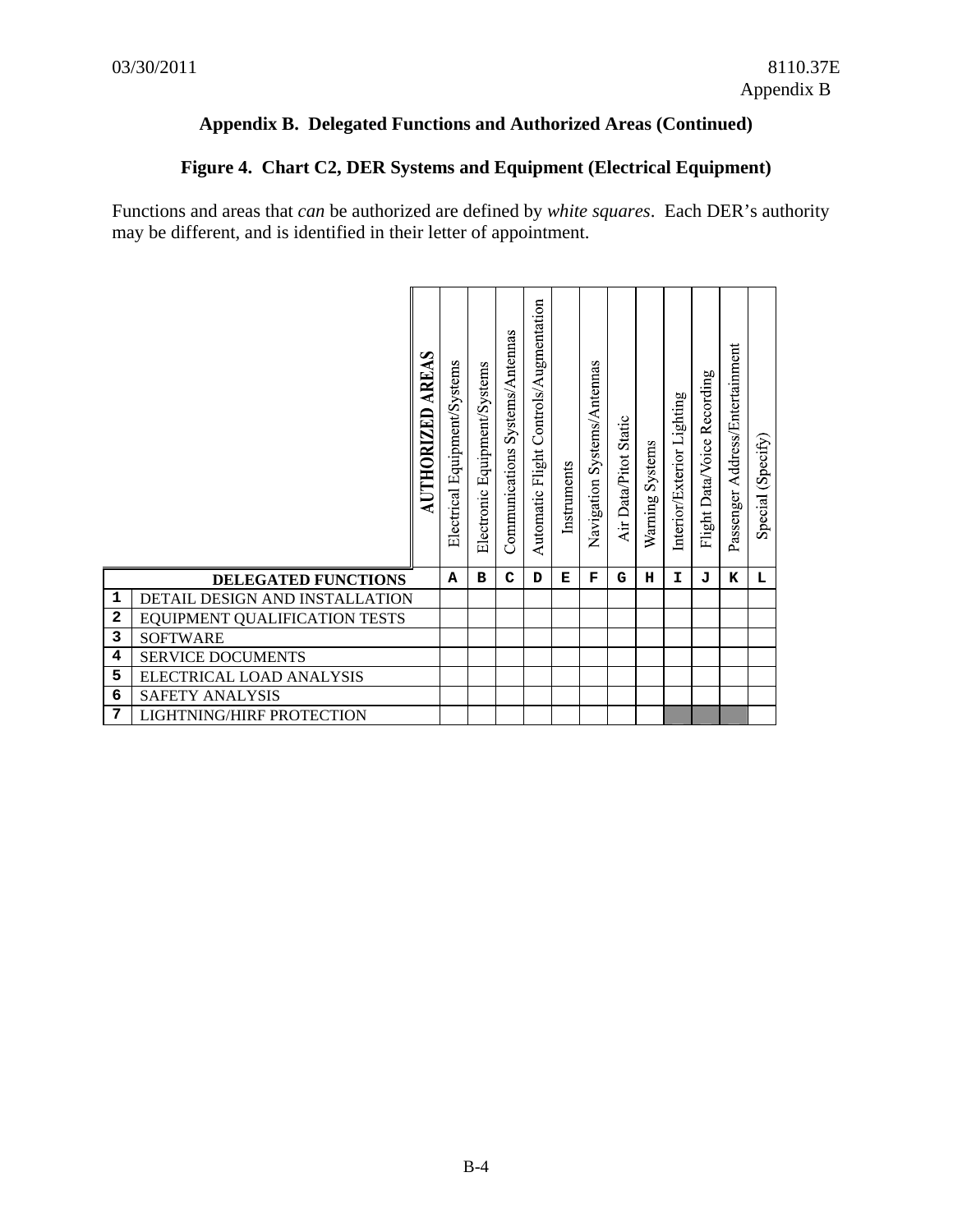# **Figure 5. Chart D, DER Radio**

|   |                            | AREAS<br>AUTHORIZED | Radio Design | Characteristics<br>Operating | Antenna Design | Radio Installation | Special (Specify) |
|---|----------------------------|---------------------|--------------|------------------------------|----------------|--------------------|-------------------|
|   | <b>DELEGATED FUNCTIONS</b> |                     | Α            | в                            | C              | D                  | Е                 |
| 1 | ANALYTICAL SUBSTANTIATION  |                     |              |                              |                |                    |                   |
| 2 | <b>DETAIL DESIGN</b>       |                     |              |                              |                |                    |                   |
| 3 | <b>SAFETY ANALYSIS</b>     |                     |              |                              |                |                    |                   |
| 4 | <b>SERVICE DOCUMENTS</b>   |                     |              |                              |                |                    |                   |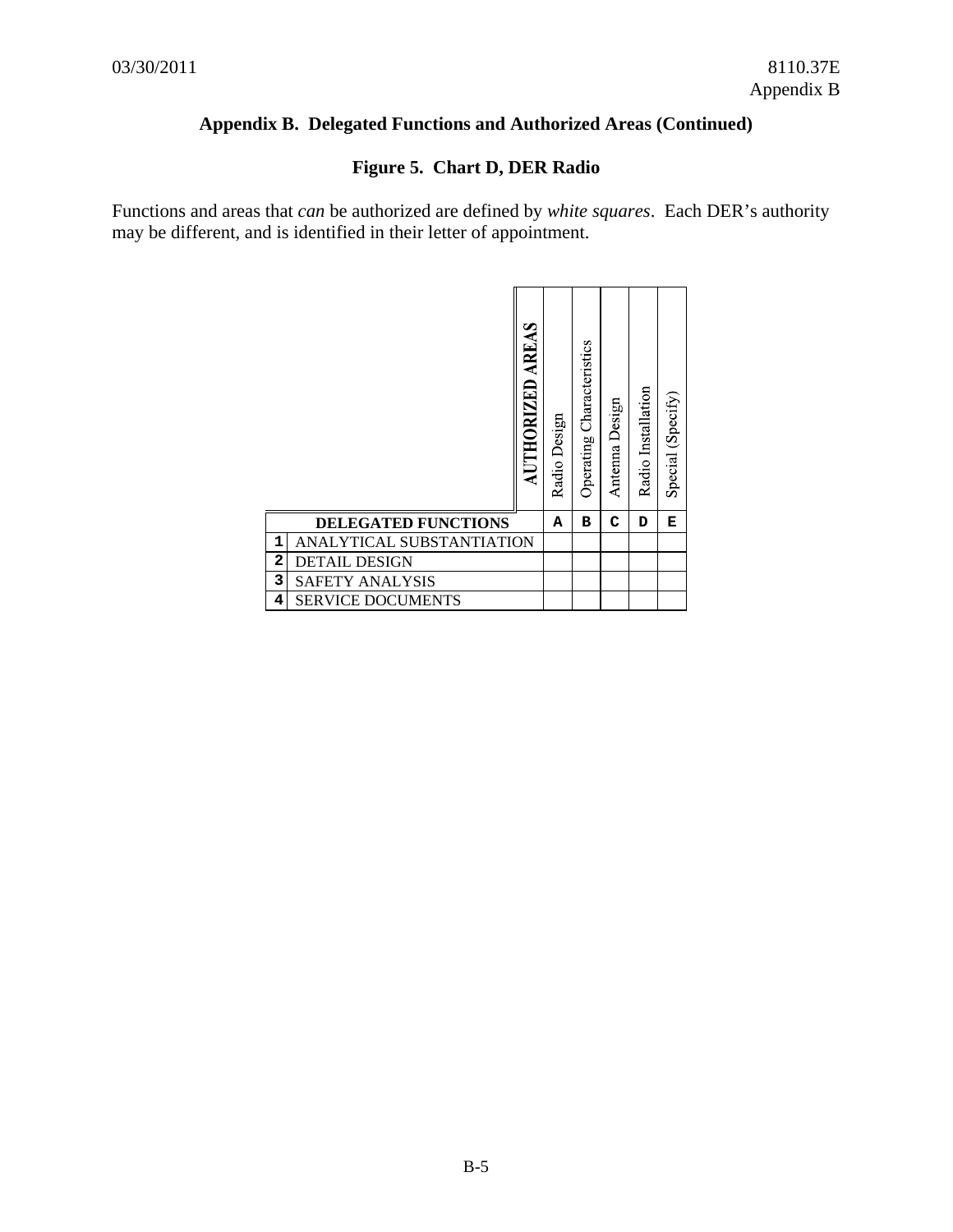# **Figure 6. Chart E, DER Engines**

|                |                              | <b>AUTHORIZED AREAS</b> | Turbine Engines | Piston Engines | Special (Specify) |
|----------------|------------------------------|-------------------------|-----------------|----------------|-------------------|
|                | <b>DELEGATED FUNCTIONS</b>   |                         | A               | в              | C                 |
| $\mathbf{1}$   | <b>DETAIL DESIGN</b>         |                         |                 |                |                   |
| $\overline{a}$ | <b>BLOCK TESTS</b>           |                         |                 |                |                   |
| 3              | PERFORMANCE CHARACTERISTICS  |                         |                 |                |                   |
| 4              | VIBRATION ANALYSIS           |                         |                 |                |                   |
|                |                              |                         |                 |                |                   |
| 5              | <b>OPERATION MANUALS</b>     |                         |                 |                |                   |
| 6              | <b>OVERHAUL MANUALS</b>      |                         |                 |                |                   |
| 7              | <b>SERVICE DOCUMENTS</b>     |                         |                 |                |                   |
| 8              | EXHAUST EMISSIONS EVALUATION |                         |                 |                |                   |
| 9              | <b>SOFTWARE</b>              |                         |                 |                |                   |
| 10             | <b>SAFETY ANALYSIS</b>       |                         |                 |                |                   |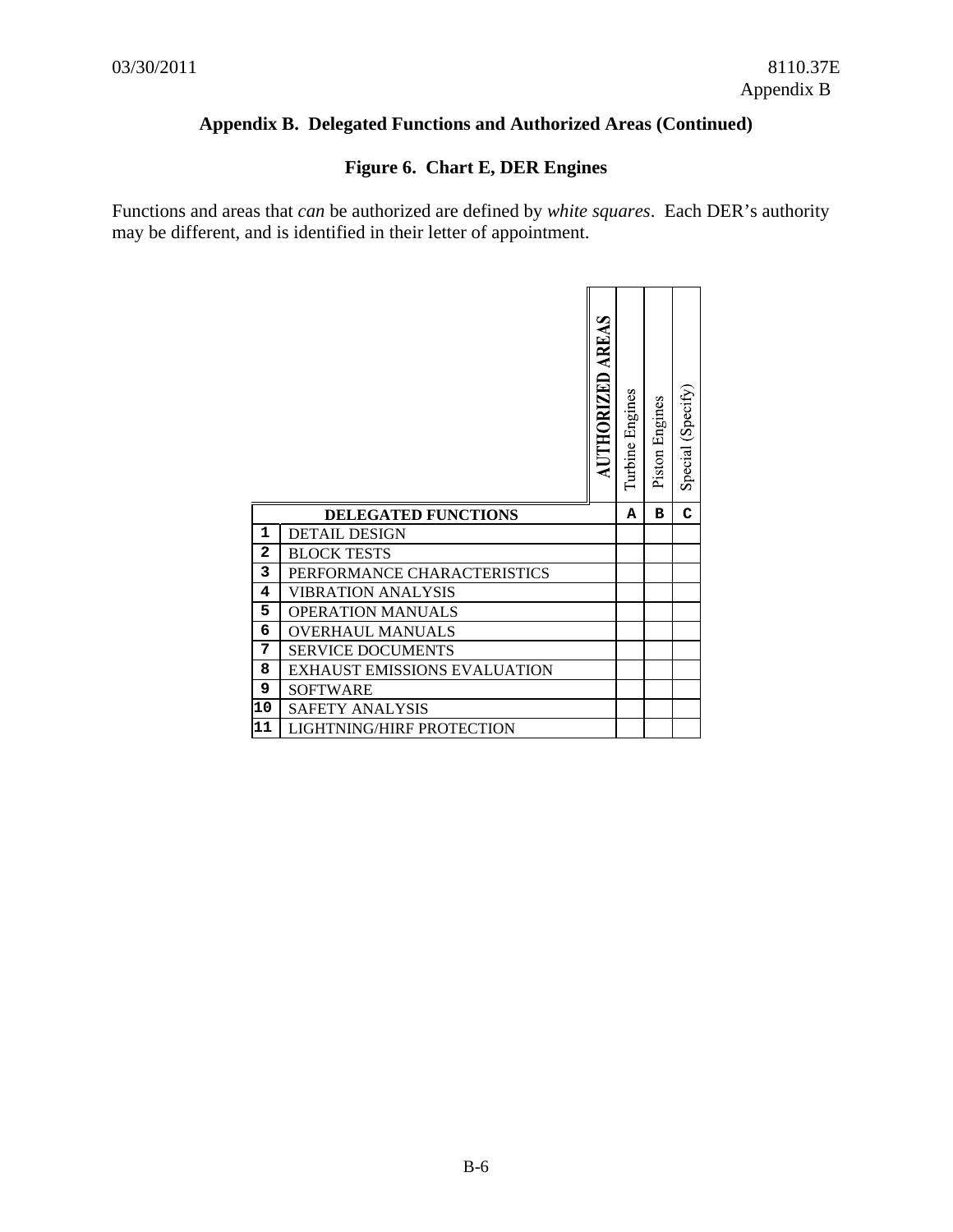# **Figure 7. Chart F, DER Propellers**

|                |                             | <b>AUTHORIZED AREAS</b> | Controllable-Pitch Propellers | Fixed Pitch Propellers | Special (Specify) |
|----------------|-----------------------------|-------------------------|-------------------------------|------------------------|-------------------|
|                | <b>DELEGATED FUNCTIONS</b>  |                         | Α                             | в                      | C                 |
| 1              | <b>DETAIL DESIGN</b>        |                         |                               |                        |                   |
| $\overline{a}$ | <b>BLOCK TESTS</b>          |                         |                               |                        |                   |
| 3              | PERFORMANCE CHARACTERISTICS |                         |                               |                        |                   |
| 4              | <b>VIBRATION ANALYSIS</b>   |                         |                               |                        |                   |
| 5              | <b>OPERATION MANUALS</b>    |                         |                               |                        |                   |
| 6              | <b>OVERHAUL MANUALS</b>     |                         |                               |                        |                   |
| 7              |                             |                         |                               |                        |                   |
|                | <b>SERVICE DOCUMENTS</b>    |                         |                               |                        |                   |
| 8              | <b>SOFTWARE</b>             |                         |                               |                        |                   |
| 9              | <b>SAFETY ANALYSIS</b>      |                         |                               |                        |                   |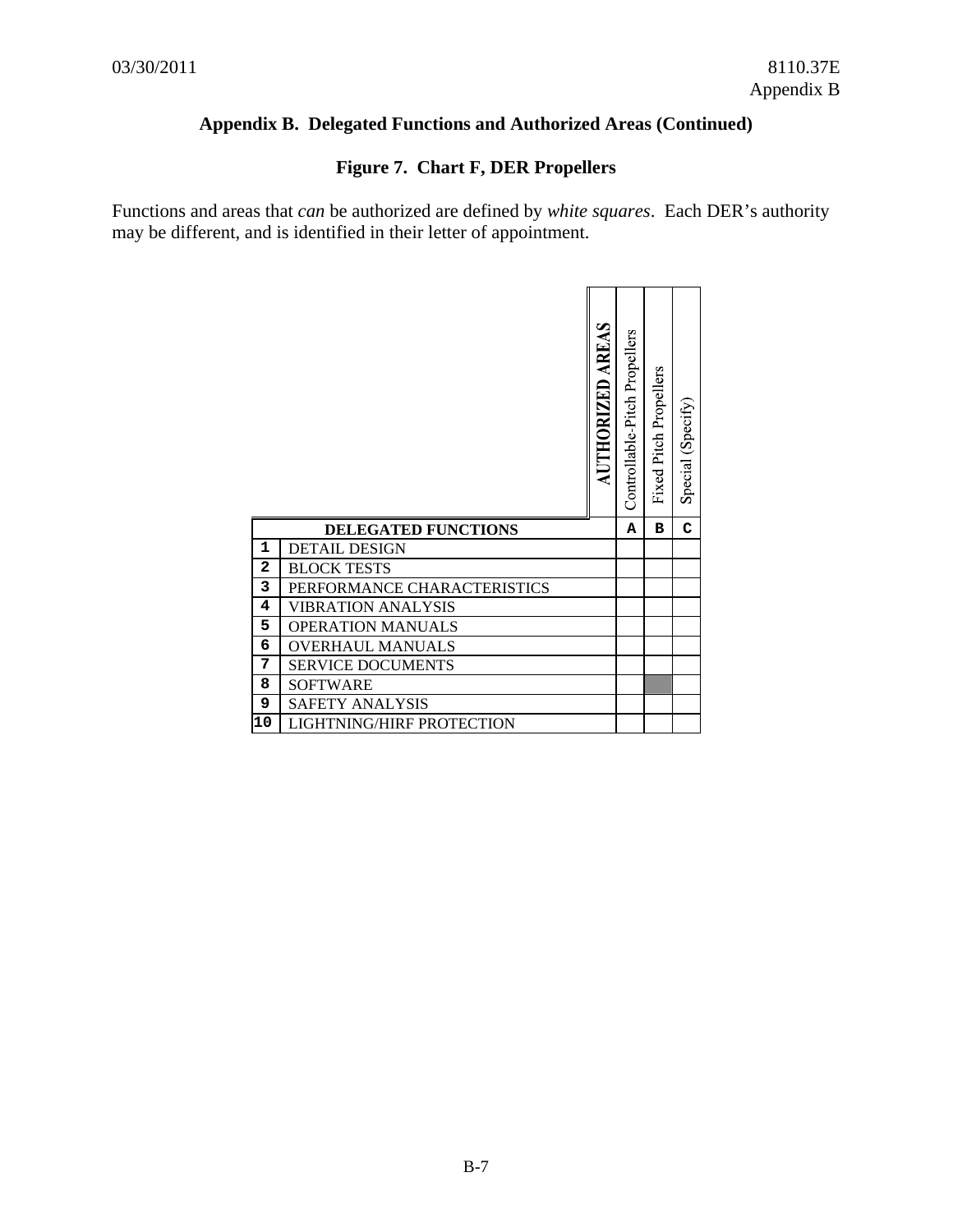# **Figure 8. Chart G, DER Flight Analyst**

Functions and areas that *can* be authorized are defined by *white squares*. Each DER's authority may be different, and is identified in their letter of appointment.

|             |                                                        | <b>AUTHORIZED AREAS</b> | Aircraft Performance | Aerodynamics | Flight Characteristics | Sys. Calib. (Air Spd., Alt., Air Temp.) | & Related Components<br>Propulsion Sys. | Elec./Electronic Sys.-Related Components | Components<br>Sys.-Related<br>Hyd.<br>$\infty$<br>Mech. | Systems<br>Air Conditioning<br>Pressure & | Auto Control Systems | Ice Protection System | Special (Specify) | Part 36 Reference Conditions (1) |
|-------------|--------------------------------------------------------|-------------------------|----------------------|--------------|------------------------|-----------------------------------------|-----------------------------------------|------------------------------------------|---------------------------------------------------------|-------------------------------------------|----------------------|-----------------------|-------------------|----------------------------------|
|             | DELEGATED FUNCTIONS                                    |                         | A                    | $\mathbf B$  | $\mathbf C$            | D                                       | $\mathbf E$                             | F                                        | G                                                       | н                                         | I.                   | J                     | K                 | L                                |
| $\mathbf 1$ | REVIEW FLIGHT TEST PLANS                               |                         |                      |              |                        |                                         |                                         |                                          |                                                         |                                           |                      |                       |                   |                                  |
| 2           | REVIEW FLIGHT TEST INSTRUMENTATION                     |                         |                      |              |                        |                                         |                                         |                                          |                                                         |                                           |                      |                       |                   |                                  |
| 3           | WEIGHT AND BALANCE SURVEILLANCE                        |                         |                      |              |                        |                                         |                                         |                                          |                                                         |                                           |                      |                       |                   |                                  |
| 4           | FLIGHT TEST DATA RECORDING                             |                         |                      |              |                        |                                         |                                         |                                          |                                                         |                                           |                      |                       |                   |                                  |
| 5           | FLIGHT TEST DATA REDUCTION/ANALYSIS                    |                         |                      |              |                        |                                         |                                         |                                          |                                                         |                                           |                      |                       |                   |                                  |
| 6           | FLIGHT TEST DATA EXPANSION                             |                         |                      |              |                        |                                         |                                         |                                          |                                                         |                                           |                      |                       |                   |                                  |
|             | (ALTITUDE/TEMPERATURE/WEIGHT)                          |                         |                      |              |                        |                                         |                                         |                                          |                                                         |                                           |                      |                       |                   |                                  |
| 7           | <b>COMPILE FLIGHT TEST REPORTS</b>                     |                         |                      |              |                        |                                         |                                         |                                          |                                                         |                                           |                      |                       |                   |                                  |
| 8           | <b>COMPILE PERFORMANCE SUBSTANTIATION</b>              |                         |                      |              |                        |                                         |                                         |                                          |                                                         |                                           |                      |                       |                   |                                  |
| 9           | <b>REPORTS</b><br>COMPLETE PORTIONS OF TYPE INSPECTION |                         |                      |              |                        |                                         |                                         |                                          |                                                         |                                           |                      |                       |                   |                                  |
|             | <b>REPORTS</b>                                         |                         |                      |              |                        |                                         |                                         |                                          |                                                         |                                           |                      |                       |                   |                                  |
| 10          | REVIEW AIRCRAFT FLIGHT MANUAL AND                      |                         |                      |              |                        |                                         |                                         |                                          |                                                         |                                           |                      |                       |                   |                                  |
|             | RECOMMEND APPROVAL (2)                                 |                         |                      |              |                        |                                         |                                         |                                          |                                                         |                                           |                      |                       |                   |                                  |
|             |                                                        |                         |                      |              |                        |                                         |                                         |                                          |                                                         |                                           |                      |                       |                   |                                  |
| 11          | <b>COMPILE PART 36 REFERENCE PROFILES</b>              |                         |                      |              |                        |                                         |                                         |                                          |                                                         |                                           |                      |                       |                   |                                  |

**Note (1):** Part 36 reference profiles and conditions may be controlled by identifying the specific appendix to part 36 (e.g., Appendix B, Appendix G, Appendix H, Appendix J) or by the 14 CFR part (e.g., parts 23, 25, 27, and 29) identified in the DER's certificate of authority. Identify limitations as necessary

**Note (2):** Although the chart authority limits a DER to recommending approval, the FAA may authorize a DER with this delegated function to approve AFM revisions or supplements. DERs should recommend approval, unless specifically authorized to approve AFM revisions or supplements.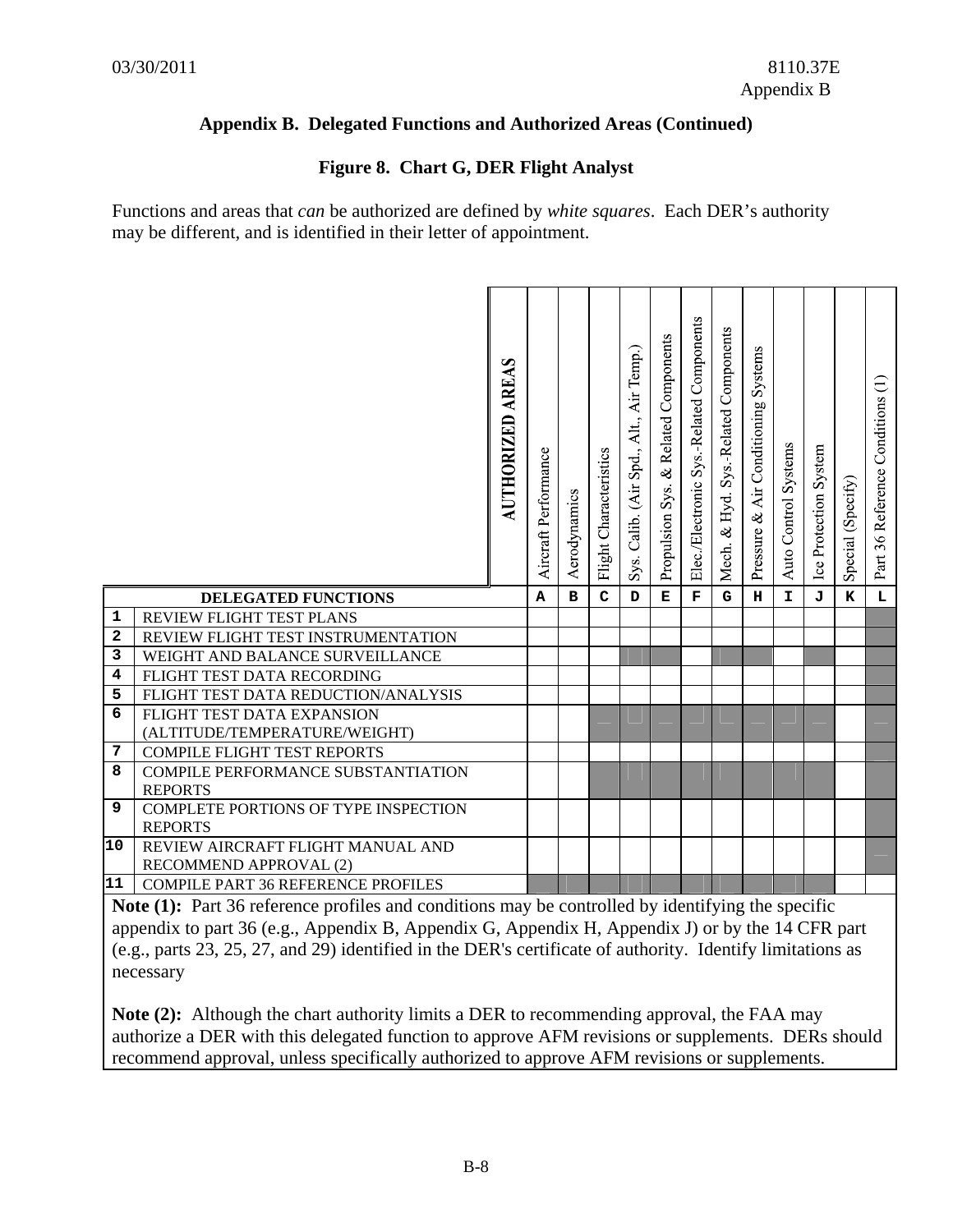# **Figure 9. Chart H, DER Flight Test Pilot**

|                         |                                                                                      | <b>AUTHORIZED AREAS</b> | Aircraft Performance | Flight Characteristics | Propulsion Systems | Hyd., Elec., & Pneu. Systems | Pressurization and A/C Systems | Systems<br>Flight Instruments & | Auto Control Systems | Ice Protection Systems | Operating Limitations/Procedures | HV (Rotorcraft) | Special (Specify) |
|-------------------------|--------------------------------------------------------------------------------------|-------------------------|----------------------|------------------------|--------------------|------------------------------|--------------------------------|---------------------------------|----------------------|------------------------|----------------------------------|-----------------|-------------------|
| $\mathbf{1}$            | DELEGATED FUNCTIONS                                                                  |                         | A                    | в                      | C                  | D                            | Е                              | F                               | G                    | н                      | I.                               | J               | K                 |
|                         | RECOMMEND APPROVAL OF FLIGHT<br>TEST PLANS (1)                                       |                         |                      |                        |                    |                              |                                |                                 |                      |                        |                                  |                 |                   |
| $\overline{\mathbf{2}}$ | CONDUCT GROUND TESTS AND                                                             |                         |                      |                        |                    |                              |                                |                                 |                      |                        |                                  |                 |                   |
|                         | <b>EVALUATIONS</b>                                                                   |                         |                      |                        |                    |                              |                                |                                 |                      |                        |                                  |                 |                   |
| 3                       | CONDUCT FLIGHT TESTS AND                                                             |                         |                      |                        |                    |                              |                                |                                 |                      |                        |                                  |                 |                   |
| 4                       | <b>EVALUATIONS</b><br><b>COMPILE TEST REPORTS</b>                                    |                         |                      |                        |                    |                              |                                |                                 |                      |                        |                                  |                 |                   |
| 5                       | <b>COMPLETE PORTIONS OF AND APPROVE</b>                                              |                         |                      |                        |                    |                              |                                |                                 |                      |                        |                                  |                 |                   |
|                         | THE TYPE INSPECTION REPORT                                                           |                         |                      |                        |                    |                              |                                |                                 |                      |                        |                                  |                 |                   |
| 6                       | RECOMMEND APPROVAL OF                                                                |                         |                      |                        |                    |                              |                                |                                 |                      |                        |                                  |                 |                   |
|                         | AIRCRAFT FLIGHT MANUAL (2)                                                           |                         |                      |                        |                    |                              |                                |                                 |                      |                        |                                  |                 |                   |
|                         | Note (1): Although the chart authority limits a DER to recommending approval,        |                         |                      |                        |                    |                              |                                |                                 |                      |                        |                                  |                 |                   |
|                         | the FAA may authorize a DER with this delegated function to approve flight test      |                         |                      |                        |                    |                              |                                |                                 |                      |                        |                                  |                 |                   |
|                         | plans. DERs should recommend approval of test plans, unless specifically             |                         |                      |                        |                    |                              |                                |                                 |                      |                        |                                  |                 |                   |
|                         | authorized to approve them.                                                          |                         |                      |                        |                    |                              |                                |                                 |                      |                        |                                  |                 |                   |
|                         |                                                                                      |                         |                      |                        |                    |                              |                                |                                 |                      |                        |                                  |                 |                   |
|                         | <b>Note (2):</b> Although the chart authority limits a DER to recommending approval, |                         |                      |                        |                    |                              |                                |                                 |                      |                        |                                  |                 |                   |
|                         | the FAA may authorize a DER with this delegated function to approve AFM              |                         |                      |                        |                    |                              |                                |                                 |                      |                        |                                  |                 |                   |
|                         | revisions or supplements. DERs should recommend approval, unless specifically        |                         |                      |                        |                    |                              |                                |                                 |                      |                        |                                  |                 |                   |
|                         | authorized to approve AFM revisions or supplements.                                  |                         |                      |                        |                    |                              |                                |                                 |                      |                        |                                  |                 |                   |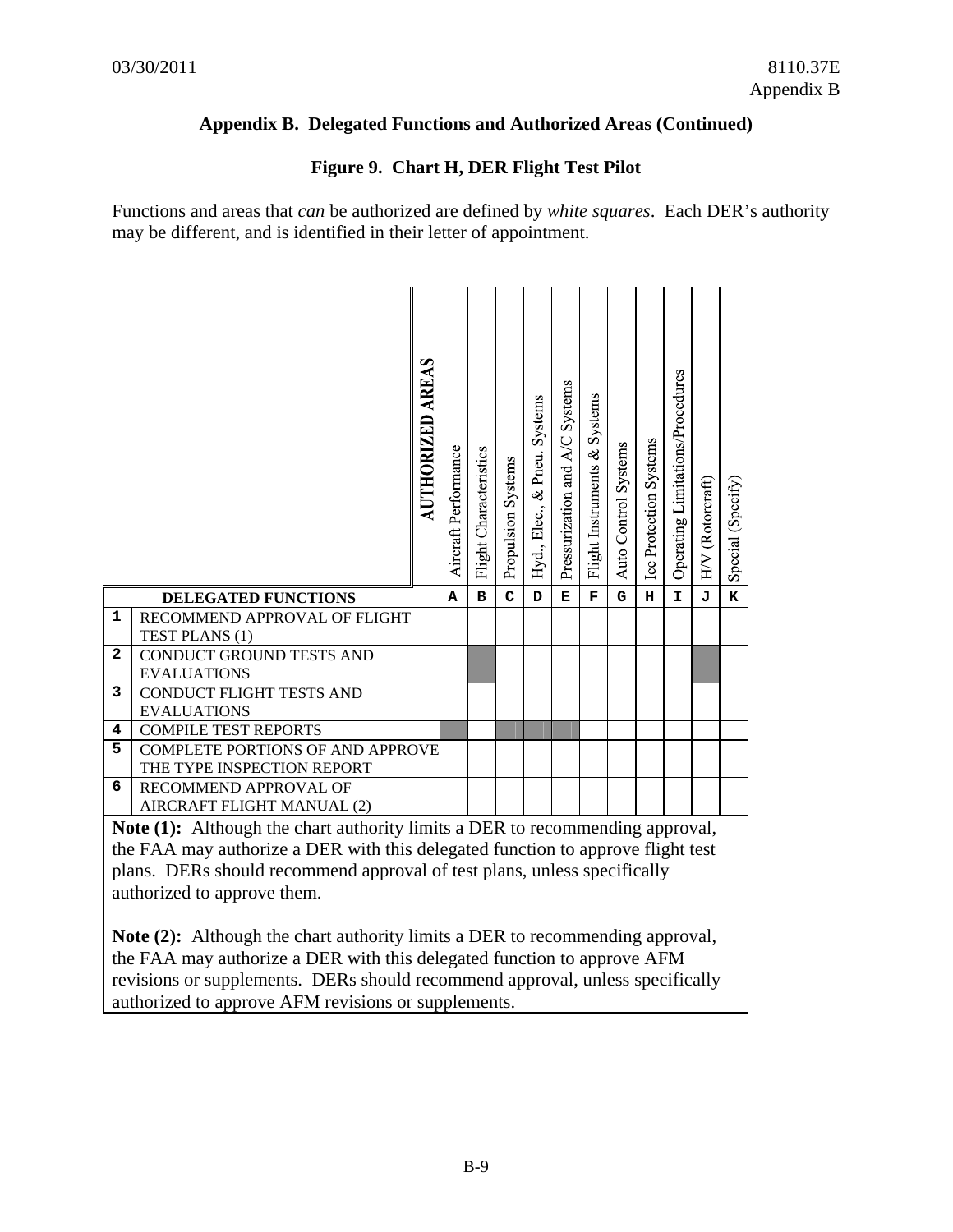# **Figure 10. Chart I, DER Acoustical**

|              |                                 | <b>AUTHORIZED AREAS</b> | Acoustica | Special (Specify |
|--------------|---------------------------------|-------------------------|-----------|------------------|
|              | <b>DELEGATED FUNCTIONS</b>      |                         | Α         | $\mathbf B$      |
| $\mathbf{1}$ | <b>MEASUREMENT LOCATIONS</b>    |                         |           |                  |
|              |                                 |                         |           |                  |
| $\mathbf{2}$ | RECORDING EQUIPMENT             |                         |           |                  |
| 3            | <b>ANALYSIS EQUIPMENT</b>       |                         |           |                  |
| 4            | <b>ENVIRONMENTAL CONDITIONS</b> |                         |           |                  |
| 5            | <b>CALCULATION PROCEDURE</b>    |                         |           |                  |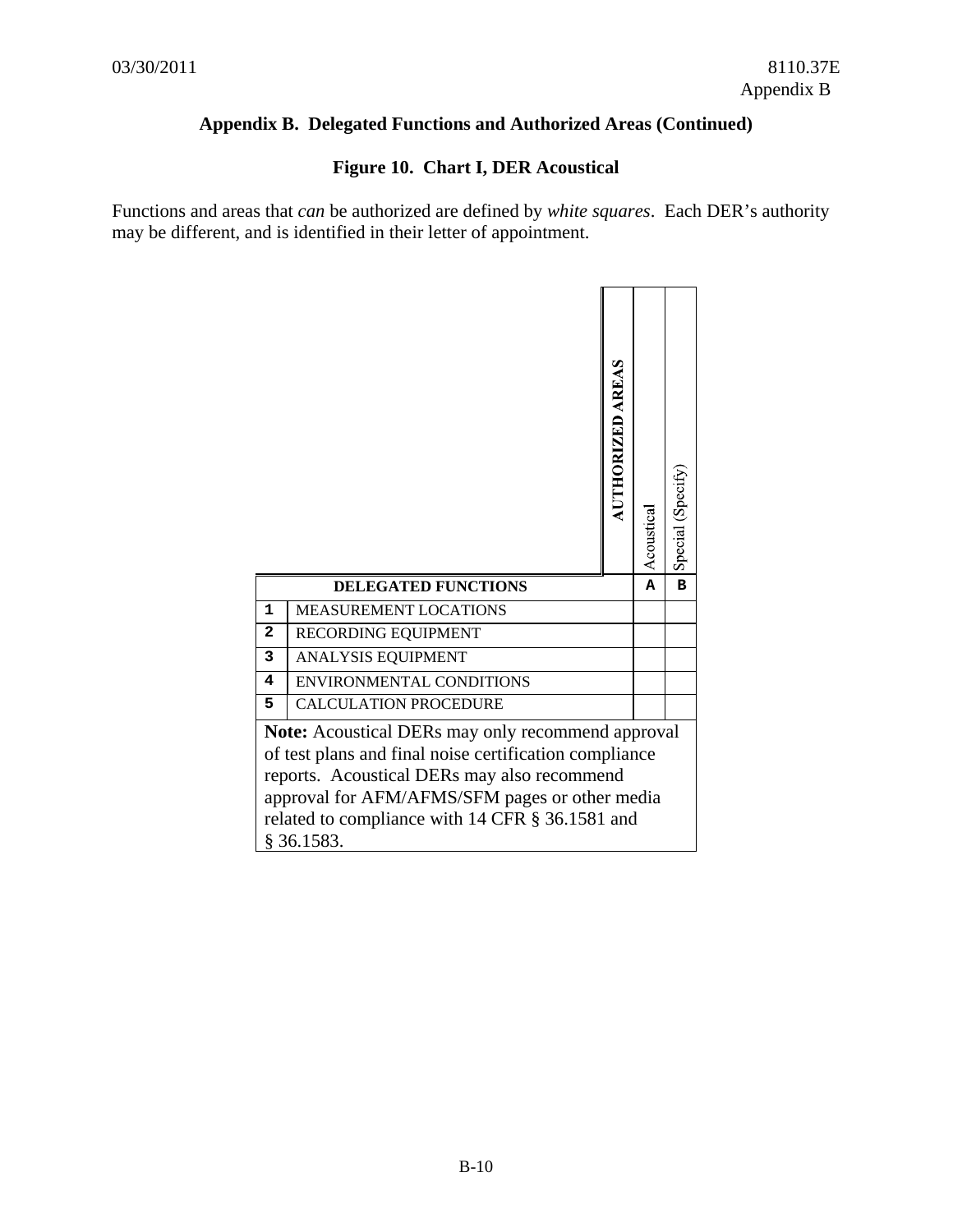# **Appendix C. Samples, Forms, and Letters**

# **Figure 1. Form 8110-3 and Instructions for Preparation**

|                                                                                         | U.S. DEPARTMENT OF TRANSPORTATION |                  |                                               |  | 1. DATE                                                                                                                                                                                                       |
|-----------------------------------------------------------------------------------------|-----------------------------------|------------------|-----------------------------------------------|--|---------------------------------------------------------------------------------------------------------------------------------------------------------------------------------------------------------------|
| FEDERAL AVIATION ADMINISTRATION<br>STATEMENT OF COMPLIANCE WITH AIRWORTHINESS           |                                   |                  |                                               |  |                                                                                                                                                                                                               |
|                                                                                         |                                   | <b>STANDARDS</b> |                                               |  |                                                                                                                                                                                                               |
|                                                                                         |                                   |                  | AIRCRAFT OR AIRCRAFT COMPONENT IDENTIFICATION |  |                                                                                                                                                                                                               |
| 2. MAKE                                                                                 | 3. MODEL NO.                      |                  | 4. TYPE (Aircraft, Engine, Propeller,         |  | 5. NAME OF APPLICANT                                                                                                                                                                                          |
|                                                                                         |                                   | $etc.$ )         |                                               |  |                                                                                                                                                                                                               |
|                                                                                         |                                   |                  |                                               |  |                                                                                                                                                                                                               |
| 6. IDENTIFICATION                                                                       |                                   |                  | <b>LIST OF DATA</b><br>7. TITLE               |  |                                                                                                                                                                                                               |
|                                                                                         |                                   |                  |                                               |  |                                                                                                                                                                                                               |
|                                                                                         |                                   |                  |                                               |  |                                                                                                                                                                                                               |
|                                                                                         |                                   |                  |                                               |  |                                                                                                                                                                                                               |
|                                                                                         |                                   |                  |                                               |  |                                                                                                                                                                                                               |
|                                                                                         |                                   |                  |                                               |  |                                                                                                                                                                                                               |
|                                                                                         |                                   |                  |                                               |  |                                                                                                                                                                                                               |
|                                                                                         |                                   |                  |                                               |  |                                                                                                                                                                                                               |
|                                                                                         |                                   |                  |                                               |  |                                                                                                                                                                                                               |
|                                                                                         |                                   |                  |                                               |  |                                                                                                                                                                                                               |
|                                                                                         |                                   |                  |                                               |  |                                                                                                                                                                                                               |
|                                                                                         |                                   |                  |                                               |  |                                                                                                                                                                                                               |
|                                                                                         |                                   |                  |                                               |  |                                                                                                                                                                                                               |
|                                                                                         |                                   |                  |                                               |  |                                                                                                                                                                                                               |
|                                                                                         |                                   |                  |                                               |  |                                                                                                                                                                                                               |
|                                                                                         |                                   |                  |                                               |  |                                                                                                                                                                                                               |
|                                                                                         |                                   |                  |                                               |  |                                                                                                                                                                                                               |
|                                                                                         |                                   |                  |                                               |  |                                                                                                                                                                                                               |
|                                                                                         |                                   |                  |                                               |  |                                                                                                                                                                                                               |
|                                                                                         |                                   |                  |                                               |  |                                                                                                                                                                                                               |
|                                                                                         |                                   |                  |                                               |  |                                                                                                                                                                                                               |
| 8. PURPOSE OF DATA                                                                      |                                   |                  |                                               |  |                                                                                                                                                                                                               |
|                                                                                         |                                   |                  |                                               |  |                                                                                                                                                                                                               |
| 9. APPLICABLE REQUIREMENTS (List specific sections)                                     |                                   |                  |                                               |  |                                                                                                                                                                                                               |
|                                                                                         |                                   |                  |                                               |  |                                                                                                                                                                                                               |
|                                                                                         |                                   |                  |                                               |  |                                                                                                                                                                                                               |
|                                                                                         |                                   |                  |                                               |  |                                                                                                                                                                                                               |
| under 14 CFR Part 183, data listed above and on attached sheets numbered                |                                   |                  |                                               |  | 10. CERTIFICATION - Under authority vested by direction of the Administrator and in accordance with conditions and limitations of appointment<br>have been examined in accordance with established procedures |
| and found to comply with applicable requirements of the Airworthiness Standards listed. |                                   |                  |                                               |  |                                                                                                                                                                                                               |
|                                                                                         | Recommend approval of these data  |                  |                                               |  |                                                                                                                                                                                                               |
|                                                                                         |                                   |                  |                                               |  |                                                                                                                                                                                                               |
| I (We) Therefore                                                                        | Approve these data                |                  |                                               |  |                                                                                                                                                                                                               |
| 11. SIGNATURE(S) OF DESIGNATED ENGINEERING                                              |                                   |                  | 12. DESIGNATION                               |  | 13. CLASSIFICATION(S)                                                                                                                                                                                         |
| REPRESENTATIVE(S)                                                                       |                                   |                  | NUMBERS(S)                                    |  |                                                                                                                                                                                                               |
|                                                                                         |                                   |                  |                                               |  |                                                                                                                                                                                                               |
|                                                                                         |                                   |                  |                                               |  |                                                                                                                                                                                                               |
|                                                                                         |                                   |                  |                                               |  |                                                                                                                                                                                                               |
|                                                                                         |                                   |                  |                                               |  |                                                                                                                                                                                                               |
|                                                                                         |                                   |                  |                                               |  |                                                                                                                                                                                                               |

**Form 8110-3** (03/10) SUPERSEDES PREVIOUS EDITION

(Sample Form 8110-3, representation only, at reduced size)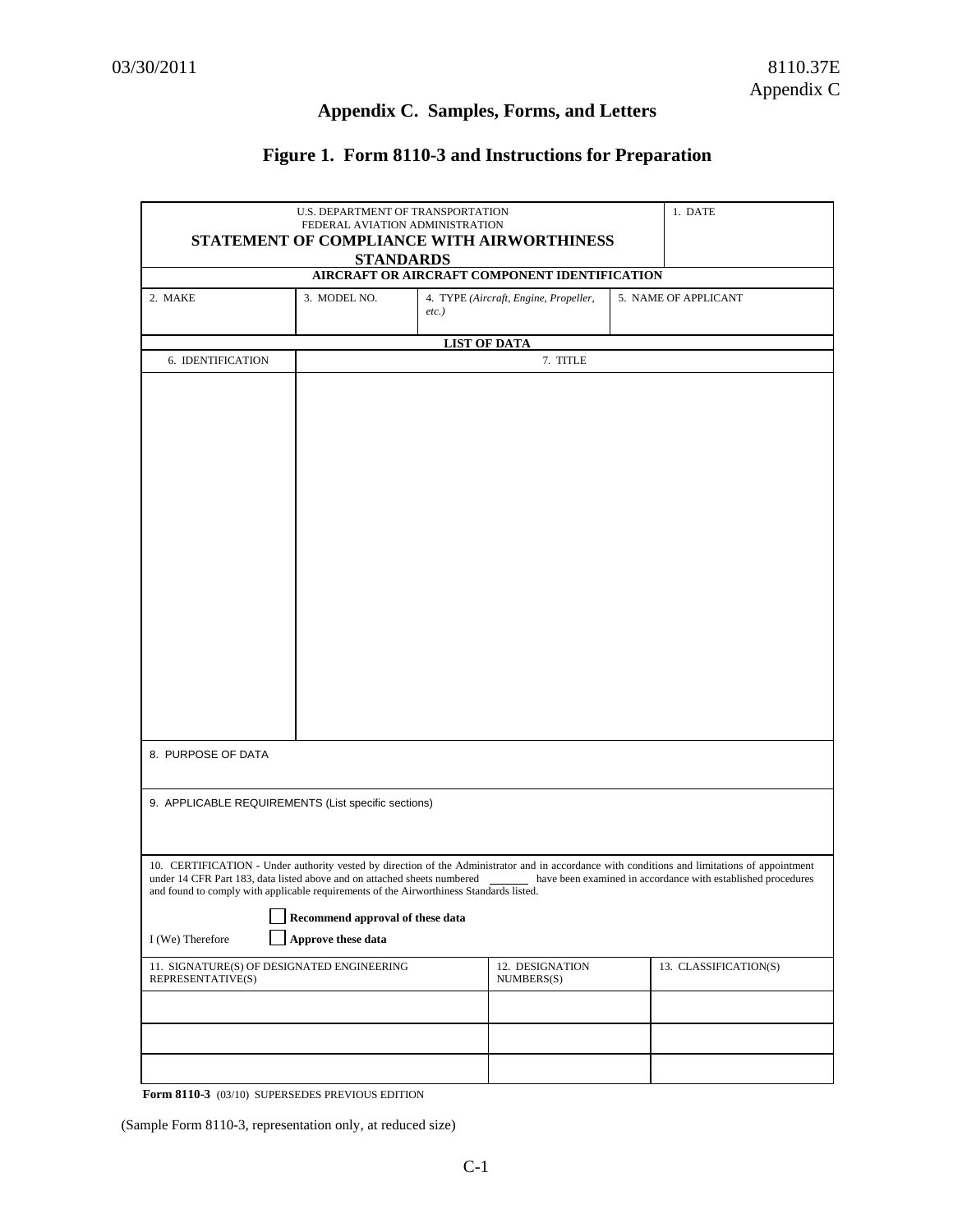### **Figure 1. Sample Form 8110-3, Instructions for Preparation**

**Block 1: Date** – Enter the date the DER signs the form, making the finding(s) that the listed data complied with the applicable requirements. If more than one DER signs the same form, the date should be the date the last finding was made.

### **AIRCRAFT OR AIRCRAFT COMPONENT IDENTIFICATION**

**Block 2: Make** – Enter the make as listed on the product's TC data sheet OR if the approval is for a part or component, separate from a type certification project, such as a repair or PMA, enter the manufacturer of the component.

**Block 3: Model No.** – Enter either the aircraft model series or the specific aircraft model number, as appropriate and as listed on the product's TC data sheet. If the approval is applicable to multiple models, list them separately. If the approval is for a part or component, separate from a type certification project, such as a repair or PMA, enter the model number of the part or component.

> **Note:** If additional space is needed for the model designation, list additional models in the List of Data, Title Block. If the data applies to a group of models, the note could state; "All CF6-50 models listed on TCDS E15NE through revision 9, Dated June 22, 1999,"

**Block 4: Type –** Enter the type of product as listed on the product's TC data sheet, or describe the part or component.

**Block 5: Name of Applicant –** For a TC, STC, design change, or PMA, this is the name of the applicant for the approval or authorization. For a major repair or alteration, this is the name of the person or organization who arranged for the DER to approve the data.

| AIRCRAFT OR AIRCRAFT COMPONENT IDENTIFICATION |              |                                            |                      |  |  |
|-----------------------------------------------|--------------|--------------------------------------------|----------------------|--|--|
| 2. MAKE                                       | 3. MODEL NO. | 4. TYPE (Aircraft, Engine Propeller, etc.) | 5. NAME OF APPLICANT |  |  |
| Boeing                                        | 757          | Airplane                                   | Boeing               |  |  |

Example: TC, ATC, Major Change, or STC

#### Example: STC, PMA, Major Repair or Major Alteration

| AIRCRAFT OR AIRCRAFT COMPONENT IDENTIFICATION |           |                                            |                      |  |  |
|-----------------------------------------------|-----------|--------------------------------------------|----------------------|--|--|
| 2. MAKE                                       | MODEL NO. | 4. TYPE (Aircraft, Engine Propeller, etc.) | 5. NAME OF APPLICANT |  |  |
| General Electric                              | CF6-50A   | Engine                                     | Delta Airlines       |  |  |

#### Example: PMA, Major Repair or Major Alteration

| AIRCRAFT OR AIRCRAFT COMPONENT IDENTIFICATION |              |                                            |                           |  |
|-----------------------------------------------|--------------|--------------------------------------------|---------------------------|--|
| 2. MAKE                                       | 3. MODEL NO. | 4. TYPE (Aircraft, Engine Propeller, etc.) | 5. NAME OF APPLICANT      |  |
| Parker                                        | 2HX          | Actuator                                   | Ralph's Accessory Repairs |  |

### **LIST OF DATA**

**Block 6: Identification –** Enter the report, drawing, analysis, or document number, date, and revision level.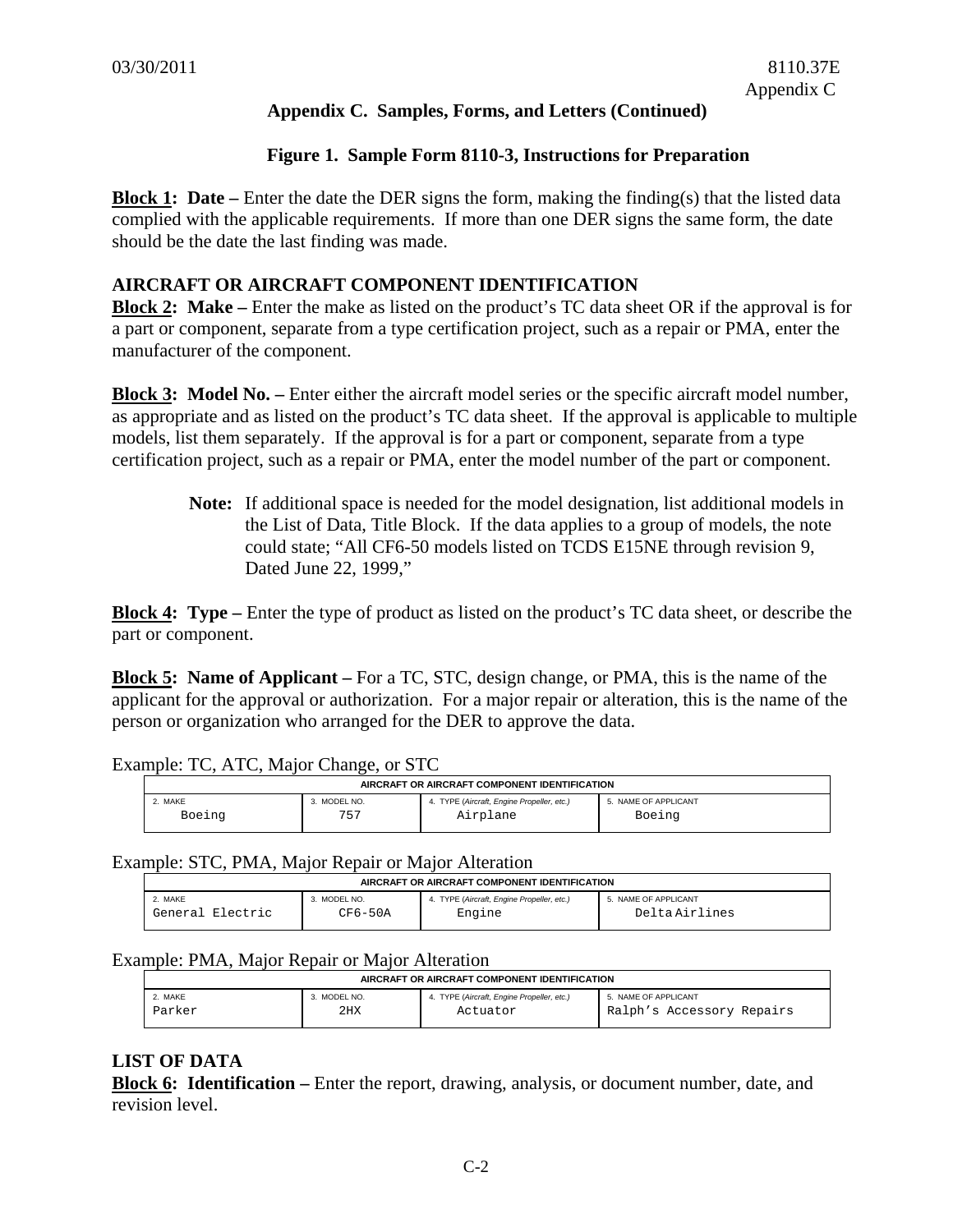### **Figure 1. Sample Form 8110-3, Instructions for Preparation**

**Block 7: Title** – Enter the title of the report, drawing, analysis, or document. Below this enter the exact extent of the approval. For instance, if the data is type design only and the compliance substantiating data will follow, the DER would annotate this block with "*Type design data approval only. Substantiating data approval pending.*" A DER must reference all data covered by the approval: drawing numbers with change letters, report numbers with revision levels dates, etc.

> **Note 1:** A DER must indicate any data that is not being approved by a separate list with the notation: "*FAA APPROVAL REQUIRED*." If this list is very long, the DER should write a statement clearly indicating which data is or is not approved. An example would be "*Structural Aspects Approved Only - No Approval of Electrical Data*" or similar statements.

#### Example:

| <b>LIST OF DATA</b>                  |                                                      |  |  |  |
|--------------------------------------|------------------------------------------------------|--|--|--|
| 6. IDENTIFICATION                    | 7. TITLE                                             |  |  |  |
| ABC Manual 1234<br>Rev B. 10/20/03   | Converter Regulatory Installation Manual.            |  |  |  |
| 1000047 Revision A<br>Dated 10/22/03 | Drawing - Converter Regulator Cooling Mod.           |  |  |  |
| 1000048 Revision C<br>Dated 10/22/03 | Drawing - Scoop Assy. - Converter Requiator Cooling. |  |  |  |
|                                      | NOTE: This approval covers electrical details only.  |  |  |  |

In addition, for a major repair or major alteration, enter the statement: "*This approval is for engineering design data only. It indicates the data listed above demonstrates compliance only with the regulations specified by paragraph and subparagraph listed below as Applicable Requirements. (Compliance with additional regulations not listed here may be required). This form does not constitute FAA approval of all the engineering data necessary for substantiation of compliance to necessary requirements for the entire alteration/repair.*" Also list the remaining requirements generally ("interior compliance inspection required", or "structural aspects approved, electrical aspects are not included"). See paragraph 4-12h of this Order.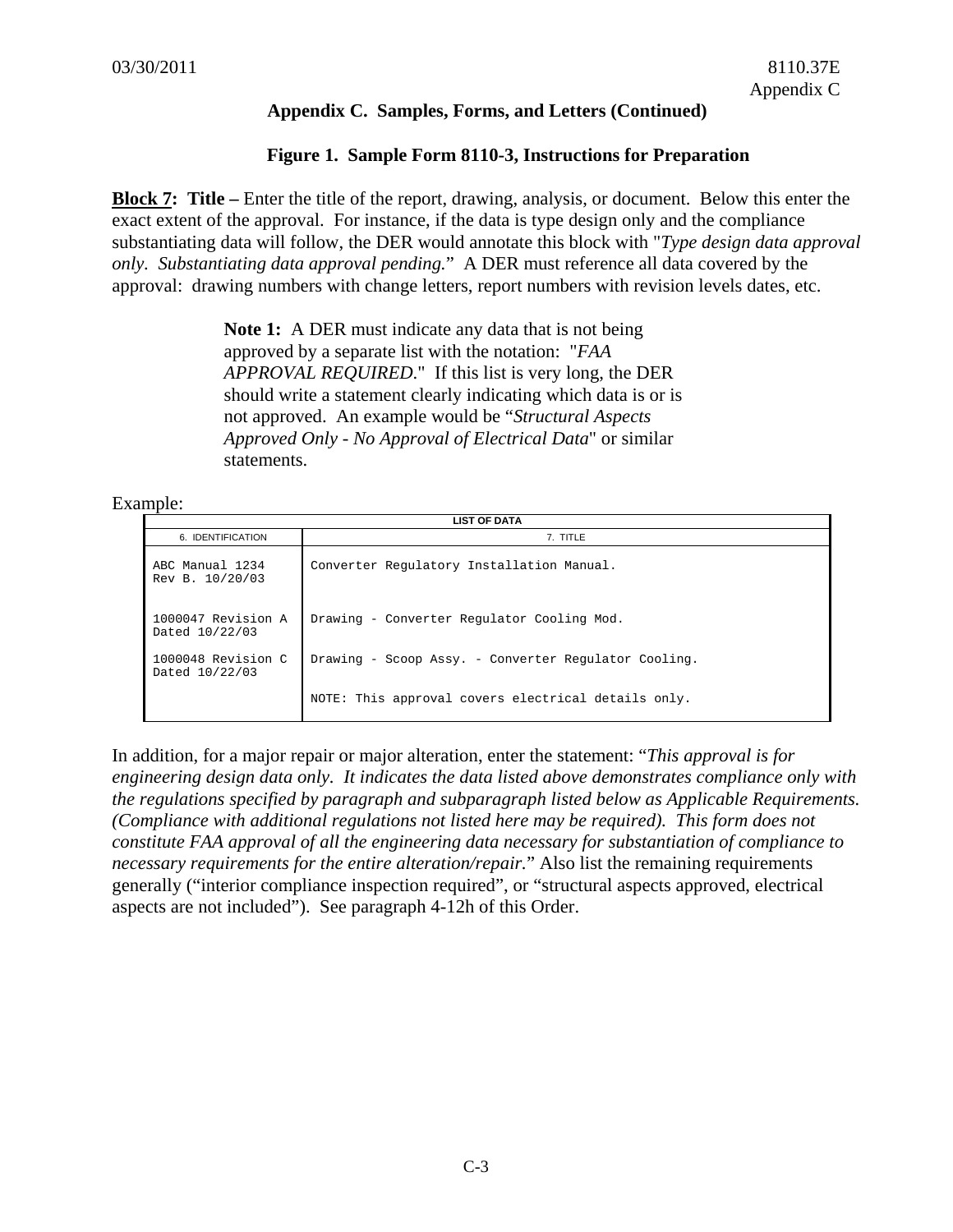# **Figure 1. Sample Form 8110-3, Instructions for Preparation**

#### Example:

| <b>LIST OF DATA</b>                                                                     |                                                                                                                                                                                                                                                                                                                                                                                                                                                                                                                                                                                                                                                                                                                                                                                                                                                                          |  |  |  |
|-----------------------------------------------------------------------------------------|--------------------------------------------------------------------------------------------------------------------------------------------------------------------------------------------------------------------------------------------------------------------------------------------------------------------------------------------------------------------------------------------------------------------------------------------------------------------------------------------------------------------------------------------------------------------------------------------------------------------------------------------------------------------------------------------------------------------------------------------------------------------------------------------------------------------------------------------------------------------------|--|--|--|
| 6. IDENTIFICATION                                                                       | 7. TITLE                                                                                                                                                                                                                                                                                                                                                                                                                                                                                                                                                                                                                                                                                                                                                                                                                                                                 |  |  |  |
| Report No. SR 88-25, N.C.<br>New, Dated 6-69-88<br>Sketch Dwg. 88<br>New, Dated 6-29-88 | Stress Report, "Cabinet Installation, Bell<br>Model 222 Helicopter S/N 12345".<br>Sketch Package, Cabinet Installation, Pages 1, 2, & 3.<br>Notes:<br>1) The structural aspects only of the above listed data are approved herein. This approval is only<br>for the engineering data. It indicates the data listed above demonstrates compliance only with the<br>regulations specified by paragraph and subparagraph listed below as "Applicable Requirements."<br>2) This form does not constitute FAA approval of all the engineering data necessary for<br>substantiation of compliance to necessary requirements for the entire alteration. The<br>requirements of 14 CFR 29.853 are not included in this approval and require separate approval.<br>3) Aircraft interior compliance inspection is not included in this approval and requires<br>separate approval. |  |  |  |
|                                                                                         |                                                                                                                                                                                                                                                                                                                                                                                                                                                                                                                                                                                                                                                                                                                                                                                                                                                                          |  |  |  |

**Note 2:** When more than one DER signs the form 8110-3, the List of Data must clearly indicate which DER has found compliance to the data for each entry in the list. This distinction can be made item by item, or by grouping the items for each DER. If entries in this block cannot be clearly identified for each DER, then separate forms should be used with only one DER signature.

#### Example:

| <b>LIST OF DATA</b>                  |                                                                                    |  |  |  |
|--------------------------------------|------------------------------------------------------------------------------------|--|--|--|
| 6. IDENTIFICATION                    | 7. TITLE                                                                           |  |  |  |
| ABC Manual 1234<br>Rev B. 10/20/03   | Converter Requlatory Installation Manual. (approved by DER[name])                  |  |  |  |
| 1000047 Revision A<br>Dated 10/22/03 | Drawing - Converter Regulator Cooling Mod. (approved by DER[name])                 |  |  |  |
| 1000048 Revision C<br>Dated 10/22/03 | Drawing - Scoop Assy. - Converter Regulator Cooling. (approved by<br>$DER[name]$ ) |  |  |  |
|                                      | NOTE: This approval covers electrical details only.                                |  |  |  |
|                                      |                                                                                    |  |  |  |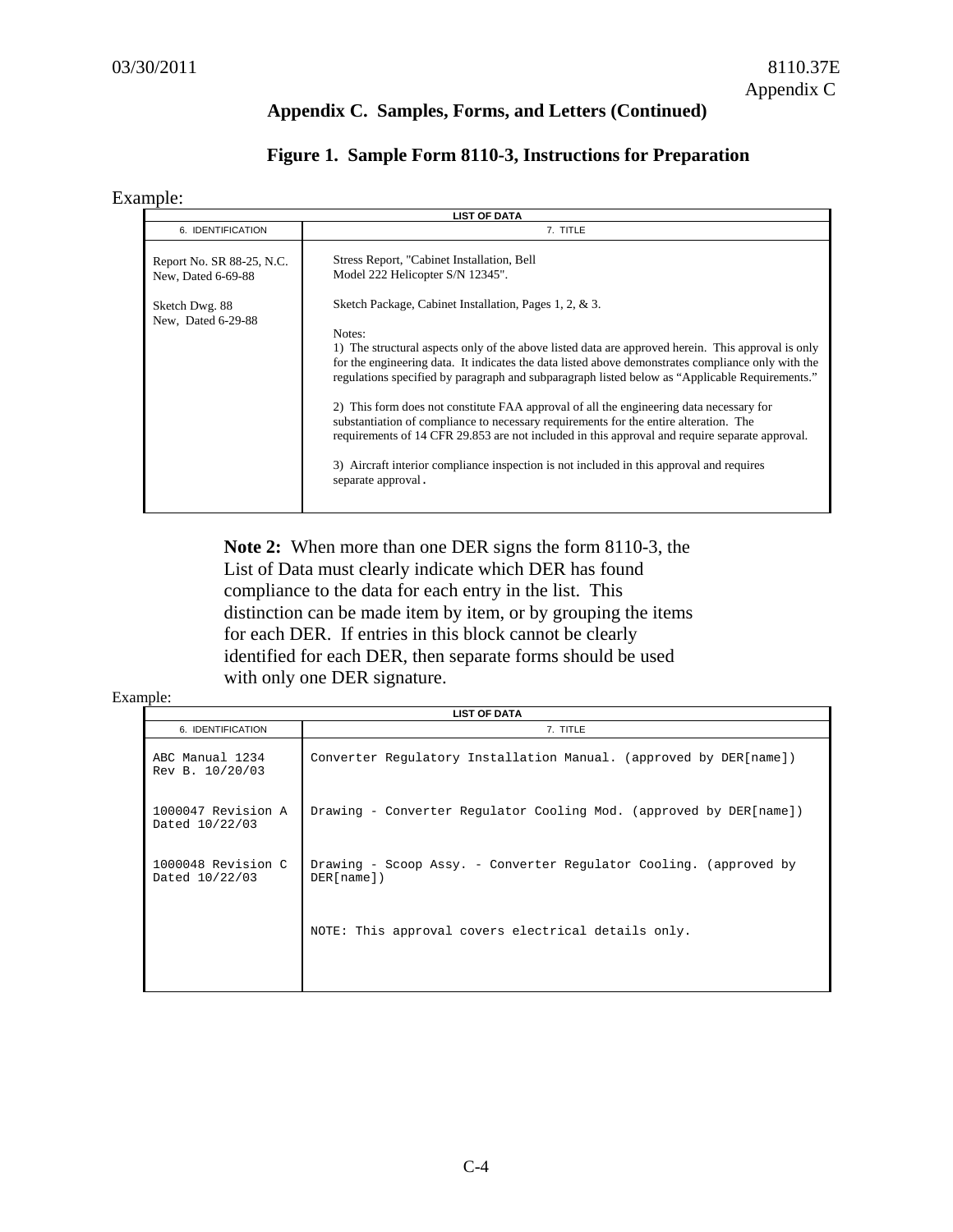# **Figure 1. Sample Form 8110-3, Instructions for Preparation**

#### Example:

| <b>LIST OF DATA</b>                  |                                                      |  |  |  |
|--------------------------------------|------------------------------------------------------|--|--|--|
| 6. IDENTIFICATION                    | 7. TITLE                                             |  |  |  |
|                                      | Approved by DER[name]                                |  |  |  |
| ABC Manual 1234<br>Rev B. 10/20/03   | Converter Regulatory Installation Manual.            |  |  |  |
| 1000047 Revision A<br>Dated 10/22/03 | Drawing - Converter Regulator Cooling Mod.           |  |  |  |
|                                      | Approved by DER[name]                                |  |  |  |
| 1000048 Revision C<br>Dated 10/22/03 | Drawing - Scoop Assy. - Converter Requiator Cooling. |  |  |  |
|                                      | NOTE: This approval covers electrical details only   |  |  |  |

If no additional compliance is required, enter "*This form constitutes FAA approval of all the engineering data necessary for substantiation of compliance to necessary requirements for the entire alteration/repair.*" See paragraph 4-12h of this Order.

### Example:

| <b>LIST OF DATA</b>                                                                        |                                                                                                                                                                                                                                                                                                                                                                                                                                                                                                                                                                                                                                      |  |  |  |
|--------------------------------------------------------------------------------------------|--------------------------------------------------------------------------------------------------------------------------------------------------------------------------------------------------------------------------------------------------------------------------------------------------------------------------------------------------------------------------------------------------------------------------------------------------------------------------------------------------------------------------------------------------------------------------------------------------------------------------------------|--|--|--|
| 6. IDENTIFICATION                                                                          | 7. TITLE                                                                                                                                                                                                                                                                                                                                                                                                                                                                                                                                                                                                                             |  |  |  |
| Report No. SR 88-25, N.C.<br>New, Dated 6-69-88<br>Sketch Dwg. 88<br>Rev. A, Dated 6-29-88 | Stress Report, "Cabinet Installation, Bell<br>Model 222 Helicopter S/N 12345".<br>Sketch Package, Cabinet Installation, Pages 1, 2, & 3.<br>Notes:<br>1) All engineering aspects of the above listed data are approved herein. This approval is only<br>for the engineering data. It indicates the data listed above demonstrates compliance only with the<br>regulations specified by paragraph and subparagraph listed below as "Applicable Requirements."<br>2) This form constitutes FAA approval of all the engineering data necessary for substantiation of<br>compliance to necessary requirements for the entire alteration. |  |  |  |
|                                                                                            |                                                                                                                                                                                                                                                                                                                                                                                                                                                                                                                                                                                                                                      |  |  |  |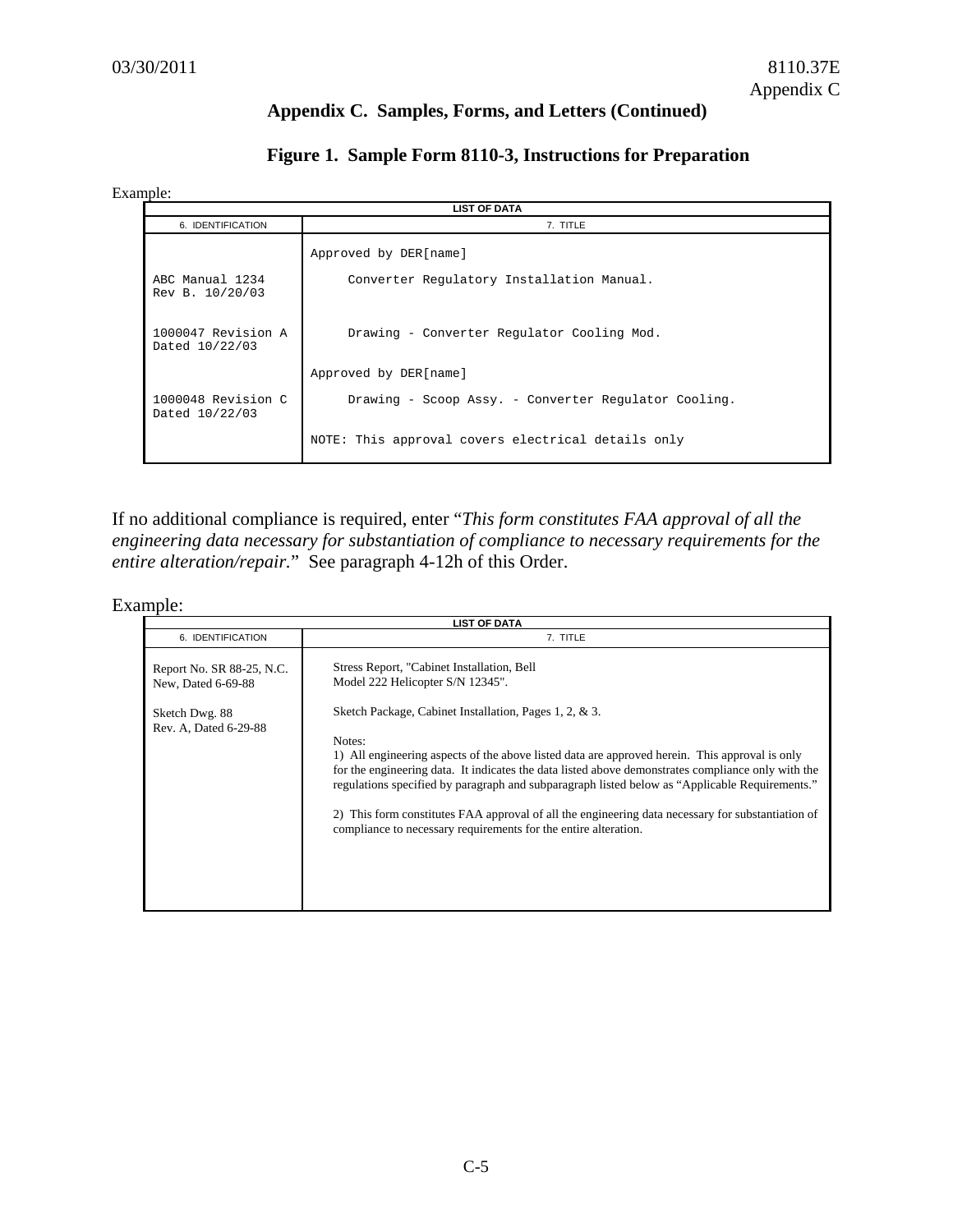### **Figure 1. Sample Form 8110-3, Instructions for Preparation**

For PMA Identicality enter "*FAA approval of the design is contingent upon FAA Engineering verification of the type design data listed*." See Order 8110.42.

#### Example:

| <b>LIST OF DATA</b>            |                                                                                                                                                                |  |  |  |
|--------------------------------|----------------------------------------------------------------------------------------------------------------------------------------------------------------|--|--|--|
| 6. IDENTIFICATION              | 7. TITLE                                                                                                                                                       |  |  |  |
| A12345X<br>Rev. D, 04/01/2001  | Oil Pump Shaft Drawing.                                                                                                                                        |  |  |  |
| RPT-2468<br>Rev. B, 04/12/2001 | Certification and compliance report.<br>Note:<br>FAA approval of the design is contingent upon FAA Engineering verification of the type<br>design data listed. |  |  |  |

For AMOC, the DER must indicate the AMOC proposal, FAA letter (and date) granting AMOC approval authority, and that the approval meets the applicable sections of the aircraft type certification basis or other defined airworthiness standards as required by the AD. An AMOC for a temporary repair must indicate that the approval is time-limited and will have to be removed on or before a specific date (or cycle limit or flight time limit). See paragraph 4-8 of this Order.

Example:

| <b>LIST OF DATA</b>          |                                                                                                                                                                                                                                                                                                                                                                                                                                                                                                                                                                                                                             |  |  |  |
|------------------------------|-----------------------------------------------------------------------------------------------------------------------------------------------------------------------------------------------------------------------------------------------------------------------------------------------------------------------------------------------------------------------------------------------------------------------------------------------------------------------------------------------------------------------------------------------------------------------------------------------------------------------------|--|--|--|
| 6. IDENTIFICATION            | 7. TITLE                                                                                                                                                                                                                                                                                                                                                                                                                                                                                                                                                                                                                    |  |  |  |
| FR12345<br>Rev. C, 2/12/2001 | Skin Panel Repair.                                                                                                                                                                                                                                                                                                                                                                                                                                                                                                                                                                                                          |  |  |  |
|                              | $\ell$ Repair – 1 larger ext dblr, 1 int finger dblr, internal structure spliced per SRM, solid fasteners, 10<br>by 34 inch cutout for corrosion and cracks, SRM practices, thicker than SRM repair.                                                                                                                                                                                                                                                                                                                                                                                                                        |  |  |  |
|                              | Notes:<br>1. Delegation of AMOC authority for AD 2000-01-01 was granted to John Doe by the Seattle<br>ACO letter of delegation, dated January 4, 2000.<br>2. This deviation has been approved as an Alternate Method of Compliance (AMOC) to<br>paragraph $(c)(3)$ of AD 2000-01-01 and has been found to meet the Type Certification Basis of<br>this airplane.<br>3. These requirements must be coordinated with the cognizant Flight Standard District Office.<br>4. This approval is for a temporary repair that must be removed on or before 6000 landings, not<br>to exceed 24 months from the date of this approval. |  |  |  |

**Block 8: Purpose of Data** – Enter the type of project (i.e., original STC, etc.) and associated project number. If the data approval is in support of an aircraft major alteration or major repair, enter the serial number of the aircraft in lieu of the project number. For major repairs or major alterations of parts, components, engines, or propellers not installed on aircraft, the specific serial number of the parts, components, engines, propellers, or a specific work order for parts or components that are not serialized must be used in lieu of the project number. For multiple use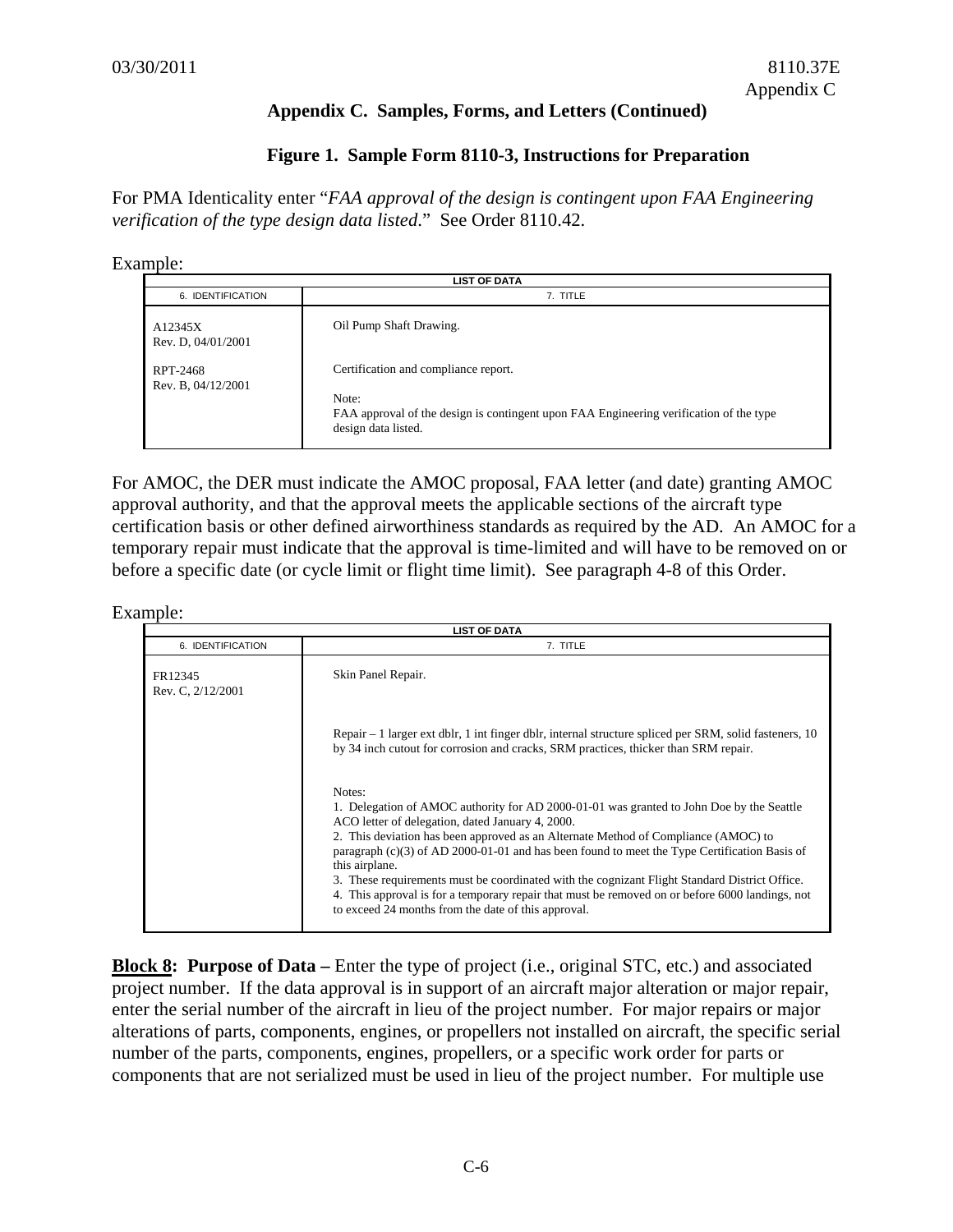#### **Figure 1. Sample Form 8110-3, Instructions for Preparation**

repairs, repair schemes, or establishment of repair limits for multiple use repairs without specific serial number or work order effectivity, an RS approval is required.

Examples:

```
8. PURPOSE OF DATA 
In support of type certification of the fuel system for the Smithson 401 Aircraft. 
Project No. SA-00146-AC.
```
8. PURPOSE OF DATA Identicality only under 14 CFR § 21.303.

8. PURPOSE OF DATA In support of a major repair for S/N 12345.

```
8. PURPOSE OF DATA 
In support of a major repair of Parker actuator 2HX by Ralph's Accessory Repair Station 
for part number 1234 repaired under work order 5678 dated 2/2/06.
```

```
8. PURPOSE OF DATA 
Multiple use major repair data in support of a repair specification for Ralph's Accessory 
Repair Station repair of Parker actuator 2HX.
```
8. PURPOSE OF DATA In support of AMOC for S/N 1357.

```
8. PURPOSE OF DATA 
In support of global AMOC (number).
```
**Block 9:** List of Applicable Requirements - Enter the exact regulation(s) paragraphs, subparagraphs, or other appropriate airworthiness requirements with which the data comply. This includes applicable amendment levels. If the list is too long, attach additional sheets. It is not sufficient for the DER to merely indicate "structural regulations" or other generalizations. The DER may enter non-14-CFR requirements that are FAA adopted or accepted or that are specifically delegated to the DER.

> **Note:** The only time 14 CFR part 21 sections can be listed in the "Applicable Requirements" block is for PMA identicality findings (14 CFR § 21.303(a)(4)).

Examples:

```
9. APPLICABLE REQUIREMENTS (List specific sections) 
14 CFR 25.1301(all)Amdt.25-123, 25.1309(a)Amdt.25-123, 25.1359(d)(3)Amdt.25-72.
```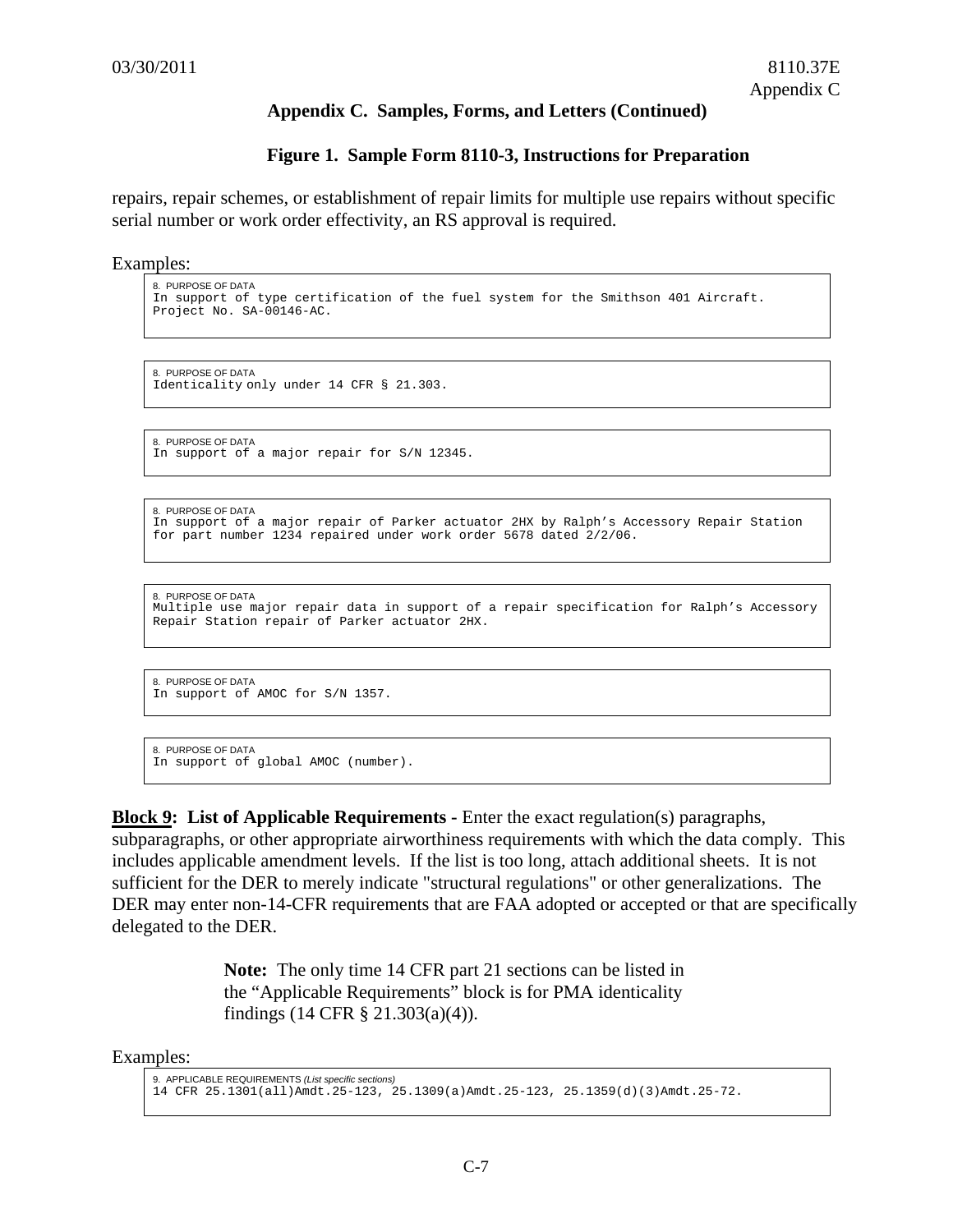#### **Figure 1. Sample Form 8110-3, Instructions for Preparation**

```
9. APPLICABLE REQUIREMENTS (List specific sections) 
CAR 6. [.200; .201; .202(a),(b); .260; .300; .301; .302; .303; .304(a),(b); 
       .305; .306;, .307(d); .730(b),(c).] released 12/20/ 1956.
```

```
9. APPLICABLE REQUIREMENTS (List specific sections) 
CAR 4b.202(a),(b),(d) released 12/31/1953 
AD 97-03-05, paragraphs (c)(3) and (d).
```
**Block 10: Certification -** Enter the number of additional sheets or enter N/A if there are none. Check the "Approve these data" block if the DER is approving the data or the "Recommend approval of these data" if the DER is recommending that the FAA approves the data.

> **Note:** "Recommend approval" can only be used on Form 8110-3 for those delegated functions identified on the DER's certificate of authority or related document. When DERs have the authority to "approve" but only "recommend approval," they must explain, in writing, why they didn't approve the data.

Enter the DER's typed or printed name(s) in the signature block, identification number(s) in the designation block, and discipline(s) in the classification block. A DER's signature constitutes approval or recommendation for approval of the technical data as indicated on the form.

Example:

| 10. CERTIFICATION - Under authority vested by direction of the Administrator and in accordance with<br>conditions and limitations of appointment under 14 CFR Part 183, data listed above and on attached<br>sheets numbered N/A have been examined in accordance with established procedures and<br>found to comply with applicable requirements of the Federal Aviation Regulations. |                                                                                                          |                |                     |  |  |
|----------------------------------------------------------------------------------------------------------------------------------------------------------------------------------------------------------------------------------------------------------------------------------------------------------------------------------------------------------------------------------------|----------------------------------------------------------------------------------------------------------|----------------|---------------------|--|--|
|                                                                                                                                                                                                                                                                                                                                                                                        | $\Box$ Recommend approval of these data                                                                  |                |                     |  |  |
| I (We) Therefore<br>l×l                                                                                                                                                                                                                                                                                                                                                                | Approve these data                                                                                       |                |                     |  |  |
|                                                                                                                                                                                                                                                                                                                                                                                        | 11. SIGNATURE(S) OF DESIGNATED ENGINEERING REPRESENTATIVE(S)<br>12. DESIGNATION<br>13. CLASSIFICATION(S) |                |                     |  |  |
| Yames Bullock                                                                                                                                                                                                                                                                                                                                                                          | James Bullock                                                                                            | DERY-123456-NM | SYSTEMS & EOUIPMENT |  |  |
|                                                                                                                                                                                                                                                                                                                                                                                        |                                                                                                          |                |                     |  |  |
|                                                                                                                                                                                                                                                                                                                                                                                        |                                                                                                          |                |                     |  |  |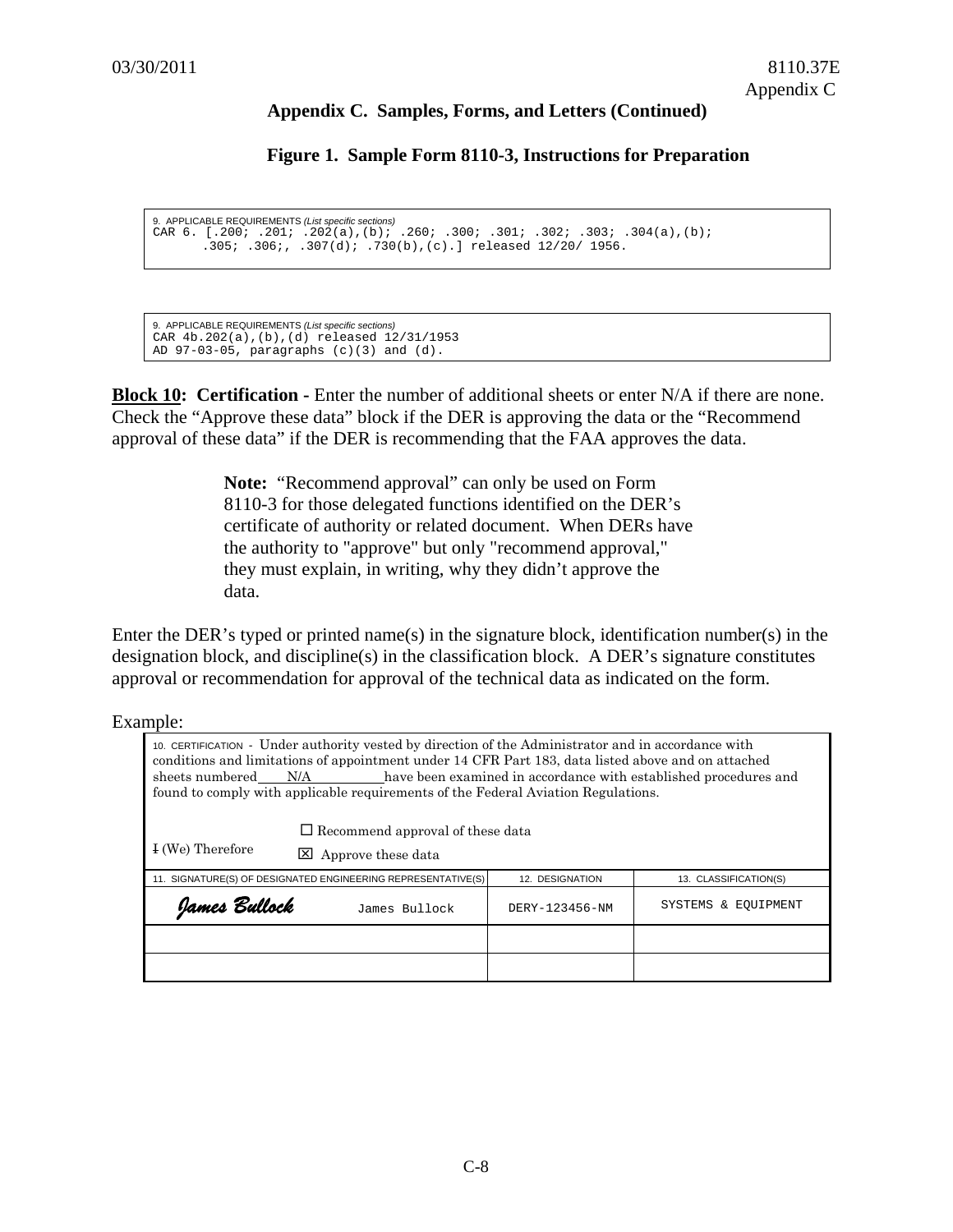# **Figure 2. Sample Form 8110-3, Statement of Compliance with Airworthiness Standards, with DER Candidate Review Note**

|                                                                                                                                                                     | U.S. DEPARTMENT OF TRANSPORTATION |                                                                                                                       |                                                   | 1. DATE                                                                                                                                                                                                       |
|---------------------------------------------------------------------------------------------------------------------------------------------------------------------|-----------------------------------|-----------------------------------------------------------------------------------------------------------------------|---------------------------------------------------|---------------------------------------------------------------------------------------------------------------------------------------------------------------------------------------------------------------|
|                                                                                                                                                                     | FEDERAL AVIATION ADMINISTRATION   |                                                                                                                       | STATEMENT OF COMPLIANCE WITH AIRWORTHINESS        |                                                                                                                                                                                                               |
|                                                                                                                                                                     | <b>STANDARDS</b>                  |                                                                                                                       |                                                   |                                                                                                                                                                                                               |
|                                                                                                                                                                     |                                   |                                                                                                                       | AIRCRAFT OR AIRCRAFT COMPONENT IDENTIFICATION     |                                                                                                                                                                                                               |
| 2. MAKE                                                                                                                                                             | 3. MODEL NO.                      | $etc.$ )                                                                                                              | 4. TYPE (Aircraft, Engine, Propeller,             | 5. NAME OF APPLICANT                                                                                                                                                                                          |
|                                                                                                                                                                     |                                   |                                                                                                                       | <b>LIST OF DATA</b>                               |                                                                                                                                                                                                               |
| 6. IDENTIFICATION                                                                                                                                                   |                                   |                                                                                                                       | 7. TITLE                                          |                                                                                                                                                                                                               |
|                                                                                                                                                                     |                                   |                                                                                                                       | THE ABOVE DATA HAS BEEN REVIEWED BY DER CANDIDATE |                                                                                                                                                                                                               |
|                                                                                                                                                                     | <b>NAME:</b>                      | <u>no control de la propincia de la propincia de la propincia de la propincia de la propincia de la propincia de </u> |                                                   |                                                                                                                                                                                                               |
|                                                                                                                                                                     |                                   |                                                                                                                       |                                                   |                                                                                                                                                                                                               |
|                                                                                                                                                                     |                                   |                                                                                                                       |                                                   |                                                                                                                                                                                                               |
|                                                                                                                                                                     |                                   |                                                                                                                       |                                                   |                                                                                                                                                                                                               |
|                                                                                                                                                                     |                                   |                                                                                                                       |                                                   |                                                                                                                                                                                                               |
|                                                                                                                                                                     |                                   |                                                                                                                       |                                                   |                                                                                                                                                                                                               |
|                                                                                                                                                                     |                                   |                                                                                                                       |                                                   |                                                                                                                                                                                                               |
|                                                                                                                                                                     |                                   |                                                                                                                       |                                                   |                                                                                                                                                                                                               |
|                                                                                                                                                                     |                                   |                                                                                                                       |                                                   |                                                                                                                                                                                                               |
|                                                                                                                                                                     |                                   |                                                                                                                       |                                                   |                                                                                                                                                                                                               |
|                                                                                                                                                                     |                                   |                                                                                                                       |                                                   |                                                                                                                                                                                                               |
|                                                                                                                                                                     |                                   |                                                                                                                       |                                                   |                                                                                                                                                                                                               |
|                                                                                                                                                                     |                                   |                                                                                                                       |                                                   |                                                                                                                                                                                                               |
| 8. PURPOSE OF DATA                                                                                                                                                  |                                   |                                                                                                                       |                                                   |                                                                                                                                                                                                               |
| 9. APPLICABLE REQUIREMENTS (List specific sections)                                                                                                                 |                                   |                                                                                                                       |                                                   |                                                                                                                                                                                                               |
|                                                                                                                                                                     |                                   |                                                                                                                       |                                                   |                                                                                                                                                                                                               |
|                                                                                                                                                                     |                                   |                                                                                                                       |                                                   |                                                                                                                                                                                                               |
| under 14 CFR Part 183, data listed above and on attached sheets numbered<br>and found to comply with applicable requirements of the Airworthiness Standards listed. |                                   |                                                                                                                       |                                                   | 10. CERTIFICATION - Under authority vested by direction of the Administrator and in accordance with conditions and limitations of appointment<br>have been examined in accordance with established procedures |
|                                                                                                                                                                     | Recommend approval of these data  |                                                                                                                       |                                                   |                                                                                                                                                                                                               |
| I (We) Therefore                                                                                                                                                    | Approve these data                |                                                                                                                       |                                                   |                                                                                                                                                                                                               |
| 11. SIGNATURE(S) OF DESIGNATED ENGINEERING<br>REPRESENTATIVE(S)                                                                                                     |                                   |                                                                                                                       | 12. DESIGNATION<br>NUMBERS(S)                     | 13. CLASSIFICATION(S)                                                                                                                                                                                         |
|                                                                                                                                                                     |                                   |                                                                                                                       |                                                   |                                                                                                                                                                                                               |
|                                                                                                                                                                     |                                   |                                                                                                                       |                                                   |                                                                                                                                                                                                               |
|                                                                                                                                                                     |                                   |                                                                                                                       |                                                   |                                                                                                                                                                                                               |
|                                                                                                                                                                     |                                   |                                                                                                                       |                                                   |                                                                                                                                                                                                               |

**Form 8110-3** (03/10) SUPERSEDES PREVIOUS EDITION

(Sample Form 8110-3, representation only, reduced size)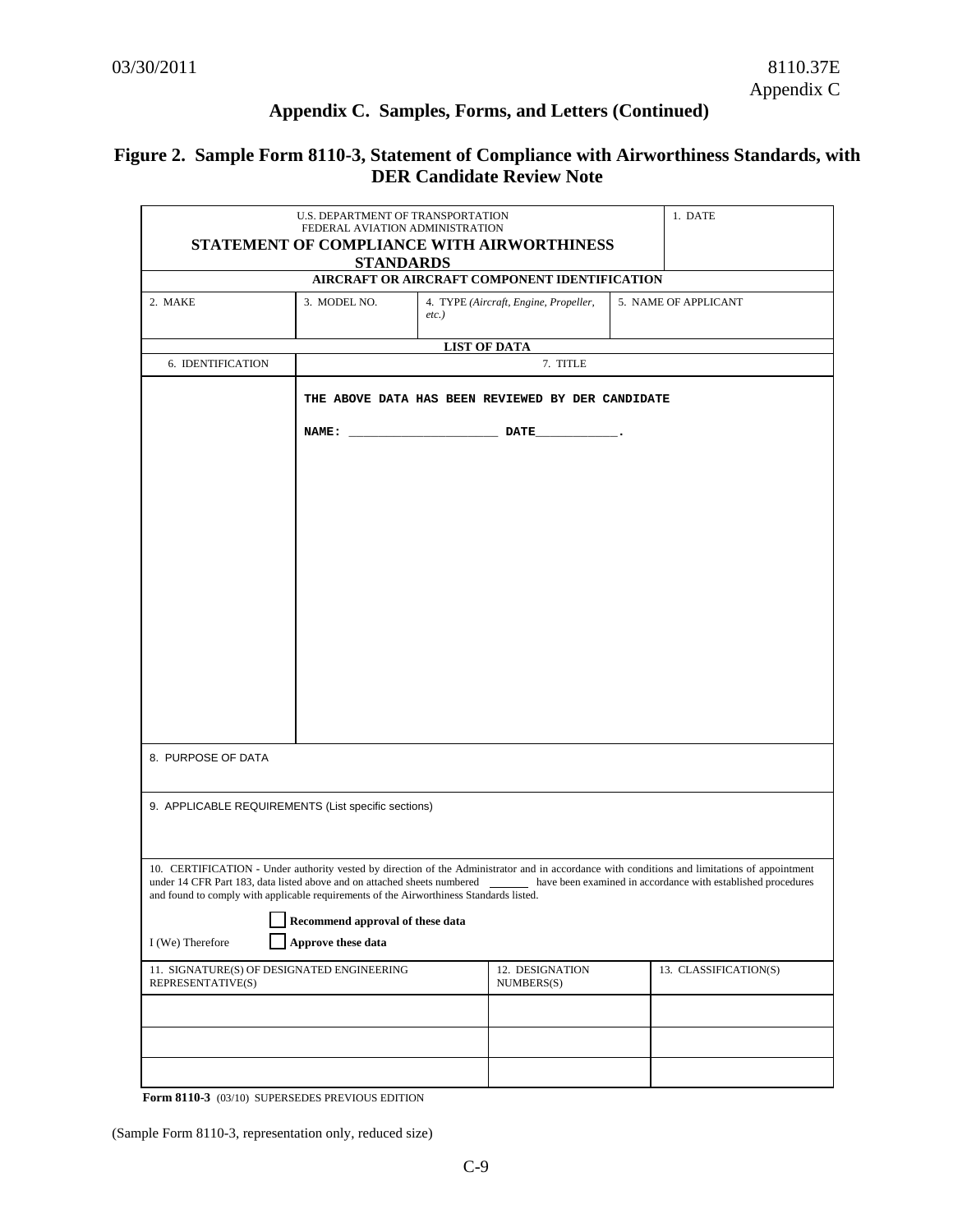# **Figure 3. Sample Form 8110-3, Statement of Compliance with Airworthiness Standards, Software/AEH**

|                                                                                                                                                                                                                                                                                                                                                                                                                                                                                  | U.S. DEPARTMENT OF TRANSPORTATION<br>FEDERAL AVIATION ADMINISTRATION | 1. DATE                                                                   |                       |  |  |  |  |
|----------------------------------------------------------------------------------------------------------------------------------------------------------------------------------------------------------------------------------------------------------------------------------------------------------------------------------------------------------------------------------------------------------------------------------------------------------------------------------|----------------------------------------------------------------------|---------------------------------------------------------------------------|-----------------------|--|--|--|--|
| STATEMENT OF COMPLIANCE WITH AIRWORTHINESS                                                                                                                                                                                                                                                                                                                                                                                                                                       |                                                                      |                                                                           |                       |  |  |  |  |
| <b>STANDARDS</b><br>AIRCRAFT OR AIRCRAFT COMPONENT IDENTIFICATION                                                                                                                                                                                                                                                                                                                                                                                                                |                                                                      |                                                                           |                       |  |  |  |  |
| 2. MAKE                                                                                                                                                                                                                                                                                                                                                                                                                                                                          | 3. MODEL NO.                                                         | 5. NAME OF APPLICANT<br>4. TYPE (Airplane, Engine, Propeller,<br>$etc.$ ) |                       |  |  |  |  |
|                                                                                                                                                                                                                                                                                                                                                                                                                                                                                  |                                                                      | <b>LIST OF DATA</b>                                                       |                       |  |  |  |  |
| 6. IDENTIFICATION                                                                                                                                                                                                                                                                                                                                                                                                                                                                |                                                                      | 7. TITLE                                                                  |                       |  |  |  |  |
| PSAC-1000-001 Rev A<br>Dated 10/30/09                                                                                                                                                                                                                                                                                                                                                                                                                                            | Plan for Software Aspects of Certification for XXXX System.          |                                                                           |                       |  |  |  |  |
| SCMP-1000-003 Rev B<br>Dated 10/30/09                                                                                                                                                                                                                                                                                                                                                                                                                                            | Software Configuration Management Plan for XXXX System.              |                                                                           |                       |  |  |  |  |
|                                                                                                                                                                                                                                                                                                                                                                                                                                                                                  |                                                                      |                                                                           |                       |  |  |  |  |
| 8. PURPOSE OF DATA                                                                                                                                                                                                                                                                                                                                                                                                                                                               |                                                                      |                                                                           |                       |  |  |  |  |
| In support of Type Certification (or Supplemental Type Certification or PMA) of XXXXX for ABC Company,<br>Project No. SA-YYYY-ZZZ. This data provides evidence and artifacts of RTCA/DO-178B (or RTCA/DO-<br>254) development process for Level A/B/C/D software (or AEH). The development process is not complete<br>until the approval of the accomplishment summary.                                                                                                          |                                                                      |                                                                           |                       |  |  |  |  |
| 9. APPLICABLE REQUIREMENTS (List specific sections)                                                                                                                                                                                                                                                                                                                                                                                                                              |                                                                      |                                                                           |                       |  |  |  |  |
| 14CFR § XX.1301, Amdt XX-XX, and 14CFR § XX.1309, Amdt XX-XX for software (or airborne electronic<br>hardware) aspects only.                                                                                                                                                                                                                                                                                                                                                     |                                                                      |                                                                           |                       |  |  |  |  |
| <b>10. CERTIFICATION -</b> Under authority vested by direction of the Administrator and in accordance with conditions and limitations of<br>appointment under 14 CFR Part 183, data listed above and on attached sheets numbered<br>have been examined in accordance<br>with established procedures and found to comply with applicable requirements of the Airworthiness Standards listed.<br>Recommend approval of these data<br>I (We) Therefore<br><b>Approve these data</b> |                                                                      |                                                                           |                       |  |  |  |  |
| 11. SIGNATURE(S) OF DESIGNATED ENGINEERING<br>REPRESENTATIVE(S)                                                                                                                                                                                                                                                                                                                                                                                                                  |                                                                      | 12. DESIGNATION<br>NUMBERS(S)                                             | 13. CLASSIFICATION(S) |  |  |  |  |
|                                                                                                                                                                                                                                                                                                                                                                                                                                                                                  |                                                                      |                                                                           |                       |  |  |  |  |
|                                                                                                                                                                                                                                                                                                                                                                                                                                                                                  |                                                                      |                                                                           |                       |  |  |  |  |
|                                                                                                                                                                                                                                                                                                                                                                                                                                                                                  |                                                                      |                                                                           |                       |  |  |  |  |

**FAA Form 8110-3** (03/10) SUPERSEDES PREVIOUS EDITION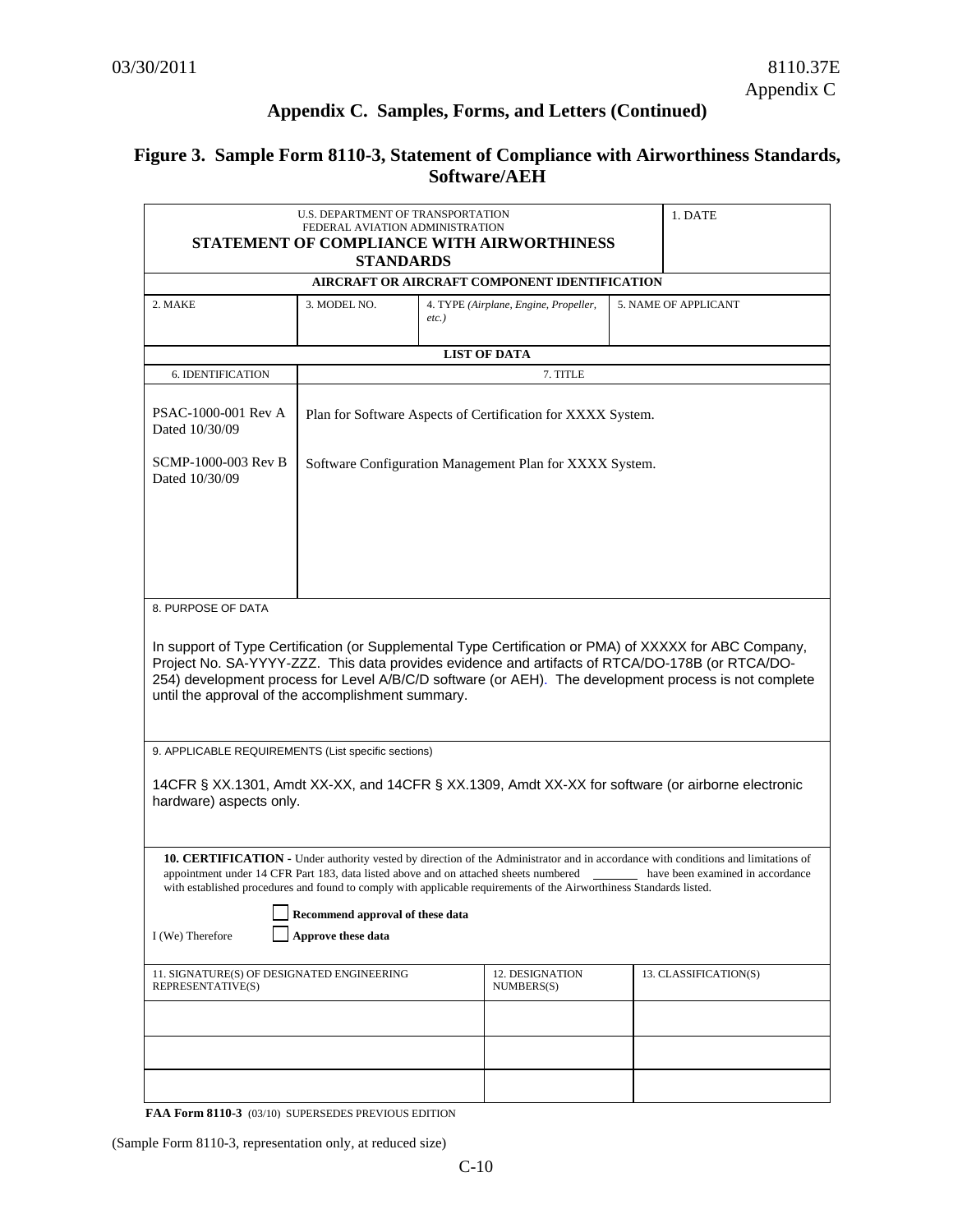### **Figure 4. Sample Letter Authorizing Data Approval for Repairs and Alterations**

(DER Name) Designated Engineering Representative (Address) (City), (State) (ZIP Code)

Dear Ms./Mr.:

You are authorized to approve data for major repairs and major alterations within the scope of your authority as defined on your letter of authorization. However, you must obtain prior ACO approval when the work involves critical or life-limited parts or if you will be working outside the United States (reference Order 8110.37E, paragraph 4-12c).

This authorization will remain in effect until surrendered, suspended, revoked, or otherwise terminated, but is only valid in conjunction with your DER authorization. Should you have any questions, contact (ACO Advisor) at telephone number (number).

Sincerely;

(Manager) Manager, Certification Office, Aircraft Certification Service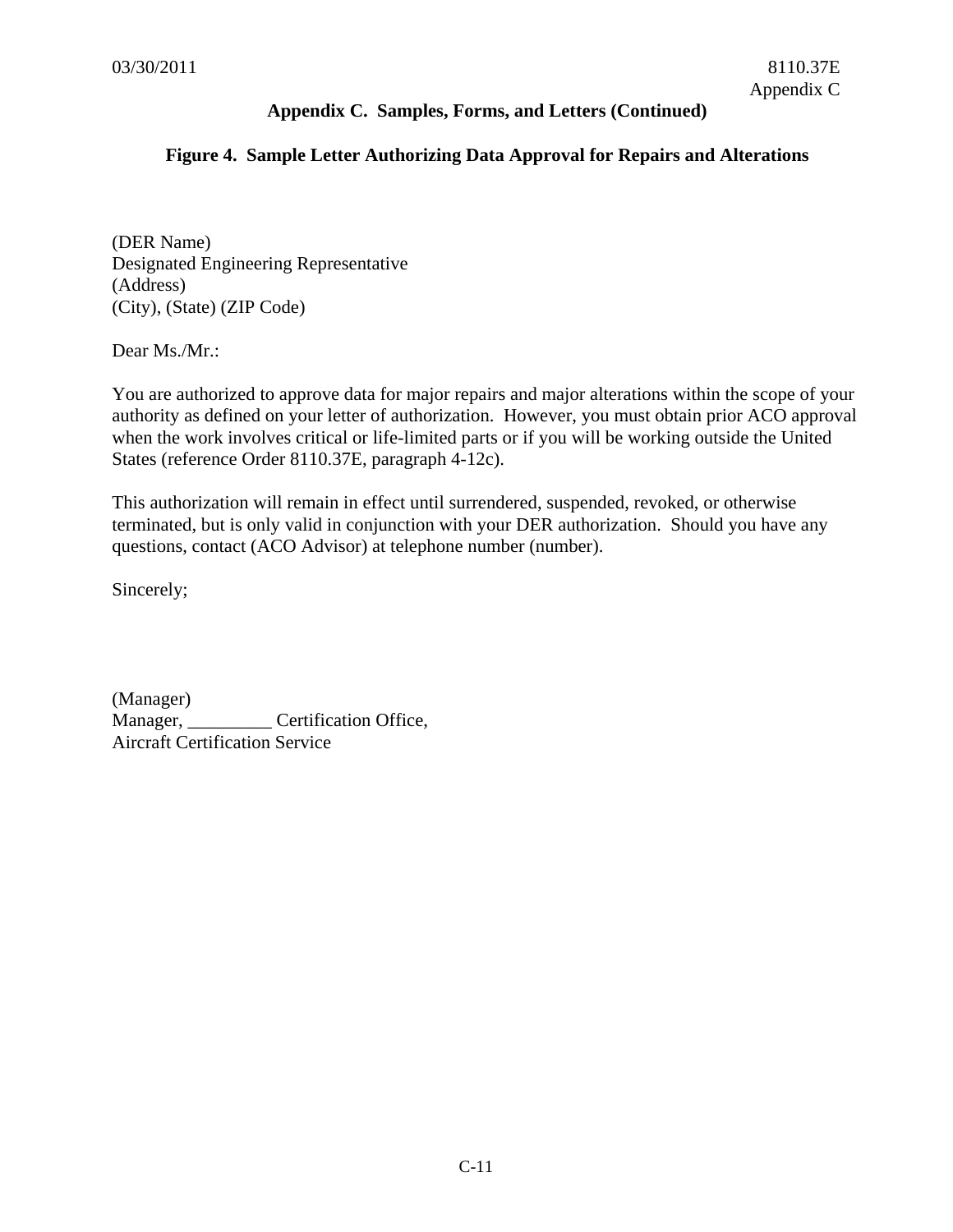### **Figure 5. Sample Repair Specification Title/Signature Page**

[Specification Name and/or Control Number (Assigned by Applicant)] [Revision Number and Revision Date] Data contained in this specification may be used as approved data when: The repair is accomplished by the Certificate Holder identified below, and the specification title page contains all required signatures. [Company Name] [Address] [FAA Certificate Number and Ratings]

List of applicable products or components:

I certify that the repair described in this document will restore the aircraft or aircraft component, as applicable, to an airworthy condition.

> \_\_\_\_\_\_\_\_\_\_\_\_\_\_\_\_\_\_\_\_\_\_\_\_\_\_\_\_\_\_\_\_\_\_\_\_\_\_\_\_\_\_\_\_\_\_ Date: \_\_\_\_\_\_\_\_\_\_\_\_ Signature—Certificate Holder's Authorized Representative

\_\_\_\_\_\_\_\_\_\_\_\_\_\_\_\_\_\_\_\_\_\_\_\_\_\_\_\_\_\_\_\_\_\_\_\_\_\_\_\_\_\_\_\_\_\_\_\_\_\_\_\_\_\_\_\_\_\_\_\_\_\_\_\_\_ Printed Name and Title—Certificate Holder's Authorized Representative

I find the technical data are adequate to substantiate the repair design and the repair is compliant with applicable airworthiness CFRs.

\_\_\_\_\_\_\_\_\_\_\_\_\_\_\_\_\_\_\_\_\_\_\_\_\_\_\_\_\_\_\_\_\_\_\_\_\_\_\_\_\_\_\_\_\_\_ Date: \_\_\_\_\_\_\_\_\_\_\_\_

ACO/RS-DER Signature

Office ID/RS-DER ID Number: \_\_\_\_\_\_\_\_\_\_\_\_\_\_\_\_\_\_\_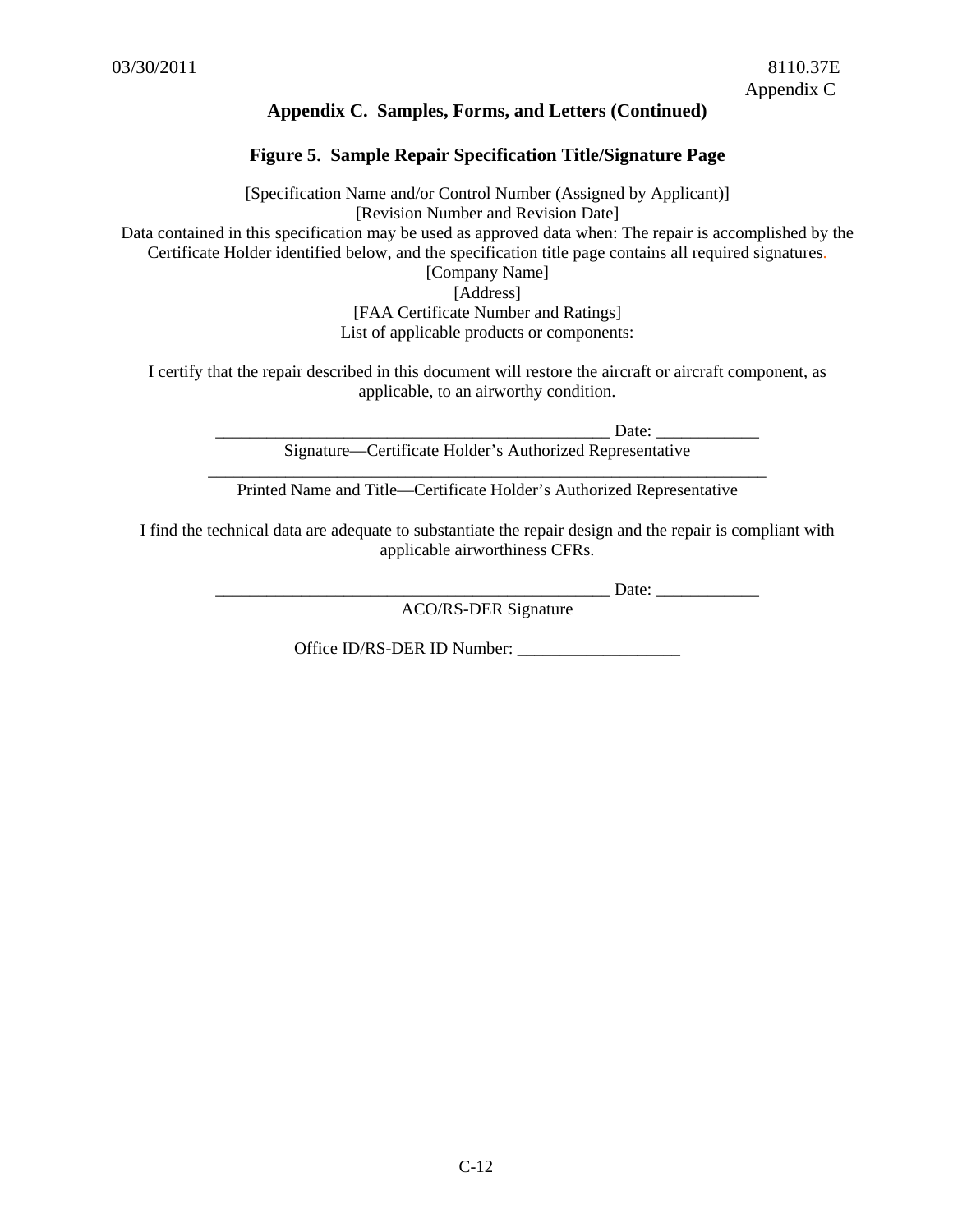### **Appendix D. Definitions and Acronyms**

### **Definitions**

**1. Applicant**. Any person (individual, company, aircraft owner, aircraft operator or certificated repair station, and so forth) applying for an FAA approval or authorization who has not yet gained approval, authorization, or has not yet been denied.

**2. Compliance Inspection**. Physical inspections performed by the ACO engineer or the DER, when authorized. This inspection includes reviewing an installation and its relationship to other installations on a product to determine compliance with 14 CFR requirements that cannot be determined adequately by evaluating the technical data.

**3. Field Approval**. Signature approval in block 3 of Form 337, *Major Repair and Alteration (Airframe, Powerplant, Propeller, or Appliance)* by a flight standards district office airworthiness inspector signifying that the data identified on Form 337 complies with applicable airworthiness requirements and is approved for the described application subject to conformity inspection by a person authorized in 14 CFR § 43.7.

**4. Managing ACO**. Office responsible for supervising, monitoring, training, tracking, and recommending renewal of a designee.

**5. Product**. Aircraft, aircraft engine, or propeller.

**6. Project ACO**. Geographic ACO with whom the DER coordinates when verifying compliance with regulations on certification projects for products and parts.

### **Acronyms**

| <b>14 CFR</b>    | Title 14 of the Code of Federal Regulations (current revision level)     |
|------------------|--------------------------------------------------------------------------|
| AC               | <b>Advisory Circular</b>                                                 |
| <b>ACO</b>       | <b>Aircraft Certification Office</b>                                     |
| <b>AD</b>        | <b>Airworthiness Directive</b>                                           |
| <b>AEE</b>       | FAA Office of Environment and Energy                                     |
| <b>AEG</b>       | <b>Aircraft Evaluation Group</b>                                         |
| <b>AFM/RFM</b>   | Airplane Flight Manual or Rotorcraft Flight Manual                       |
| <b>AFMS/RFMS</b> | Airplane Flight Manual Supplement or Rotorcraft Flight Manual Supplement |
| <b>AMOC</b>      | Alternative Method of Compliance                                         |
| <b>ATC</b>       | <b>Amended Type Certificate</b>                                          |
| <b>CAA</b>       | <b>Civil Aviation Authority</b>                                          |
| <b>CAR</b>       | Civil Air Regulation                                                     |
| <b>CMO</b>       | Certificate Management Office                                            |
| <b>COA</b>       | Certificate of Authority                                                 |
| <b>CPL</b>       | <b>Commercial Parts List</b>                                             |
| <b>DAH</b>       | Design Approval Holder                                                   |
|                  |                                                                          |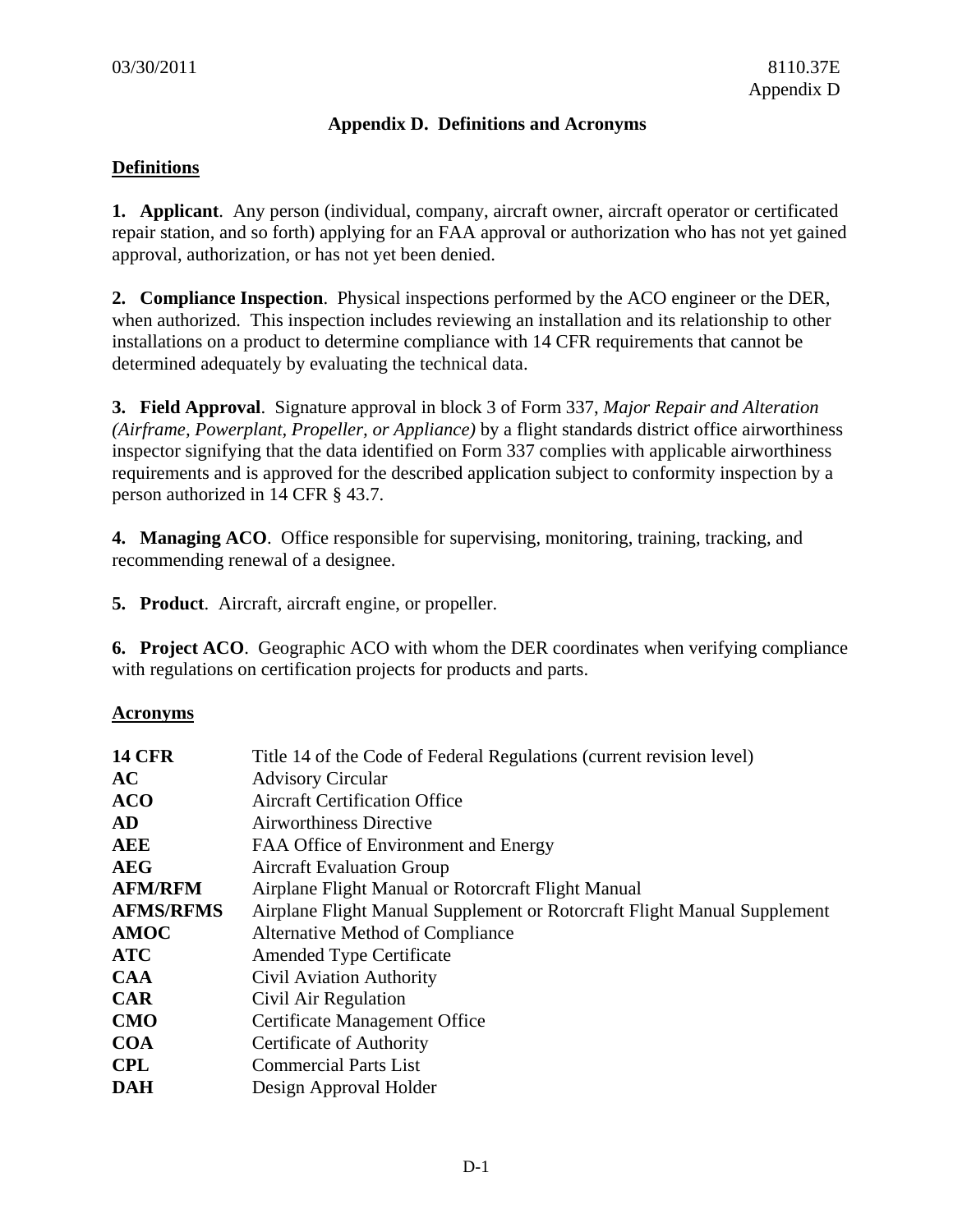# **Appendix D. Definitions and Acronyms (cont.)**

| Designated Engineering Representative                 |
|-------------------------------------------------------|
| Department of Transportation                          |
| <b>European Aviation Safety Agency</b>                |
| <b>Electrical Wiring Interconnect System</b>          |
| <b>Federal Aviation Administration</b>                |
| Freedom of Information Act                            |
| <b>Flight Standards District Office</b>               |
| <b>Flight Standards Information Management System</b> |
| <b>Instructions for Continued Airworthiness</b>       |
| <b>International Field Office</b>                     |
| <b>Information Technology</b>                         |
| <b>Interactive Video Teletraining</b>                 |
| <b>Joint Aviation Requirements</b>                    |
| Letter of Design Approval                             |
| Manufacturing Inspection District Office              |
| Manufacturing Inspection Office                       |
| Manufacturing Inspection Satellite Office             |
| <b>Material Review Board</b>                          |
| <b>Organization Designation Authorization</b>         |
| Parts Manufacturer Approval                           |
| <b>Request for Conformity</b>                         |
| <b>Regulatory and Guidance Library</b>                |
| <b>Repair Specification DER</b>                       |
| <b>Special Federal Aviation Regulations</b>           |
| <b>Supplemental Flight Manual</b>                     |
| <b>Supplemental Type Certificate</b>                  |
| <b>Type Certificate</b>                               |
| <b>Transport Canada Civil Aviation</b>                |
| <b>Type Inspection Authorization</b>                  |
| <b>Technical Standard Order</b>                       |
| <b>Technical Standard Order Authorization</b>         |
| Very Light Aircraft                                   |
|                                                       |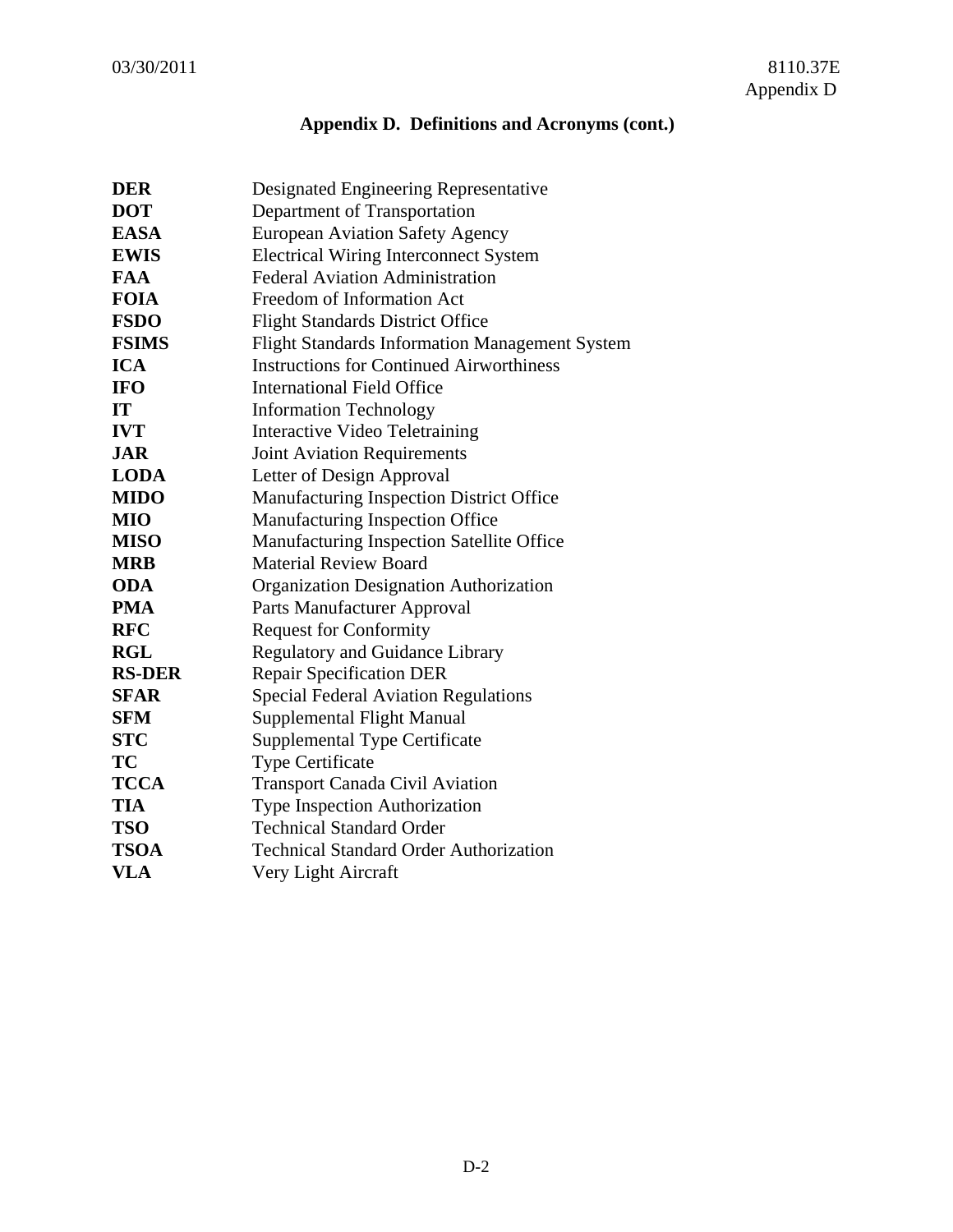# **Appendix E. Administrative Information**

**1. Distribution.** Distribute this order to Washington headquarters branch levels of the Aircraft Certification Service, Flight Standards Service, and to branch level of the regional aircraft certification directorates and regional flight standards divisions; to all ACOs, all manufacturing field offices (MIOs, MIDOs, and MISOs), the International Policy Office (AIR-40), and to the FAA Academy Regulatory Support Division.

**2. Authority to Change This Order.** The issuance, revision, or cancellation of the material in this order is the responsibility of the AIR Engineering Division (AIR-100). The Engineering Procedures Office (AIR–110) makes changes, as required, to carry out the FAA's responsibility to provide guidance on the standardized usage of issue papers.

**3. Suggestions for Improvement.** If you find any deficiencies, need clarification, or want to suggest improvements to this order, submit your comments (written or electronically) using Form 1320-19, Directive Feedback Information, to the Aircraft Certification Service, Administrative Services Branch, AIR-510, Attention: Directives Management Officer. Form 1320-19 is included as appendix F. You can also send a copy to the Aircraft Engineering Division, AIR-100, Attention: Comments to Order 8110.37. If you urgently need an interpretation, contact AIR-110 at 405-954- 4103. Always use Form 1320-19 to follow up each verbal conversation.

**4. Records Management.** Refer to Orders 0000.1, *FAA Standard Subject Classification System*; 1350.14, *Records Management*; and 1350.15, *Records, Organization, Transfer, and Destruction Standards*; or your office Records Management Officer or Directives Management Officer for guidance regarding retention or disposition of records.